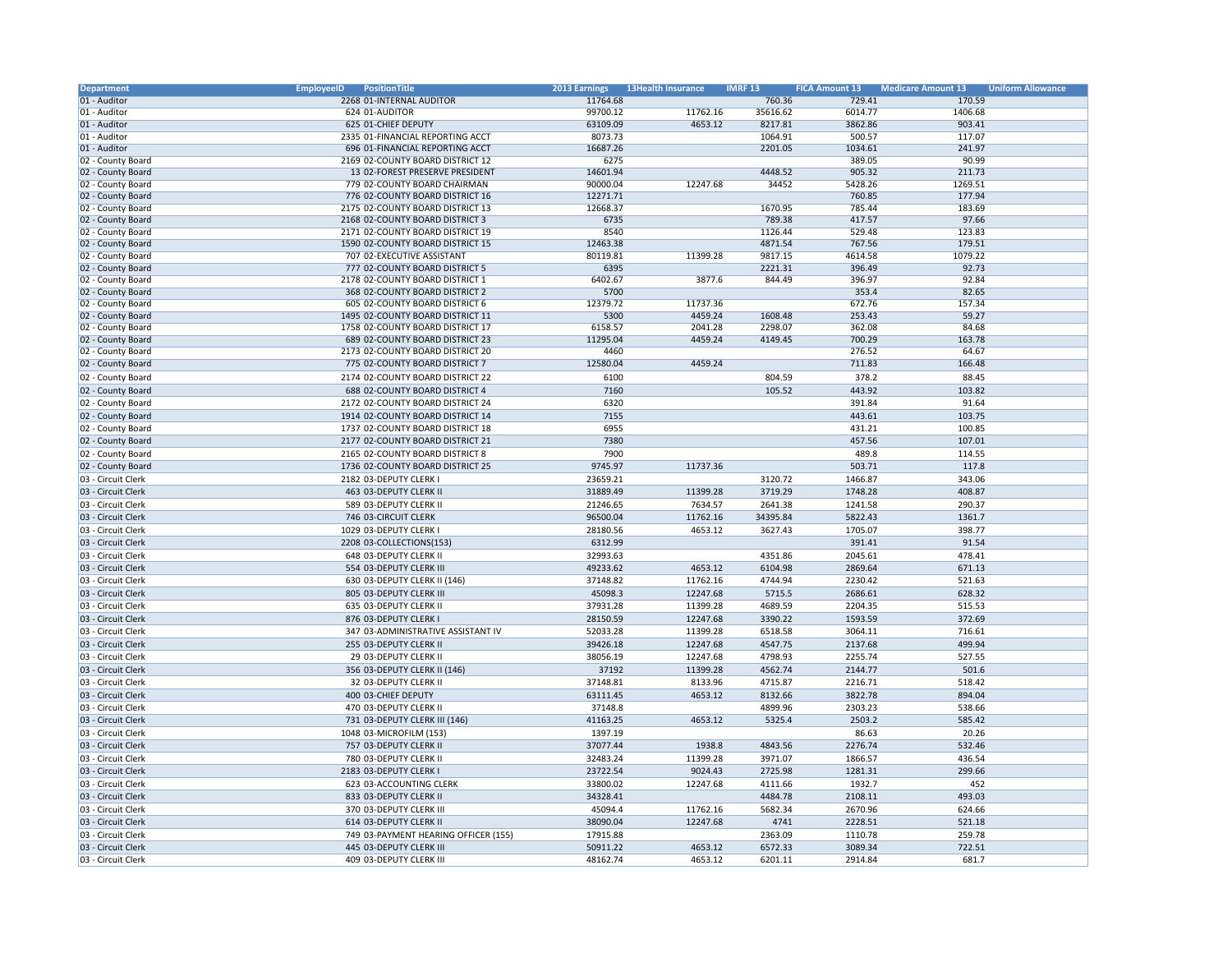| Department                | <b>EmployeeID</b><br>PositionTitle   | 2013 Earnings | <b>13Health Insurance</b> | <b>IMRF 13</b> | <b>FICA Amount 13</b> | <b>Medicare Amount 13</b> | <b>Uniform Allowance</b> |
|---------------------------|--------------------------------------|---------------|---------------------------|----------------|-----------------------|---------------------------|--------------------------|
| 03 - Circuit Clerk        | 739 03-DEPUTY CLERK II               | 37148.82      | 11762.16                  | 4744.94        | 2230.42               | 521.63                    |                          |
| 03 - Circuit Clerk        | 534 03-DEPUTY CLERK III              | 49420.8       | 12247.68                  | 6195.68        | 2912.34               | 681.11                    |                          |
| 03 - Circuit Clerk        | 455 03-DEPUTY CLERK II (153)         | 34303.4       |                           | 4524.68        | 2126.81               | 497.4                     |                          |
| 03 - Circuit Clerk        | 57 03-SR ACCOUNTING CLERK            | 37855.81      | 11399.28                  | 4495.85        | 2113.29               | 494.24                    |                          |
| 03 - Circuit Clerk        | 2188 03-COLLECTIONS(153)             | 5446.4        |                           |                | 337.68                | 78.97                     |                          |
| 03 - Circuit Clerk        | 821 03-DEPUTY CLERK II               | 35713.64      | 11762.16                  | 4311.12        | 2026.49               | 473.94                    |                          |
| 03 - Circuit Clerk        | 629 03-DEPUTY CLERK II               | 38561.78      | 11399.28                  | 4775.81        | 2244.87               | 525.01                    |                          |
| 03 - Circuit Clerk        | 642 03-ADMINISTRATIVE ASSISTANT IV   | 52033.28      | 4653.12                   | 6721.86        | 3159.59               | 738.94                    |                          |
| 03 - Circuit Clerk        | 817 03-SYSTEMS MANAGER (153)         | 52033.27      | 11399.28                  | 6430.37        | 3022.63               | 706.91                    |                          |
| 03 - Circuit Clerk        | 315 03-DEPUTY CLERK III              | 49420.8       | 11762.16                  | 6253.04        | 2939.2                | 687.39                    |                          |
| 03 - Circuit Clerk        | 715 03-SR ACCOUNTING CLERK           | 37004.46      | 12025.15                  | 4514.13        | 2121.88               | 496.25                    |                          |
| 04 - Court Administration | 659 04-COURT ADMINISTRATOR           | 9520.16       |                           |                | 590.25                | 138.04                    |                          |
| 04 - Court Administration | 1642 04-JURY COORDINATOR             | 26440.99      | 12247.68                  | 3278.84        | 1541.19               | 360.44                    |                          |
| 04 - Court Administration | 2297 04-EXECUTIVE PARALEGAL          | 13776         | 2940.54                   | 1699.4         | 798.81                | 186.82                    |                          |
| 04 - Court Administration | 1722 04-EXECUTIVE PARALEGAL          | 13247.85      | 1938.8                    | 1703.12        | 800.57                | 187.23                    |                          |
| 04 - Court Administration | 1585 04-SENIOR ACCOUNTANT            | 33178.32      | 10665.48                  | 4067.85        | 1912.14               | 447.19                    |                          |
| 05 - County Clerk         | 2137                                 | 7.35          |                           |                |                       |                           |                          |
| 05 - County Clerk         | 1738 05-CHIEF DEPUTY                 | 63111.41      | 2520.44                   | 8324.42        | 3912.91               | 915.12                    |                          |
| 05 - County Clerk         | 2139                                 | 7.35          |                           |                |                       |                           |                          |
| 05 - County Clerk         | 2140                                 | 2392.82       |                           |                | 41.26                 | 9.65                      |                          |
| 05 - County Clerk         | 2141                                 | 3387.66       |                           |                | 59.33                 | 13.88                     |                          |
| 05 - County Clerk         | 2310 05-DEPUTY CLERK I               | 11922.35      | 2940.54                   | 1462.25        | 687.34                | 160.75                    |                          |
| 05 - County Clerk         | 117 05-DEPUTY CLERK III (ELECTIONS)  | 39572.68      | 12247.68                  | 5219.68        | 2453.51               | 573.8                     |                          |
| 05 - County Clerk         | 2144                                 | 3265.64       |                           |                | 59.33                 | 13.88                     |                          |
| 05 - County Clerk         | 2187                                 | 130           |                           |                | 8.06                  | 1.89                      |                          |
| 05 - County Clerk         | 1808                                 | 99.75         |                           |                | $\mathbf 0$           | $\mathbf 0$               |                          |
| 05 - County Clerk         | 2145                                 | 610           |                           |                |                       |                           |                          |
| 05 - County Clerk         | 2295 05-OFFICE MANAGER               | 22050         |                           | 2908.4         | 1367.1                | 319.73                    |                          |
| 05 - County Clerk         | 2148                                 | 3329.25       |                           |                | 58.65                 | 13.72                     |                          |
| 05 - County Clerk         | 480 05-DEPUTY CLERK III (ELECTIONS)  | 49637.19      | 4653.12                   | 6505.03        | 3057.7                | 715.11                    |                          |
| 05 - County Clerk         | 606 05-COUNTY CLERK                  | 90500.01      | 12247.68                  | 33054.05       | 5611                  | 1312.25                   |                          |
| 05 - County Clerk         | 703 05-DEPUTY CLERK III              | 41489.79      | 4653.12                   | 5345.77        | 2512.78               | 587.67                    |                          |
| 05 - County Clerk         | 2191 05-DEPUTY CLERK I               | 6767.47       |                           | 892.63         | 419.58                | 98.13                     |                          |
| 05 - County Clerk         | 580 05-DEPUTY CLERK III              | 45595.99      | 12247.68                  | 5577.64        | 2621.81               | 613.16                    |                          |
| 05 - County Clerk         | 2154                                 | 2123.92       |                           |                |                       |                           |                          |
| 05 - County Clerk         | 2155                                 | 2030.42       |                           |                |                       |                           |                          |
|                           |                                      | 49786.11      | 12247.68                  | 6004.11        | 2822.25               | 660.04                    |                          |
| 05 - County Clerk         | 441 05-DEPUTY CLERK III              |               |                           |                |                       |                           |                          |
| 05 - County Clerk         | 311 05-OFFICE MANAGER                | 33467.95      | 2326.56                   | 4337.57        | 2038.9                | 476.84                    |                          |
| 05 - County Clerk         | 143 05-DEPUTY CLERK III(ELECTIONS)   | 38190.41      | 11399.28                  | 4411.11        | 2073.44<br>$\Omega$   | 484.92<br>$\Omega$        |                          |
| 05 - County Clerk         | 2158                                 | 528.94        |                           |                |                       |                           |                          |
| 05 - County Clerk         | 1028 05-DEPUTY CLERK III(ELECTIONS)  | 37909.01      | 11863.31                  | 4518.89        | 2124.15               | 496.78                    |                          |
| 05 - County Clerk         | 233 05-DEPUTY CLERK III              | 39318.97      | 11399.28                  | 4845.32        | 2277.58               | 532.66                    |                          |
| 05 - County Clerk         | 2159                                 | 121.19        |                           |                |                       |                           |                          |
| 06 - Coroner              | 596 06-MEDICOLEGAL ADMIN. SECRETARY  | 45155.36      | 12247.68                  | 5754.43        | 2704.85               | 632.59                    |                          |
| 06 - Coroner              | 491 06-CORONER                       | 96500.04      | 11399.28                  | 33418.24       | 5668.39               | 1325.67                   |                          |
| 06 - Coroner              | 1047 06-CHIEF DEPUTY                 | 63111.37      | 12247.68                  | 7867.85        | 3698.33               | 864.93                    |                          |
| 07 - Recorder             | 129 07-DEPUTY CLERK II               | 39046.65      | 12247.68                  | 4442.51        | 2088.23               | 488.38                    |                          |
| 07 - Recorder             | 673 07-DEPUTY CLERK II               | 35713.62      | 12247.68                  | 4238.6         | 1992.32               | 465.95                    |                          |
| 07 - Recorder             | 495 07-RECORDER                      | 93775.38      | 4653.12                   | 11597.73       | 5685.6                | 1329.7                    |                          |
| 07 - Recorder             | 925 07-CLERICAL SPECIALIST I (147)   | 28267.29      | 12247.68                  | 3287.04        | 1545.1                | 361.35                    |                          |
| 07 - Recorder             | 449 07-DEPUTY CLERK II (147)         | 31446.08      | 12247.68                  | 3721.72        | 1749.42               | 409.14                    |                          |
| 07 - Recorder             | 1020 07-CLERICAL SPECIALIST II (147) | 31623.32      | 12247.68                  | 3719.84        | 1748.5                | 408.92                    |                          |
| 07 - Recorder             | 2201 07-CLERICAL SPECIALIST I (147)  | 21559.35      | 3102.08                   | 2843.75        | 1336.68               | 312.61                    |                          |
| 07 - Recorder             | 440 07-CLERICAL SPECIALIST II        | 35018.09      | 12247.68                  | 4270.35        | 2007.31               | 469.45                    |                          |
| 07 - Recorder             | 633 07-SYSTEM LIAISON                | 44995.85      |                           | 5864.48        | 2756.57               | 644.68                    |                          |
| 07 - Recorder             | 253 07-RECORDER                      | 2724.66       |                           |                | 168.93                | 39.51                     |                          |
| 07 - Recorder             | 845 07-ADMINISTRATIVE COORDINATOR    | 36782.4       | 4653.12                   | 4562.26        | 2144.47               | 501.53                    |                          |
| 07 - Recorder             | 783 07-CHIEF DEPUTY                  | 63111.38      | 8450.4                    | 7721.82        | 3629.69               | 848.88                    |                          |
| 08 - Sheriff              | 342 08-TELE-COMM. SERGEANT           | 70850.4       | 4653.12                   | 9292.5         | 4392.72               | 1027.33                   | 400                      |
| 08 - Sheriff              | 80 08-BAILIFF                        | 8872.5        |                           |                | 550.1                 | 128.65                    |                          |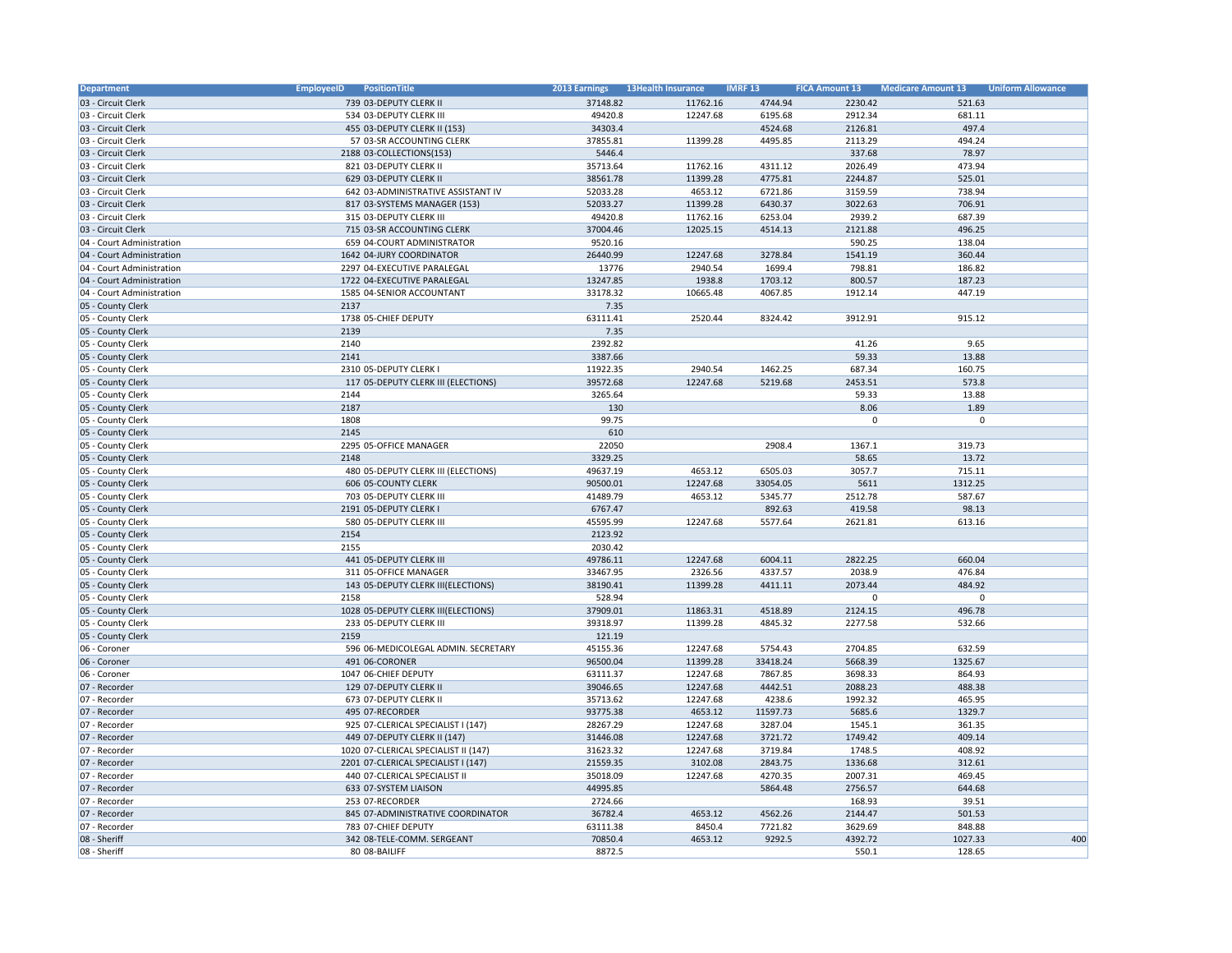| <b>Department</b>            | <b>EmployeeID</b><br>PositionTitle       | 2013 Earnings        | <b>13Health Insurance</b> | <b>IMRF 13</b> | <b>FICA Amount 13</b> | <b>Medicare Amount 13</b> | <b>Uniform Allowance</b> |
|------------------------------|------------------------------------------|----------------------|---------------------------|----------------|-----------------------|---------------------------|--------------------------|
| 08 - Sheriff                 | 76 08-CLERICAL SPECIALIST II             | 31054.41             |                           | 4096.04        | 1925.37               | 450.29                    |                          |
| 08 - Sheriff                 | 598 08-DEPUTY                            | 59728.66             | 11762.16                  | 13590.48       | 3506.39               | 820.04                    | 650                      |
| 08 - Sheriff                 | 772 08-BAILIFF                           | 8158                 |                           |                | 505.8                 | 118.29                    |                          |
| 08 - Sheriff                 | 539 08-SHERIFF                           | 110300.06            | 11399.28                  | 39776.04       | 6710.44               | 1569.38                   | 1300                     |
| 08 - Sheriff                 | 2081 08-BAILIFF                          | 8197.45              |                           |                | 508.24                | 118.86                    |                          |
| 08 - Sheriff                 | 234 08-DEPUTY                            | 56142.98             | 4653.12                   | 13298.53       | 3431.94               | 802.63                    | 650                      |
| 08 - Sheriff                 | 638 08-DEPUTY                            | 60385.66             | 4653.12                   | 14238.54       | 3671.68               | 858.7                     | 650                      |
| 08 - Sheriff                 | 397 08-CAPTAIN/CHIEF DEPUTY              | 86871.2              | 11414.4                   | 20000.34       | 5141.17               | 1202.37                   | 1300                     |
| 08 - Sheriff                 | 669 08-BAILIFF                           | 3448                 |                           |                | 213.78                | 50                        |                          |
| 08 - Sheriff                 | 764 08-DEPUTY                            | 60814.59             | 11399.28                  | 14626.05       | 3770.5                | 881.81                    | 650                      |
| 08 - Sheriff                 | 1915 08-BAILIFF                          | 7706.2               |                           |                | 477.78                | 111.74                    |                          |
| 08 - Sheriff                 | 897 08-COMM OFFICER / IT SPECIALIST      | 43595.85             | 11762.16                  | 5290.09        | 2486.6                | 581.54                    |                          |
| 08 - Sheriff                 | 803 08-SGT/DEPUTY                        | 71871.28             | 11399.28                  | 16355.44       | 4211.57               | 984.96                    | 650                      |
| 08 - Sheriff                 | 552 08-SGT/DEPUTY                        | 70556.84             | 11399.28                  | 16092.99       | 4144.64               | 969.31                    | 650                      |
| 08 - Sheriff                 | 1864 08-BAILIFF                          | 5962.05              |                           |                | 369.65                | 86.45                     |                          |
| 08 - Sheriff                 | 802 08-TELE-COMM. CORPORAL               | 61361.26             | 9083.28                   | 7689.91        | 3639.45               | 851.16                    | 400                      |
| 08 - Sheriff                 | 2248 08-BAILIFF                          | 5550.05              |                           |                | 344.1                 | 80.48                     |                          |
| 08 - Sheriff                 | 453 08-LT/DEPUTY                         | 76859.89             | 4653.12                   | 18361.54       | 4723.19               | 1104.62                   | 650                      |
| 08 - Sheriff                 | 2253 08-BAILIFF                          | 6647.85              |                           |                | 412.17                | 96.39                     |                          |
| 08 - Sheriff                 | 759 08-SGT/DEPUTY                        | 66077.62             | 11429.52                  | 15565.78       | 4010.2                | 937.87                    | 650                      |
| 08 - Sheriff                 | 2131 08-TELE-COMM. CORPORAL              | 44203.43             | 10781.98                  | 5614.9         | 2664.09               | 623.05                    | 400                      |
| 08 - Sheriff                 | 1806 08-BAILIFF                          | 8366.3               |                           |                | 518.71                | 121.31                    |                          |
| 08 - Sheriff                 | 396 08-TELE-COMM. CORPORAL               | 58182.4              | 4653.12                   | 7621.38        | 3607.31               | 843.64                    | 400                      |
| 08 - Sheriff                 | 548 08-DEPUTY                            | 60203.82             | 11716.8                   | 13861.27       | 3575.45               | 836.19                    | 650                      |
| 08 - Sheriff                 | 2209 08-DEPUTY (158)                     | 44167.36             | 7124.55                   | 10195.92       | 2640.66               | 617.57                    | 650                      |
| 08 - Sheriff                 | 482 08-TELE-COMM. CORPORAL               | 60373.58             |                           | 7910.46        | 3743.16               | 875.42                    | 400                      |
| 08 - Sheriff                 | 42 08-DEPUTY                             | 58755.94             | 4653.12                   | 14125.46       | 3642.87               | 851.96                    | 650                      |
| 08 - Sheriff                 | 379 08-SGT/INVESTIGATOR                  | 66284.43             | 11399.28                  | 15377.79       | 3962.25               | 926.65                    | 650                      |
| 08 - Sheriff                 | 632 08-LT/DEPUTY                         | 79363.1              | 11399.28                  | 18233.79       | 4690.63               | 1097                      | 650                      |
| 08 - Sheriff                 | 2098 08-BAILIFF                          | 3775.5               |                           |                | 234.08                | 54.74                     |                          |
| 08 - Sheriff                 | 261 08-CAPTAIN                           | 82789.2              | 11399.28                  | 19390.08       | 4985.54               | 1165.97                   | 650                      |
| 08 - Sheriff                 | 392 08-DEPUTY                            | 63192.09             | 12247.68                  | 14797.21       | 3814.17               | 892.02                    | 650                      |
| 08 - Sheriff                 | 469 08-EXEC. LAW ENFORCEMENT SEC.        | 48734.4              | 4653.12                   | 6276.54        | 2950.29               | 689.99                    |                          |
| 08 - Sheriff                 | 325 08-BAILIFF                           | 5105.35              |                           |                | 316.53                | 74.03                     |                          |
| 08 - Sheriff                 | 646 08-BAILIFF                           | 6540.03              |                           |                | 405.48                | 94.83                     |                          |
| 08 - Sheriff                 | 709 08-DEPUTY                            | 61146.2              | 11762.16                  | 13839.33       | 3569.87               | 834.89                    | 650                      |
| 08 - Sheriff                 | 1304 08-DEPUTY (158)                     | 50589.86             | 12247.68                  | 11632.44       | 3041.79               | 711.39                    | 650                      |
| 08 - Sheriff                 | 238 08-BAILIFF                           | 10446.1              |                           |                | 647.66                | 151.47                    |                          |
| 08 - Sheriff                 | 199 08-DEPUTY                            | 58528.9              | 4653.12                   | 13882.57       | 3580.91               | 837.47                    | 650                      |
| 08 - Sheriff                 | 390 08-LT/DEPUTY                         | 74236.25             | 11762.16                  | 17279.91       | 4447.35               | 1040.1                    | 650                      |
| 08 - Sheriff                 | 507 08-SGT/DEPUTY                        | 74334.14             | 11399.28                  | 17340.3        | 4462.76               | 1043.71                   | 650                      |
| 08 - Sheriff                 | 236 08-DEPUTY (128)                      | 54082.35             | 11399.28                  | 11572.49       | 3039.77               | 710.91                    |                          |
|                              |                                          | 56742.25             |                           | 13009.51       |                       | 785.4                     | 650<br>650               |
| 08 - Sheriff<br>08 - Sheriff | 649 08-DEPUTY (158)<br>247 08-SGT/DEPUTY | 70732.72             | 11399.28<br>11399.28      | 16130.09       | 3358.25<br>4154.1     | 971.52                    | 650                      |
| 08 - Sheriff                 | 466 08-DEPUTY                            | 59862.22             | 11399.28                  | 13822.15       | 3565.5                | 833.87                    | 650                      |
|                              |                                          |                      |                           | 14348.03       |                       | 865.23                    | 650                      |
| 08 - Sheriff                 | 492 08-DEPUTY                            | 63378.92             | 11399.28                  |                | 3699.61<br>4020       |                           | 650                      |
| 08 - Sheriff                 | 320 08-DEPUTY                            | 67337.36             | 11399.28<br>3430.63       | 15604.24       | 2605.6                | 940.16<br>609.37          |                          |
| 08 - Sheriff                 | 756 08-DEPUTY                            | 42613.36<br>74528.29 |                           | 10216.5        |                       | 1080.66                   | 650                      |
| 08 - Sheriff                 | 581 08-LT/DEPUTY                         |                      | 11399.28                  | 17959.75       | 4620.75               |                           |                          |
| 08 - Sheriff                 | 716 08-DEPUTY                            | 59809.8              | 12247.68                  | 13777.43       | 3554.08               | 831.2                     | 650                      |
| 08 - Sheriff                 | 572 08-LT/DEPUTY                         | 78925.91             | 11399.28                  | 18360.93       | 4723.05               | 1104.58                   | 650                      |
| 08 - Sheriff                 | 1965 08-BAILIFF                          | 6839.6               |                           |                | 424.06                | 99.17<br>971.59           |                          |
| 08 - Sheriff                 | 720 08-SGT/DEPUTY                        | 68589.31             | 12247.68                  | 16131.2        | 4154.39               |                           | 650                      |
| 08 - Sheriff                 | 697 08-TELE-COMM. CORPORAL               | 60910.07             | 11399.28                  | 7513.23        | 3556.38               | 831.73                    | 400                      |
| 08 - Sheriff                 | 1908 08-BAILIFF                          | 7949.2               |                           |                | 492.85                | 115.26                    |                          |
| 08 - Sheriff                 | 331 08-BAILIFF                           | 6965.85              |                           |                | 431.88                | 101                       |                          |
| 08 - Sheriff                 | 35 08-BAILIFF                            | 9387.9               |                           |                | 582.05                | 136.12                    |                          |
| 08 - Sheriff                 | 2063 08-BAILIFF                          | 6741.15              |                           |                | 417.95                | 97.75                     |                          |
| 08 - Sheriff                 | 1805 08-BAILIFF                          | 7874.8               |                           |                | 488.24                | 114.18                    |                          |
| 08 - Sheriff                 | 741 08-DEPUTY                            | 65606.34             | 11399.28                  | 15068.7        | 3883.42               | 908.22                    | 650                      |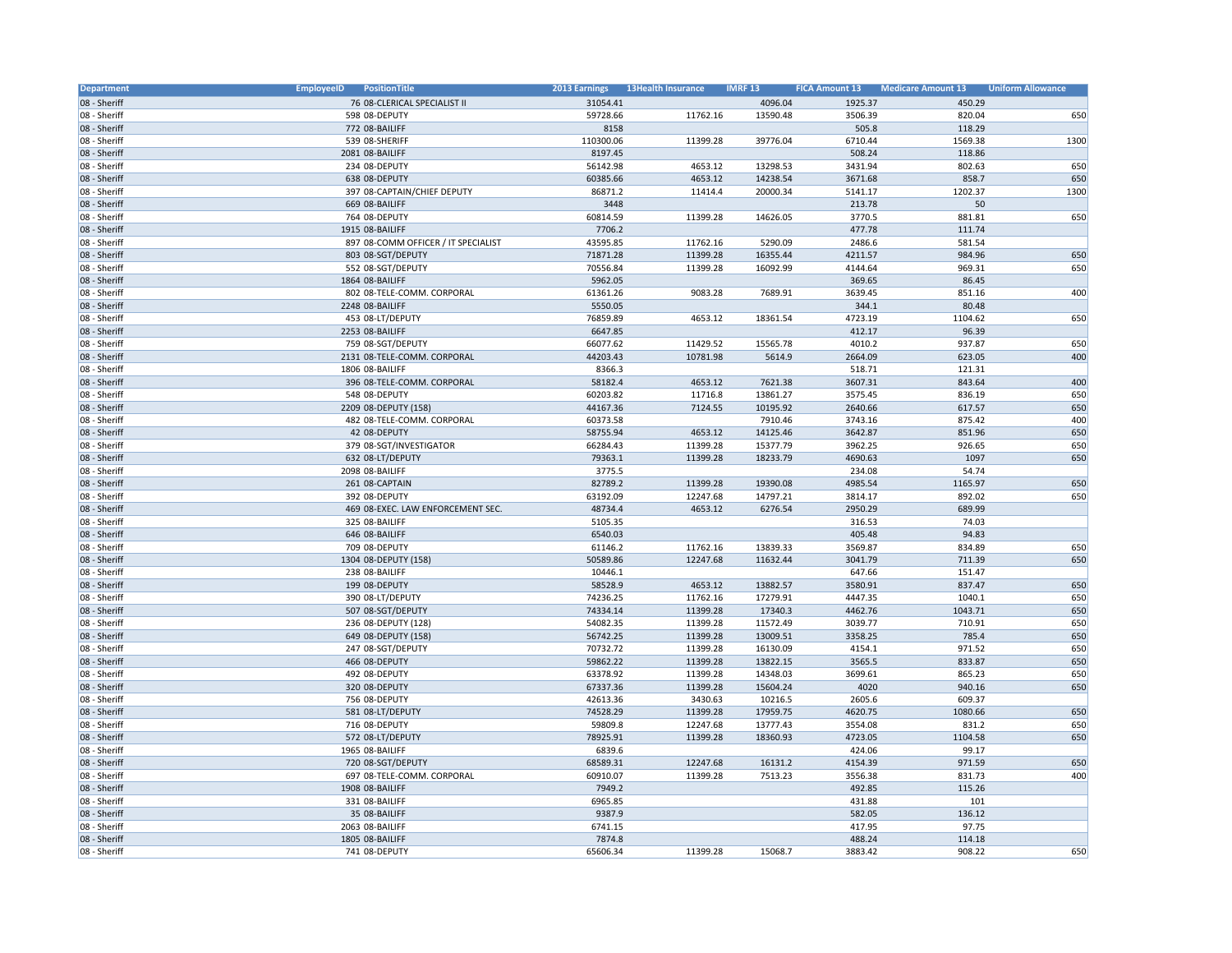| Department                             | PositionTitle<br><b>EmployeeID</b> | <b>2013 Earnings</b> | <b>13Health Insurance</b> | <b>IMRF 13</b> | <b>FICA Amount 13</b> | <b>Medicare Amount 13</b> | <b>Uniform Allowance</b> |
|----------------------------------------|------------------------------------|----------------------|---------------------------|----------------|-----------------------|---------------------------|--------------------------|
| 08 - Sheriff                           | 820 08-CAPTAIN                     | 83420.5              | 4653.12                   | 19561.06       | 5029.14               | 1176.17                   | 1300                     |
| 08 - Sheriff                           | 584 08-SGT/DEPUTY                  | 73003.48             | 11399.28                  | 17016.85       | 4380.26               | 1024.42                   | 650                      |
| 08 - Sheriff                           | 513 08-BAILIFF                     | 6207                 |                           |                | 384.83                | 90                        |                          |
| 08 - Sheriff                           | 164 08-BAILIFF                     | 2976.25              |                           |                | 184.53                | 43.16                     |                          |
| 08 - Sheriff                           | 1948 08-BAILIFF                    | 7380.05              |                           |                | 457.56                | 107.01                    |                          |
| 08 - Sheriff                           | 997 08-DEPUTY (158)                | 50171.65             | 12247.68                  | 11330.05       | 2985.75               | 698.28                    | 650                      |
| 08 - Sheriff                           | 744 08-DEPUTY (158)                | 53541.93             | 11399.28                  | 12858.07       | 3319.6                | 776.36                    | 650                      |
| 08 - Sheriff                           | 31 08-INVESTIGATOR                 | 60939.1              | 11399.28                  | 13961.9        | 3601.14               | 842.2                     | 650                      |
| 08 - Sheriff                           | 874 08-DEPUTY                      | 55683.94             | 11399.28                  | 12519.02       | 3233.12               | 756.13                    | 650                      |
| 08 - Sheriff                           | 2362 08-BAILIFF                    | 2403.5               |                           |                | 149.02                | 34.85                     |                          |
| 08 - Sheriff                           | 587 08-INVESTIGATOR                | 59480.12             | 11399.28                  | 13633.69       | 3517.41               | 822.62                    | 650                      |
| 08 - Sheriff                           | 1760 08-DEPUTY (128)               | 59397.23             | 11399.28                  | 12554.4        | 3682.63               | 861.26                    | 650                      |
| 08 - Sheriff                           | 549 08-DEPUTY                      | 70456.56             | 11399.28                  | 16107.17       | 4148.26               | 970.16                    | 650                      |
| 08 - Sheriff                           | 694 08-BAILIFF                     | 6238                 |                           |                | 386.76                | 90.45                     |                          |
| 08 - Sheriff                           | 498 08-SGT/DEPUTY                  | 70988.34             | 11762.16                  | 16586          | 4270.38               | 998.72                    | 650                      |
| 08 - Sheriff                           | 2179 08-DEPUTY (158)               | 52091.23             | 9499.4                    | 11834.18       | 3058.47               | 715.29                    | 650                      |
| 08 - Sheriff                           | 729 08-BAILIFF                     | 10383.25             |                           |                | 643.76                | 150.56                    |                          |
| 08 - Sheriff                           | 745 08-DEPUTY                      |                      | 12247.68                  | 13885.58       | 3581.68               | 837.65                    | 650                      |
| 08 - Sheriff                           | 524 08-INVESTIGATOR                | 59339.85<br>65769.95 | 11762.16                  | 15340.99       | 3952.85               | 924.46                    | 650                      |
|                                        |                                    |                      |                           |                |                       |                           |                          |
| 08 - Sheriff                           | 2006 08-TELE-COMM. CORPORAL        | 44908.89             | 11399.28                  | 5381.72        | 2554.47               | 597.42                    | 400                      |
| 08 - Sheriff                           | 1763 08-DEPUTY (158)               | 53699.07             | 4653.12                   | 12618.67       | 3329.34               | 778.64                    | 650                      |
| 08 - Sheriff                           | 244 08-BAILIFF                     | 7955.5               |                           |                | 493.24                | 115.35                    |                          |
| 08 - Sheriff                           | 130 08-WARRANT / ID SPECIALIST     | 41745.7              | 11762.16                  | 5018.83        | 2359.15               | 551.74                    |                          |
| 08 - Sheriff                           | 620 08-DEPUTY                      | 61579.89             | 4653.12                   | 14551.4        | 3751.48               | 877.36                    | 650                      |
| 08 - Sheriff                           | 517 08-DEPUTY                      | 58881.28             | 10981.92                  | 13605.19       | 3510.16               | 820.93                    | 650                      |
| 08 - Sheriff                           | 1070 08-DEPUTY (158)               | 50994.99             | 11399.28                  | 11171.9        | 2931.81               | 685.66                    | 650                      |
| 08 - Sheriff                           | 831 08-BAILIFF                     | 6800.05              |                           |                | 421.6                 | 98.6                      |                          |
| 08 - Sheriff                           | 626 08-DEPUTY                      | 61785.11             | 11399.28                  | 14343.16       | 3698.38               | 864.94                    | 650                      |
| 08 - Sheriff                           | 361 08-TELE-COMM. SERGEANT         | 68738.28             | 4653.12                   | 8860.16        | 4189.55               | 979.81                    | 400                      |
| 08 - Sheriff                           | 2130 08-BAILIFF                    | 7139.2               |                           |                | 442.63                | 103.52                    |                          |
| 08 - Sheriff                           | 854 08-DEPUTY                      | 58029.27             | 11399.28                  | 13226.83       | 3413.65               | 798.35                    | 650                      |
| 08 - Sheriff                           | 750 08-DEPUTY                      | 71888.34             | 11399.28                  | 16973.46       | 4369.21               | 1021.83                   | 650                      |
| 08 - Sheriff                           | 2014 08-DEPUTY (158)               | 50014.21             | 4653.12                   | 11978.21       | 3100.88               | 725.21                    | 650                      |
| 08 - Sheriff                           | 156 08-DEPUTY                      | 59776.14             | 11762.16                  | 12898.47       | 3329.93               | 778.77                    | 650                      |
| 08 - Sheriff                           | 773 08-DEPUTY                      | 60095.42             | 11399.28                  | 13531.13       | 3491.26               | 816.5                     | 650                      |
| 08 - Sheriff                           | 402 08-DEPUTY                      | 56602.59             | 12247.68                  | 13019.64       | 3360.81               | 786                       | 650                      |
| 08 - Sheriff                           | 679 08-DEPUTY                      | 63965.12             | 11399.28                  | 14586.33       | 3760.36               | 879.44                    | 650                      |
| 08 - Sheriff                           | 1958 08-DEPUTY (158)               | 46861.21             | 4653.12                   | 9616.69        | 2838.24               | 663.78                    | 650                      |
| 08 - Sheriff                           | 1804 08-BAILIFF                    | 9038.95              |                           |                | 560.41                | 131.06                    |                          |
| 08 - Sheriff                           | 116 08-BAILIFF                     | 9892.5               |                           |                | 613.34                | 143.44                    |                          |
| 08 - Sheriff                           | 292 08-CAPTAIN                     | 82789.2              | 11399.28                  | 19345.68       | 4974.21               | 1163.32                   | 650                      |
| 08 - Sheriff                           | 619 08-DEPUTY                      | 59253.61             | 4653.12                   | 13963.3        | 3601.5                | 842.29                    | 650                      |
| 08 - Sheriff                           | 824 08-DEPUTY                      | 67193.36             | 11399.28                  | 15598.76       | 4018.6                | 939.83                    | 650                      |
| 08 - Sheriff                           | 841 08-INVESTIGATION SPECIALIST    | 41412.88             |                           | 5462.34        | 2567.6                | 600.49                    |                          |
| 08 - Sheriff                           | 616 08-TELE-COMM. CORPORAL         | 2296                 |                           |                | 142.35                | 33.29                     |                          |
| 08 - Sheriff                           | 328 08-DEPUTY (128)                | 28560.85             |                           | 6943.14        | 1770.77               | 414.13                    |                          |
| 08 - Sheriff                           | 15 08-TELE-COMM, CORPORAL          | 60657.62             | 4653.12                   | 7846.18        | 3712.89               | 868.34                    | 400                      |
| 08 - Sheriff                           | 2107 08-DEPUTY (158)               | 47644.3              | 12247.68                  | 10840.13       | 2846.84               | 665.79                    | 650                      |
| 08 - Sheriff                           | 790 08-DEPUTY                      | 57829.37             | 11399.28                  | 13268.19       | 3424.23               | 800.83                    | 650                      |
| 08 - Sheriff                           | 1964 08-BAILIFF                    | 6694.4               |                           |                | 415.05                | 97.07                     |                          |
| 08 - Sheriff                           | 267 08-CLERICAL SPECIALIST II      | 37379.25             | 12247.68                  | 4930.23        | 2317.51               | 542                       |                          |
| 08-18 - Sheriff/Facilities/Maintenance | 800 08-GENERAL SERVICE WORKER I    | 34387.2              | 4653.12                   | 4393.4         | 2089.88               | 488.76                    | 400                      |
| 08-18 - Sheriff/Facilities/Maintenance | 341 08-GENERAL SERVICE WORKER II   | 34591.68             | 11737.36                  | 4220.39        | 2008.57               | 469.75                    | 400                      |
| 08-18 - Sheriff/Facilities/Maintenance | 2324 08-GENERAL SERVICE WORKER III | 14710.55             |                           | 1887.59        | 912.05                | 213.3                     | 400                      |
| 08-18 - Sheriff/Facilities/Maintenance | 337 08-MAINTENANCE MECHANIC        | 43802.4              | 11737.36                  | 5604.25        | 2659.11               | 621.89                    | 400                      |
| 08-18 - Sheriff/Facilities/Maintenance | 364 08-MAINTENANCE MECHANIC        | 45993.6              | 11505.12                  | 5631.26        | 2671.83               | 624.86                    | 400                      |
| 08-18 - Sheriff/Facilities/Maintenance | 293 08-SUPERVISOR                  | 60568.54             | 12247.68                  | 7734.56        | 3660.46               | 856.08                    | 400                      |
| 08-18 - Sheriff/Facilities/Maintenance | 1025 08-GENERAL SERVICE WORKER I   | 32577.6              |                           | 4244.24        | 2019.81               | 472.38                    | 400                      |
| 08-18 - Sheriff/Facilities/Maintenance | 711 08-GENERAL SERVICE WORKER I    | 36112.06             |                           | 4763.19        | 2238.95               | 523.62                    |                          |
| 08-18 - Sheriff/Facilities/Maintenance | 666 08-GENERAL SERVICE WORKER III  | 19986.03             | 1551.04                   | 2618.73        | 1230.94               | 287.88                    |                          |
|                                        |                                    |                      |                           |                |                       |                           |                          |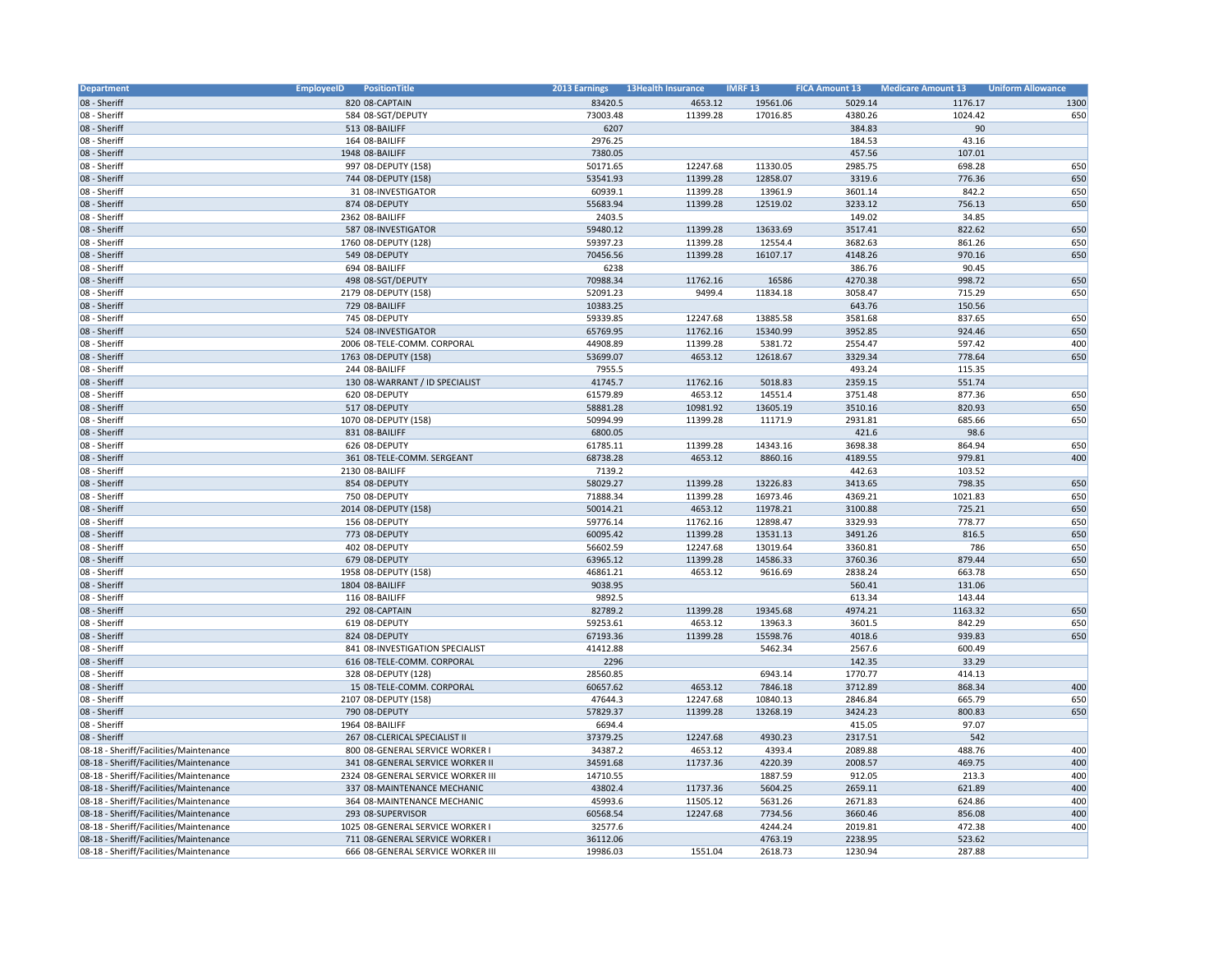| Department                               | <b>EmployeeID</b><br>PositionTitle                     | 2013 Earnings        | <b>13Health Insurance</b> | <b>IMRF 13</b>      | <b>FICA Amount 13</b> | <b>Medicare Amount 13</b> | <b>Uniform Allowance</b> |
|------------------------------------------|--------------------------------------------------------|----------------------|---------------------------|---------------------|-----------------------|---------------------------|--------------------------|
| 08-18 - Sheriff/Facilities/Maintenance   | 506 08-GENERAL SERVICE WORKER II                       | 38630.4              | 12247.68                  | 4714.62             | 2240.96               | 524.1                     | 400                      |
| 08-18 - Sheriff/Facilities/Maintenance   | 333 08-GENERAL SERVICE WORKER I                        | 29956.81             |                           | 3898.45             | 1857.32               | 434.37                    | 400                      |
| 08-18 - Sheriff/Facilities/Maintenance   | 1837 08-GENERAL SERVICE WORKER II                      | 31476.63             | 4653.12                   | 4056.79             | 1931.75               | 451.78                    | 400                      |
| 08-18 - Sheriff/Facilities/Maintenance   | 663 08-GENERAL SERVICE WORKER II                       | 36633.6              | 4653.12                   | 4677.32             | 2223.4                | 519.99                    | 400                      |
| 08-18 - Sheriff/Facilities/Maintenance   | 81 08-GENERAL SERVICE WORKER II                        | 33055.2              |                           | 4307.2              | 2049.42               | 479.3                     | 400                      |
| 08-23 - Sheriff/Correctional Institution | 628 08-CORRECTIONAL OFFICER                            | 54959.2              | 11762.16                  | 6930.65             | 3282.58               | 767.7                     | 400                      |
| 08-23 - Sheriff/Correctional Institution | 335 08-CORRECTIONAL OFFICER                            | 55914.88             | 11399.28                  | 7008.85             | 3319.34               | 776.3                     | 400                      |
| 08-23 - Sheriff/Correctional Institution | 704 08-CORRECTIONAL OFFICER                            | 55306.16             | 11399.28                  | 6722.06             | 3184.53               | 744.77                    | 400                      |
| 08-23 - Sheriff/Correctional Institution | 1071 08-CORRECTIONAL OFFICER                           | 49189.84             | 11762.16                  | 6150.67             | 2915.92               | 681.95                    | 400                      |
| 08-23 - Sheriff/Correctional Institution | 282 08-CORRECTIONAL OFFICER                            | 54652.72             | 11399.28                  | 6635.84             | 3144.02               | 735.3                     | 400                      |
| 08-23 - Sheriff/Correctional Institution | 676 08-CORRECTIONAL OFFICER                            | 53589.12             | 11399.28                  | 6497.14             | 3078.84               | 720.05                    | 400                      |
| 08-23 - Sheriff/Correctional Institution | 71 08-SGT/CORRECTIONAL OFFICER                         | 60053.75             | 11399.28                  | 7554.78             | 3575.95               | 836.31                    | 400                      |
| 08-23 - Sheriff/Correctional Institution | 398 08-CORRECTIONAL OFFICER                            | 48939.99             |                           | 6402.41             | 3034.28               | 709.63                    | 400                      |
| 08-23 - Sheriff/Correctional Institution | 564 08-CORRECTIONAL OFFICER                            | 49237.28             |                           | 6441.63             | 3052.71               | 713.94                    | 400                      |
| 08-23 - Sheriff/Correctional Institution | 2302 08-CORRECTIONAL OFFICER                           | 22488.94             | 3799.76                   | 2765.12             | 1324.56               | 309.78                    | 400                      |
| 08-23 - Sheriff/Correctional Institution | 567 08-SGT/CORRECTIONAL OFFICER                        | 64971.11             | 4653.12                   | 8365.35             | 3956.96               | 925.42                    | 400                      |
| 08-23 - Sheriff/Correctional Institution | 529 08-CORRECTIONAL OFFICER                            | 55754.56             | 4653.12                   | 7159.88             | 3390.31               | 792.9                     | 400                      |
| 08-23 - Sheriff/Correctional Institution | 425 08-CORRECTIONAL OFFICER                            | 53841                | 11762.16                  | 6783.17             | 3213.25               | 751.49                    | 400                      |
| 08-23 - Sheriff/Correctional Institution | 527 08-SGT/CORRECTIONAL OFFICER                        | 64241.18             | 12247.68                  | 8010.14             | 3790                  | 886.37                    | 400                      |
| 08-23 - Sheriff/Correctional Institution | 1923 08-CORRECTIONAL OFFICER                           | 44167.58             | 12247.68                  | 5772.91             | 2738.39               | 640.43                    | 400                      |
| 08-23 - Sheriff/Correctional Institution | 484 08-CORRECTIONAL OFFICER                            | 54785.44             | 11399.28                  | 6757.72             | 3201.31               | 748.69                    | 400                      |
| 08-23 - Sheriff/Correctional Institution | 809 08-CORRECTIONAL OFFICER                            | 56640.73             | 11762.16                  | 7152.48             | 3386.84               | 792.08                    | 400                      |
| 08-23 - Sheriff/Correctional Institution | 301 08-CORRECTIONAL OFFICER                            | 57206.44             | 4653.12                   | 7450.54             | 3526.99               | 824.86                    | 400                      |
| 08-23 - Sheriff/Correctional Institution | 996 08-CORRECTIONAL OFFICER                            | 46528.6              | 4653.12                   | 6084.32             | 2884.77               | 674.66                    | 400                      |
| 08-23 - Sheriff/Correctional Institution | 329 08-CORRECTIONAL OFFICER                            | 54343.2              | 12247.68                  | 6913.48             | 3274.49               | 765.81                    | 400                      |
| 08-23 - Sheriff/Correctional Institution | 799 08-CORRECTIONAL OFFICER                            | 55003.32             | 11399.28                  | 6677.41             | 3163.55               | 739.86                    | 400                      |
| 08-23 - Sheriff/Correctional Institution | 2097 08-CORRECTIONAL OFFICER                           | 41277.08             | 4653.12                   | 5291.9              | 2512.28               | 587.55                    | 400                      |
| 08-23 - Sheriff/Correctional Institution | 41 08-CORRECTIONAL OFFICER                             | 55412.04             | 11399.28                  | 6736.05             | 3191.1                | 746.31                    | 400                      |
| 08-23 - Sheriff/Correctional Institution | 274 08-CORRECTIONAL OFFICER                            | 47164.95             | 4653.12                   | 6014.65             | 2852                  | 667                       | 400                      |
| 08-23 - Sheriff/Correctional Institution | 410 08-SGT/CORRECTIONAL OFFICER                        | 63730.43             | 4653.12                   | 8166.72             | 3863.56               | 903.57                    | 400                      |
| 08-23 - Sheriff/Correctional Institution | 30 08-LT/CORRECTIONAL OFFICER                          | 70651.2              | 4653.12                   | 9112.39             | 4308.15               | 1007.55                   | 400                      |
| 08-23 - Sheriff/Correctional Institution | 835 08-CORRECTIONAL OFFICER                            | 51992.37             | 11762.16                  | 6487.54             | 3074.3                | 718.99                    | 400                      |
| 08-23 - Sheriff/Correctional Institution | 636 08-CORRECTIONAL OFFICER                            | 53589.12             | 12247.68                  | 6711.92             | 3179.74               | 743.65                    | 400                      |
| 08-23 - Sheriff/Correctional Institution | 399 08-CORRECTIONAL OFFICER                            | 52085.1              | 11399.28                  | 6328.18             | 2999.4                | 701.47                    | 400                      |
| 08-23 - Sheriff/Correctional Institution | 770 08-CORRECTIONAL OFFICER                            | 53899.28             | 4653.12                   | 6915.21             | 3275.29               | 765.99                    | 400                      |
| 08-23 - Sheriff/Correctional Institution | 476 08-SGT/CORRECTIONAL OFFICER                        | 65751.11             | 12207.22                  | 8412.79             | 3979.27               | 930.64                    | 400                      |
|                                          | 518 08-CORRECTIONAL OFFICER                            | 54115.13             | 4653.12                   | 6931.36             | 3282.91               | 767.78                    | 400                      |
| 08-23 - Sheriff/Correctional Institution |                                                        |                      |                           |                     |                       |                           |                          |
| 08-23 - Sheriff/Correctional Institution | 1768 08-REGISTERED NURSE<br>27 08-CORRECTIONAL OFFICER | 54802.24             | 12247.68<br>12247.68      | 6871.93             | 3254.95               | 761.24<br>746.11          | 400                      |
| 08-23 - Sheriff/Correctional Institution |                                                        | 53167.32<br>56488.43 | 11399.28                  | 6734.21<br>6910.59  | 3190.25<br>3273.16    | 765.5                     | 400<br>400               |
| 08-23 - Sheriff/Correctional Institution | 421 08-CORRECTIONAL OFFICER                            |                      | 4653.12                   |                     |                       | 629.27                    | 400                      |
| 08-23 - Sheriff/Correctional Institution | 1959 08-CORRECTIONAL OFFICER                           | 43397.94             |                           | 5671.37             | 2690.67               |                           | 400                      |
| 08-23 - Sheriff/Correctional Institution | 79 08-CORRECTIONAL OFFICER                             | 47885.87             |                           | 6263.36<br>10172.71 | 2968.92<br>4806.51    | 694.35<br>1124.1          | 400                      |
| 08-23 - Sheriff/Correctional Institution | 662 08-SGT/CORRECTIONAL OFFICER                        | 78698.69<br>48050.05 | 11762.16<br>4653.12       | 6131.4              | 2906.88               | 679.83                    | 400                      |
| 08-23 - Sheriff/Correctional Institution | 142 08-CORRECTIONAL OFFICER                            | 42489.03             |                           |                     |                       |                           |                          |
| 08-23 - Sheriff/Correctional Institution | 1960 08-CORRECTIONAL OFFICER                           |                      |                           | 5551.47             | 2634.32               | 616.09                    | 400                      |
| 08-23 - Sheriff/Correctional Institution | 1180 08-CORRECTIONAL OFFICER                           | 42229.6              | 4653.12                   | 5365.75             | 2546.99               | 595.67                    | 400                      |
| 08-23 - Sheriff/Correctional Institution | 618 08-CORRECTIONAL OFFICER                            | 52864.67             | 4653.12                   | 6778.72             | 3211.14               | 750.99                    | 400                      |
| 08-23 - Sheriff/Correctional Institution | 563 08-CORRECTIONAL OFFICER                            | 50197.99             |                           | 6444.75             | 3054.18               | 714.28                    | 400                      |
| 08-23 - Sheriff/Correctional Institution | 111 08-CORRECTIONAL OFFICER                            | 57233.43             | 11399.28                  | 7182.78             | 3401.09               | 795.42                    | 400                      |
| 08-23 - Sheriff/Correctional Institution | 51 08-CORRECTIONAL OFFICER                             | 48520.57             |                           | 6347.08             | 3008.28               | 703.55                    | 400                      |
| 08-23 - Sheriff/Correctional Institution | 973 08-CORRECTIONAL OFFICER                            | 48480.03             | 6235.32                   | 6220.43             | 2948.72               | 689.62                    | 400                      |
| 08-23 - Sheriff/Correctional Institution | 140 08-CORRECTIONAL OFFICER                            | 50531.38             | 4653.12                   | 6479.6              | 3070.57               | 718.12                    | 400                      |
| 08-23 - Sheriff/Correctional Institution | 296 08-CORRECTIONAL OFFICER                            | 55896.97             | 11762.16                  | 6899.75             | 3268.07               | 764.31                    | 400                      |
| 08-23 - Sheriff/Correctional Institution | 875 08-LEAD REGISTERED NURSE                           | 62941.07             | 4653.12                   | 8065.93             | 3816.2                | 892.5                     | 400                      |
| 08-23 - Sheriff/Correctional Institution | 447 08-LT/CORRECTIONAL OFFICER                         | 70377.46             | 12247.68                  | 8902.07             | 4209.28               | 984.43                    | 400                      |
| 08-23 - Sheriff/Correctional Institution | 1931 08-CORRECTIONAL OFFICER                           | 43368.19             | 11399.28                  | 5286.03             | 2509.51               | 586.9                     | 400                      |
| 08-23 - Sheriff/Correctional Institution | 789 08-CORRECTIONAL OFFICER                            | 54019.9              | 11762.16                  | 6609.26             | 3131.52               | 732.37                    | 400                      |
| 08-23 - Sheriff/Correctional Institution | 43 08-CORRECTIONAL OFFICER (ISO)                       | 61926.41             | 11762.16                  | 7536.74             | 3567.49               | 834.33                    | 400                      |
| 08-23 - Sheriff/Correctional Institution | 801 08-CORRECTIONAL OFFICER                            | 53923.36             | 11762.16                  | 7059.67             | 3343.25               | 781.89                    | 400                      |
| 08-23 - Sheriff/Correctional Institution | 645 08-CORRECTIONAL OFFICER                            | 53784.45             | 4653.12                   | 6900.02             | 3268.17               | 764.33                    | 400                      |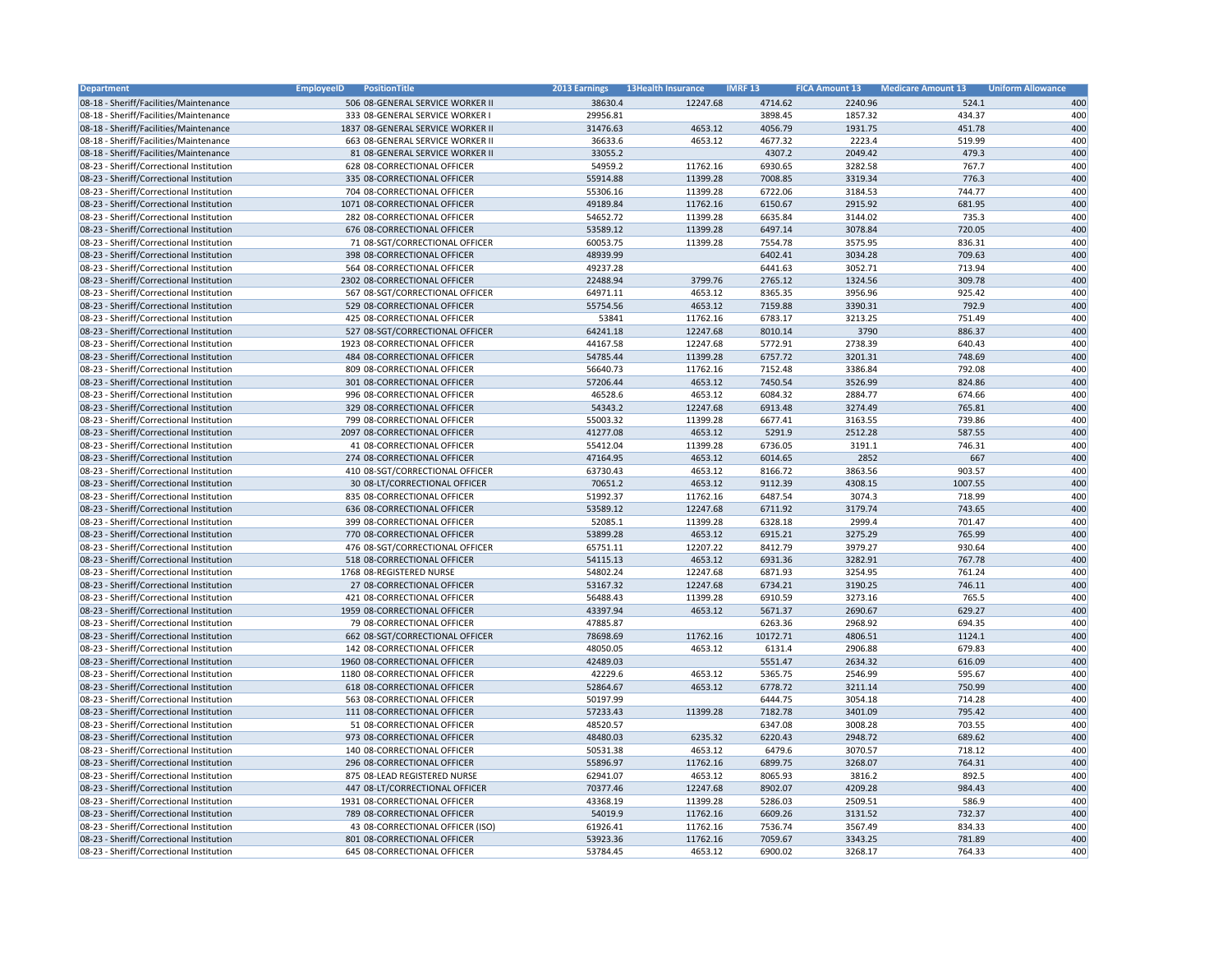| Department                               | <b>EmployeeID</b><br>PositionTitle                           | 2013 Earnings        | <b>13Health Insurance</b> | <b>IMRF13</b>       | <b>FICA Amount 13</b> | <b>Medicare Amount 13</b> | <b>Uniform Allowance</b> |
|------------------------------------------|--------------------------------------------------------------|----------------------|---------------------------|---------------------|-----------------------|---------------------------|--------------------------|
| 08-23 - Sheriff/Correctional Institution | 738 08-CORRECTIONAL OFFICER                                  | 56267.96             | 11399.28                  | 6848.91             | 3244.16               | 758.72                    | 400                      |
| 08-23 - Sheriff/Correctional Institution | 734 08-CORRECTIONAL OFFICER                                  | 61555.48             | 11399.28                  | 7577.37             | 3586.56               | 838.79                    | 400                      |
| 08-23 - Sheriff/Correctional Institution | 183 08-CORRECTIONAL OFFICER                                  | 54759.18             | 11762.16                  | 6704.54             | 3176.26               | 742.84                    | 400                      |
| 08-23 - Sheriff/Correctional Institution | 543 08-CORRECTIONAL OFFICER                                  | 55150.59             | 11399.28                  | 6908.11             | 3271.95               | 765.21                    | 400                      |
| 08-23 - Sheriff/Correctional Institution | 1759 08-CORRECTIONAL OFFICER                                 | 45519.07             |                           | 5951.27             | 2822.18               | 660.03                    | 400                      |
| 08-23 - Sheriff/Correctional Institution | 706 08-CORRECTIONAL OFFICER                                  | 52153.45             | 11656.32                  | 6420.39             | 3042.72               | 711.6                     | 400                      |
| 08-23 - Sheriff/Correctional Institution | 297 08-LT/CORRECTIONAL OFFICER                               | 72365.95             | 11399.28                  | 9098.88             | 4301.76               | 1006.06                   | 400                      |
| 09 - State's Attorney                    | 2258 09-ASSISTANT STATES ATTORNEY                            | 36848.96             | 2326.56                   | 4860.43             | 2284.64               | 534.31                    |                          |
| 09 - State's Attorney                    | 85 09-VICTIMS WITNESS ASSISTANT                              | 40118.14             | 11762.16                  | 5015.7              | 2357.66               | 551.39                    |                          |
| 09 - State's Attorney                    | 458 09-OFFICE MANAGER                                        | 62724.5              | 4653.12                   | 8121.78             | 3817.67               | 892.84                    |                          |
| 09 - State's Attorney                    | 675 09-ASST STATES ATTORNEY (127)                            | 79069.25             | 10924.31                  | 10227               | 4807.22               | 1124.27                   |                          |
| 09 - State's Attorney                    | 541 09-ASSISTANT STATES ATTORNEY                             | 94772.34             | 11762.16                  | 12102.94            | 5689                  | 1330.49                   |                          |
| 09 - State's Attorney                    | 14 09-LEGAL ASSISTANT I                                      | 39720.03             | 11762.16                  | 4840.34             | 2275.18               | 532.1                     |                          |
| 09 - State's Attorney                    | 733 09-ASSISTANT STATES ATTORNEY                             | 94622.32             | 12247.68                  | 12164.76            | 5718.04               | 1337.28                   |                          |
| 09 - State's Attorney                    | 248 09-ASST STATES ATTORNEY (127)                            | 90117.17             | 11641.2                   | 11594.64            | 5450.1                | 1274.62                   |                          |
| 09 - State's Attorney                    | 674 09-ASSISTANT STATES ATTORNEY                             | 98308.71             | 4653.12                   | 12966.88            | 6095.14               | 1425.48                   |                          |
| 09 - State's Attorney                    | 1780 09-ASSISTANT STATES ATTORNEY                            | 4426.38              | 193.88                    | 580.11              | 272.68                | 63.77                     |                          |
| 09 - State's Attorney                    | 510 09-EXECUTIVE SECRETARY                                   | 50198.66             | 11762.16                  | 6150.7              | 2891.13               | 676.15                    |                          |
| 09 - State's Attorney                    | 316 09-LEGAL ASSISTANT II                                    | 42985.94             | 11762.16                  | 5404.16             | 2540.24               | 594.09                    |                          |
| 09 - State's Attorney                    | 24 09-FIRST ASST. STATE'S ATTORNEY                           | 98558.17             | 12247.68                  | 12734.12            | 5985.72               | 1399.89                   |                          |
| 09 - State's Attorney                    | 611 09-LEGAL ASSISTANT I                                     | 40934.4              | 12247.68                  | 5197.56             | 2443.15               | 571.38                    |                          |
| 09 - State's Attorney                    | 712 09-ASSISTANT STATES ATTORNEY                             | 88858.31             | 10349.04                  | 11534.47            | 5421.84               | 1268.01                   |                          |
| 09 - State's Attorney                    | 2176 09-STATE'S ATTORNEY                                     | 166507.91            | 11399.28                  | 14505.23            | 7049.4                | 2357.37                   |                          |
| 09 - State's Attorney                    | 1957 09-ASSISTANT STATES ATTORNEY                            | 73798.38             | 11762.16                  | 9057.35             | 4257.46               | 995.7                     |                          |
| 09 - State's Attorney                    | 46 09-LEGAL ASSISTANT II                                     | 45032.03             | 4653.12                   | 5939.7              | 2791.99               | 652.96                    |                          |
| 09 - State's Attorney                    | 327 09-ASSISTANT STATES ATTORNEY                             | 17559.68             | 1530.96                   | 2316.12             | 1088.7                | 254.62                    |                          |
| 09 - State's Attorney                    | 459 09-LEGAL ASSISTANT I                                     | 35734.42             | 4653.12                   | 4607.2              | 2165.63               | 506.48                    |                          |
| 09 - State's Attorney                    | 490 09-DEFERRED PROSECUTION COORD                            | 59003.9              | 12247.68                  | 7563.66             | 3555.32               | 831.49                    |                          |
| 09 - State's Attorney                    | 737 09-ASSISTANT STATES ATTORNEY                             | 68767.4              | 12207.22                  | 8863.47             | 4166.28               | 974.37                    |                          |
| 09 - State's Attorney                    | 722 09-ASSISTANT STATES ATTORNEY                             | 98349.79             | 12247.68                  | 12644.46            | 5943.56               | 1390.03                   |                          |
| 09 - State's Attorney                    | 358 09-COURT LIAISON                                         | 62732.8              | 12247.68                  | 7946.66             | 3735.31               | 873.58                    |                          |
| 09 - State's Attorney                    | 163 09-LEGAL ASSISTANT (127)                                 | 3998.48              |                           | 527.38              | 247.91                | 57.98                     |                          |
| 09 - State's Attorney                    | 349 09-LEGAL ASSISTANT II                                    | 45032.11             | 4653.12                   | 5788.26             | 2720.75               | 636.3                     |                          |
| 09 - State's Attorney                    | 1402 09-LEGAL ASSISTANT (127)                                | 27679.38             | 9185.76                   | 2861.59             | 1602.31               | 374.73                    |                          |
|                                          |                                                              |                      |                           |                     |                       |                           |                          |
| 09 - State's Attorney                    | 2315 09-DRUG PROSECUTOR<br>1836 09-ASSISTANT STATES ATTORNEY | 29240.54<br>56928.69 | 3061.92<br>4653.12        | 3783.47<br>7367.49  | 1778.45<br>3463.11    | 415.93<br>809.92          |                          |
| 09 - State's Attorney                    | 667 10-EXECUTIVE SECRETARY                                   | 47034.41             |                           | 6203.83             | 2916.13               | 682                       |                          |
| 10 - Regional Office of Education        |                                                              |                      |                           |                     |                       |                           |                          |
| 11 - Treasurer                           | 118 11-CHIEF DEPUTY                                          | 63111.38             | 11399.28                  | 8010.76             | 3765.52               | 880.65                    |                          |
| 11 - Treasurer                           | 658 11-ADMINISTRATIVE ASSISTANT III<br>682 11-TREASURER      | 49275.6              | 11399.28                  | 6166.77             | 2898.74               | 677.93                    |                          |
| 11 - Treasurer                           |                                                              | 91000<br>30036.24    | 4653.12                   | 33250.88<br>3750.98 | 5642<br>1763.16       | 1319.5<br>412.35          |                          |
| 11 - Treasurer                           | 2046 11-ASSISTANT CASHIER<br>73 11-DEPUTY CLERK III          |                      | 4653.12                   | 5496.62             |                       | 604.25                    |                          |
| 11 - Treasurer                           | 878 11-HEAD CASHIER                                          | 42523.67             |                           |                     | 2583.69               |                           |                          |
| 11 - Treasurer<br>12 - Animal Control    | 2322 12-TEMP. KENNEL WORKER                                  | 37398.4<br>169.13    | 4653.12                   | 4781.3              | 2247.46<br>10.49      | 525.61<br>2.45            |                          |
|                                          |                                                              | 32771.43             |                           | 4120.92             |                       |                           |                          |
| 12 - Animal Control                      | 332 12-DOMESTIC ANIMAL CARETAKER I                           |                      | 12247.68                  |                     | 1937.04               | 453.02                    |                          |
| 12 - Animal Control                      | 1115 12-TEMP. KENNEL WORKER                                  | 433.13               |                           |                     | 26.85                 | 6.28                      |                          |
| 12 - Animal Control                      | 2114 12-KENNEL WORKER                                        | 12488.91             |                           |                     | 774.31                | 181.09                    |                          |
| 12 - Animal Control                      | 217 12-PART TIME CLERICAL                                    | 8198.88              |                           |                     | 508.33                | 118.88                    |                          |
| 12 - Animal Control                      | 641 12-CLERICAL SPECIALIST II                                | 20000.37             | 7144.48                   | 2305.54             | 1083.73               | 253.45                    |                          |
| 12 - Animal Control                      | 843 12-OPERATIONS COORDINATOR                                | 52960.96             | 11399.28                  | 6406.95             | 3011.58               | 704.32                    |                          |
| 12 - Animal Control                      | 334 12-DOMESTIC ANIMAL CARETAKER II                          | 36750.53             | 4653.12                   | 4757.78             | 2236.41               | 523.03                    |                          |
| 12 - Animal Control                      | 929 12-SHELTER COORDINATOR                                   | 47000.82             | 11399.28                  | 5663.88             | 2662.33               | 622.64                    |                          |
| 12 - Animal Control                      | 2325 12-TEMP. KENNEL WORKER                                  | 3450.59              |                           |                     | 213.94                | 50.03                     |                          |
| 12 - Animal Control                      | 249 12-DOMESTIC ANIMAL CARETAKER I                           | 34690.44             |                           | 4575.67             | 2150.81               | 503.01                    |                          |
| 12 - Animal Control                      | 457 12-CLERICAL SPECIALIST II                                | 33011.55             | 11762.16                  | 4046.3              | 1902.01               | 444.82                    |                          |
| 12 - Animal Control                      | 1656 12-KENNEL HANDLER                                       | 7317.77              |                           |                     | 453.7                 | 106.11                    |                          |
| 12 - Animal Control                      | 2345                                                         | 5101.27              |                           |                     | 316.28                | 73.97                     |                          |
| 12 - Animal Control                      | 2361                                                         | 1718.07              |                           |                     | 106.52                | 24.91                     |                          |
| 12 - Animal Control                      | 2073 12-CLERICAL SPECIALIST I                                | 21838.11             |                           | 2880.46             | 1353.96               | 316.65                    |                          |
| 12 - Animal Control                      | 525 12-ANIMAL CONTROL OFFICER                                | 40965.6              | 12247.68                  | 5158.23             | 2445.08               | 571.83                    | 400                      |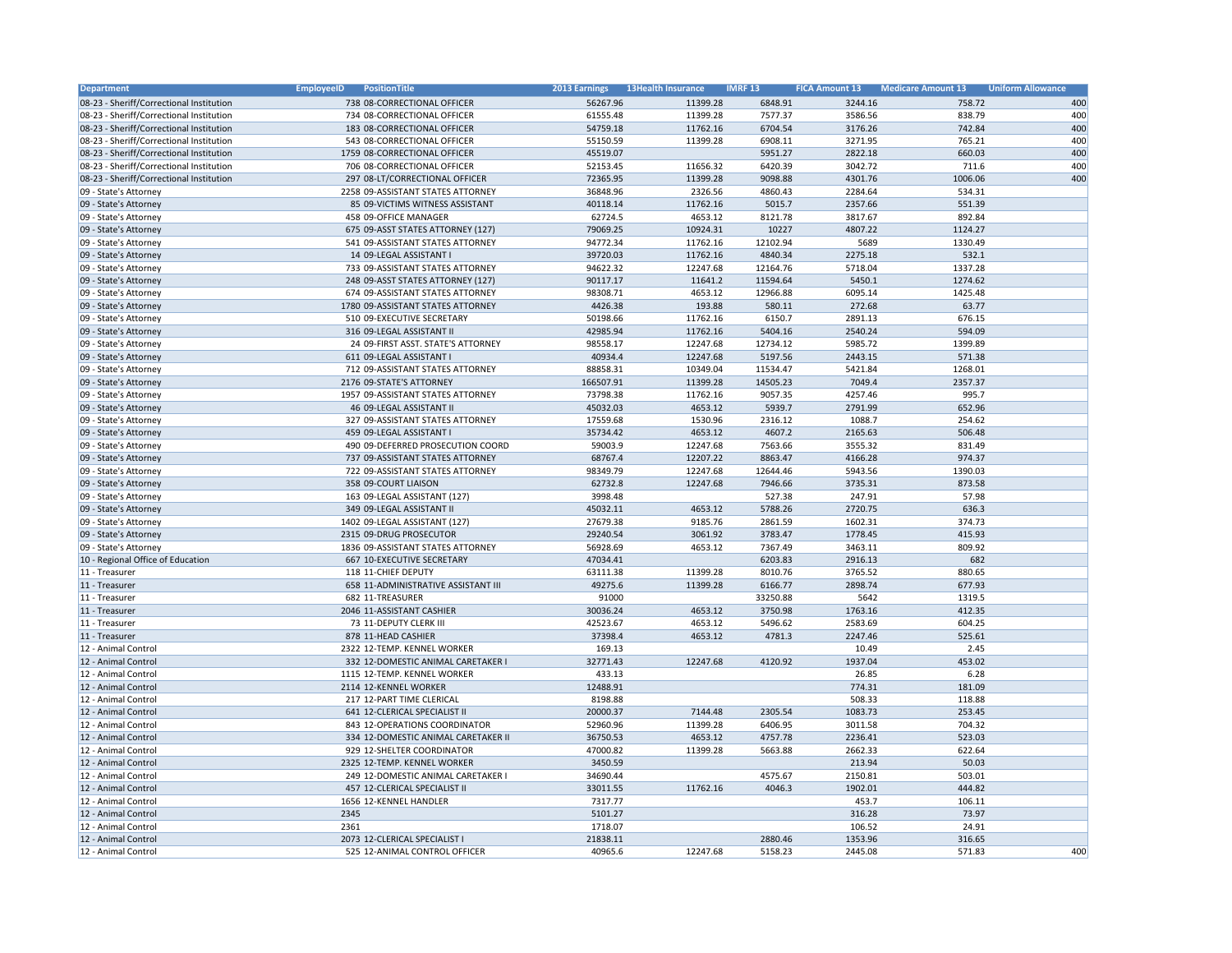| Department                 | <b>EmployeeID</b><br>PositionTitle    | 2013 Earnings | <b>13Health Insurance</b> | <b>IMRF 13</b> | <b>FICA Amount 13</b> | <b>Medicare Amount 13</b> | <b>Uniform Allowance</b> |
|----------------------------|---------------------------------------|---------------|---------------------------|----------------|-----------------------|---------------------------|--------------------------|
| 12 - Animal Control        | 2323 12-TEMP. KENNEL WORKER           | 3481.51       |                           |                | 215.85                | 50.48                     |                          |
| 12 - Animal Control        | 1068 12-GENERAL SERVICE WORKER        | 20786.05      | 9311.71                   | 2283.09        | 1073.17               | 250.98                    |                          |
| 12 - Animal Control        | 1927 12-KENNEL WORKER                 | 6074.1        |                           |                | 376.59                | 88.07                     |                          |
| 13 - Chief County Assessor | 523 13-CHIEF DEPUTY ADMIN. ASST. III  | 56415.82      | 11399.28                  | 7130.64        | 3351.82               | 783.89                    |                          |
| 13 - Chief County Assessor | 755 13-ADMINISTRATIVE COORDINATOR     | 45843.2       | 4653.12                   | 5903.5         | 2774.92               | 648.97                    |                          |
| 13 - Chief County Assessor | 285 13-CLERICAL SPECIALIST II         | 36012.8       | 11762.16                  | 4154.7         | 1952.91               | 456.73                    |                          |
| 13 - Chief County Assessor | 810 13-CHIEF CNTY ASSESSMENT OFFICER  | 71922.24      | 4653.12                   | 9486.62        | 4459.18               | 1042.87                   |                          |
| 14 - Board of Review       | 2326 14-BOARD OF REVIEW               | 7388.49       | 969.4                     | 955.86         | 449.31                | 105.08                    |                          |
| 14 - Board of Review       | 420 14-BOARD OF REVIEW                | 19230.78      | 4653.12                   | 2446.94        | 1150.18               | 268.99                    |                          |
| 14 - Board of Review       | 1921 14-BOARD OF REVIEW               | 17000.09      | 12247.68                  | 2242.24        | 1054.01               | 246.5                     |                          |
| 15 - EMA                   | 1320 15-DIRECTOR OF EMA               | 50852.22      | 12247.68                  | 6120.82        | 2877.09               | 672.87                    |                          |
| 16 - Information Systems   | 692 16-PROGRAMMER/ANALYST             | 56950.4       |                           | 7489.7         | 3520.59               | 823.36                    |                          |
| 16 - Information Systems   | 206 16-DIRECTOR                       | 80013.42      | 11399.28                  | 10553.66       | 4960.83               | 1160.19                   |                          |
| 16 - Information Systems   | 50 16-SR. COMPUTER OPERATOR           | 33884.8       | 4653.12                   | 4427.18        | 2081.05               | 486.7                     |                          |
| 16 - Information Systems   | 350 16-SYSTEMS ADMINISTRATOR          | 71795.03      | 12146.53                  | 9132.58        | 4292.8                | 1003.96                   |                          |
| 16 - Information Systems   | 791 16-PROGRAMMER/ANALYST             | 57824         | 4653.12                   | 7565.9         | 3556.32               | 831.72                    |                          |
| 16 - Information Systems   | 725 16-SR. COMPUTER OPERATOR          | 35692.8       | 12247.68                  | 4405.66        | 2070.92               | 484.33                    |                          |
| 16 - Information Systems   | 307 16-SR. PROGRAMMER/ANALYST         | 75716.5       | 4265.36                   | 9987.09        | 4694.42               | 1097.89                   |                          |
| 17 - Health                | 82 17-PROGRAM SPECIALIST (17-50)      | 28687.01      | 11909.3                   | 3417.39        | 1606.34               | 375.68                    |                          |
| 17 - Health                | 1778 17-RN                            | 35166.51      | 11399.28                  | 4130.45        | 1941.48               | 454.06                    |                          |
| 17 - Health                | 375 17-DIRECTOR (17-10)               | 88598.06      | 4653.12                   | 11584.21       | 5445.2                | 1273.47                   |                          |
| 17 - Health                | 690 17-PROGRAM SPECIALIST (17-10)     | 25364.96      | 8165.12                   | 3130.38        | 1471.46               | 344.13                    |                          |
| 17 - Health                | 1832 17-DIRECTOR (17-50)              | 42947.6       | 4653.12                   | 5473.01        | 2572.62               | 601.66                    |                          |
| 17 - Health                | 2370 17-RN                            | 4387.6        |                           | 578.72         | 272.03                | 63.62                     |                          |
| 17 - Health                | 1934 17-RN                            | 32659.66      | 11399.28                  | 4120.9         | 1937.03               | 453.02                    |                          |
| 17 - Health                | 536 17-PROGRAM SPECIALIST (17-50)     | 35215.08      | 4653.12                   | 4555.29        | 2141.21               | 500.77                    |                          |
| 17 - Health                | 401 17-CASE MANAGER                   | 52124.91      | 4653.12                   | 6771.26        | 3182.82               | 744.37                    |                          |
| 17 - Health                | 1394 17-RN TEMP                       | 12912.11      |                           |                | 800.55                | 187.23                    |                          |
| 17 - Health                | 2015 17-MAINTENANCE ASSISTANT (17-18) | 14894.45      |                           | 1964.55        | 923.46                | 215.97                    |                          |
| 17 - Health                | 2300 17-SURVEILLANCE TECHNICIAN       | 1699.5        |                           |                | 105.37                | 24.64                     |                          |
| 17 - Health                | 330 17-PROGRAM SPECIALIST (17-50)     | 33389.19      | 4653.12                   | 4212.3         | 1980                  | 463.06                    |                          |
| 17 - Health                | 657 17-DIRECTOR (17-50)               | 73611.31      | 12247.68                  | 9502.08        | 4466.51               | 1044.59                   |                          |
| 17 - Health                | 40 17-CMA                             | 29406.67      |                           | 3878.63        | 1823.21               | 426.4                     |                          |
| 17 - Health                | 252 17-SANITARIAN                     | 44809         |                           | 5910.28        | 2778.16               | 649.73                    |                          |
| 17 - Health                | 650 17-CASE MANAGER                   | 40315.31      | 12247.68                  | 5098.64        | 2396.62               | 560.5                     |                          |
| 17 - Health                | 84 17-RN                              | 30161.62      |                           | 3820.03        | 1795.62               | 419.94                    |                          |
| 17 - Health                | 324 17-PROGRAM ASSISTANT              | 23984.81      |                           | 3163.62        | 1487.06               | 347.78                    |                          |
| 17 - Health                | 131 17-SANITARIAN                     | 38684.54      | 11903.77                  | 4736.94        | 2226.59               | 520.74                    |                          |
| 17 - Health                | 180 17-RN                             | 47694.05      | 4653.12                   | 6201.2         | 2914.91               | 681.71                    |                          |
| 17 - Health                | 2257 17-SUPERVISOR (17-18)            | 27005.86      | 5224.67                   | 3324.47        | 1562.67               | 365.46                    |                          |
| 17 - Health                | 460 17-CASE MANAGER                   | 40501.98      | 1938.8                    | 5342.21        | 2511.12               | 587.28                    |                          |
| 17 - Health                | 465 17-PROGRAM ASSISTANT              | 34353.21      | 11399.28                  | 4042.05        | 1900.02               | 444.36                    |                          |
| 17 - Health                | 103 17-DIRECTOR (17-10)               | 69622.48      | 11399.28                  | 8386.91        | 3942.31               | 921.99                    |                          |
| 17 - Health                | 2349                                  | 10348.08      |                           | 1364.91        | 641.58                | 150.05                    |                          |
| 17 - Health                | 1003 17-VISION & HEARING TECHNICIAN   | 16115.04      |                           | 521.92         | 999.13                | 233.67                    |                          |
| 17 - Health                | 600 17-PROGRAM ASSISTANT              | 32931.28      | 12247.68                  | 4037.39        | 1897.76               | 443.83                    |                          |
| 17 - Health                | 479 17-DIRECTOR (17-50)               | 76440.1       | 12247.68                  | 10082.53       | 4739.29               | 1108.38                   |                          |
| 17 - Health                | 343 17-TRANSPORTER                    | 1600.8        |                           | 211.15         | 99.25                 | 23.21                     |                          |
| 17 - Health                | 754 17-PROGRAM ASSISTANT              | 33618.13      | 11399.28                  | 4042.44        | 1900.15               | 444.39                    |                          |
| 17 - Health                | 2342 17-PROGRAM SPECIALIST (17-50)    | 8771.53       |                           | 1156.98        | 543.83                | 127.19                    |                          |
| 17 - Health                | 588 17-SUPERVISOR (17-50)             | 29869.42      |                           | 3939.75        | 1851.9                | 433.11                    |                          |
| 17 - Health                | 684 17-SUPERVISOR (17-10)             | 61339.21      | 12247.68                  | 7869.88        | 3699.29               | 865.16                    |                          |
| 17 - Health                | 488 17-HEALTH WORKS SUPERVISOR        | 40754.79      |                           | 5375.52        | 2526.8                | 590.94                    |                          |
| 17 - Health                | 782 17-RN                             | 33286.56      |                           | 4390.48        | 2063.77               | 482.66                    |                          |
| 17 - Health                | 700 17-PROGRAM ASSISTANT              | 29659.11      | 11984.69                  | 3777.22        | 1775.5                | 415.24                    |                          |
| 17 - Health                | 796 17-HEALTH EDUCATOR                | 25797.43      | 7124.55                   | 3206.7         | 1507.32               | 352.52                    |                          |
| 17 - Health                | 752 17-SUPERVISOR (17-18)             | 8286.25       | 2551.6                    | 1048.98        | 493.08                | 115.32                    |                          |
| 17 - Health                | 346 17-NUTRITIONIST                   | 54355.7       | 4749.7                    | 6858.88        | 3224.04               | 754.01                    |                          |
| 17 - Health                | 2278 17-RN                            | 8213.04       |                           | 1083.31        | 509.21                | 119.09                    |                          |
| 17 - Health                | 2213 17-DIRECTOR (17-50)              | 37332         |                           | 4924.07        | 2314.58               | 541.31                    |                          |
|                            |                                       |               |                           |                |                       |                           |                          |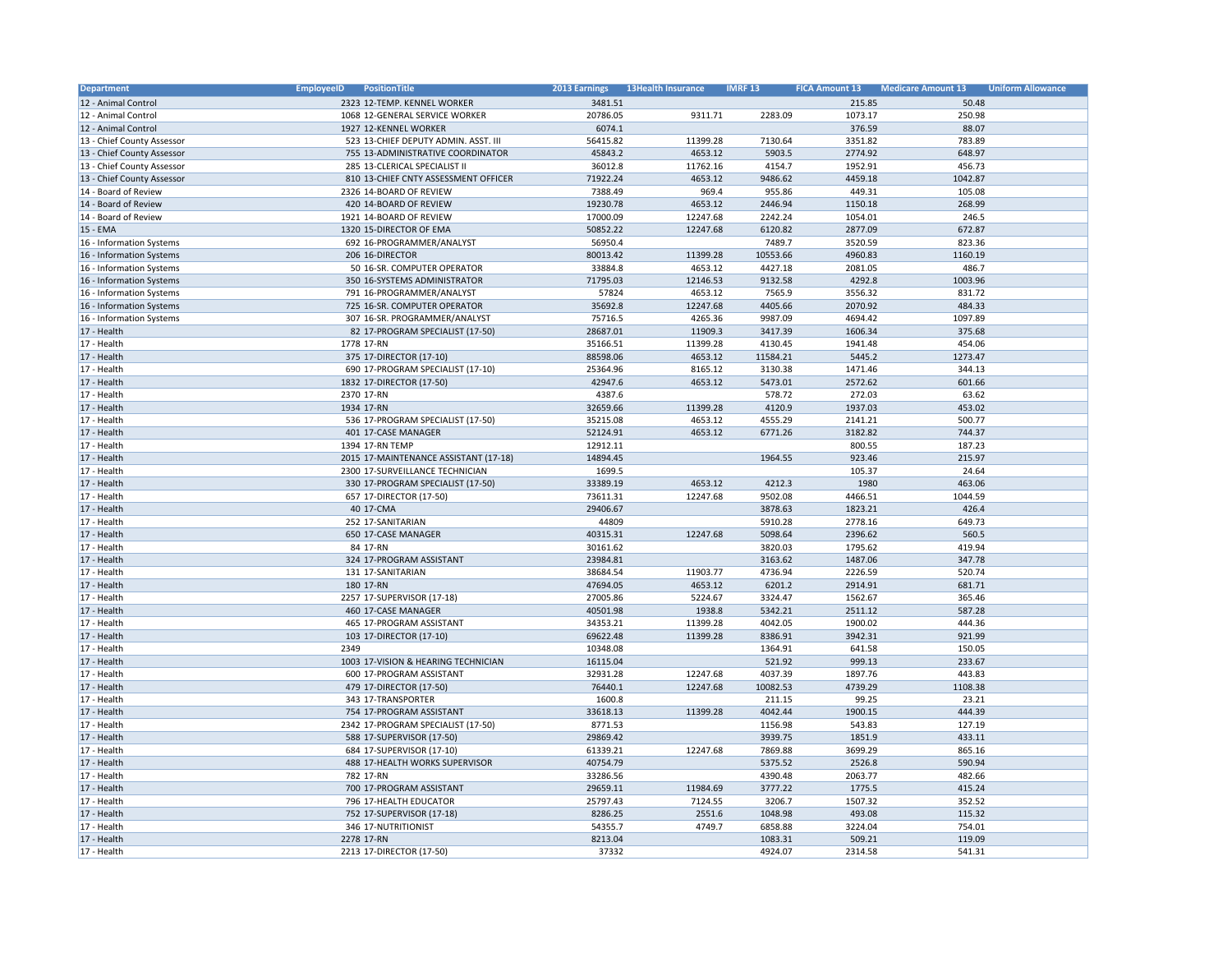| Department                       | <b>EmployeeID</b><br>PositionTitle   | 2013 Earnings | <b>13Health Insurance</b> | <b>IMRF13</b> | <b>FICA Amount 13</b> | <b>Medicare Amount 13</b> | <b>Uniform Allowance</b> |
|----------------------------------|--------------------------------------|---------------|---------------------------|---------------|-----------------------|---------------------------|--------------------------|
| 17 - Health                      | 336 17-LPN                           | 37184.88      | 11762.16                  | 4587.23       | 2156.23               | 504.28                    |                          |
| 17 - Health                      | 44 17-PROGRAM ASSISTANT              | 29155.82      |                           | 3845.62       | 1807.66               | 422.76                    |                          |
| 17 - Health                      | 322 17-EMERGENCY COMMUNICATION COORD | 58163.31      |                           | 7671.76       | 3606.13               | 843.37                    |                          |
| 17 - Health                      | 263 17-PROGRAM ASSISTANT             | 15944.26      |                           | 1993.17       | 936.88                | 219.11                    |                          |
| 17 - Health                      | 17 17-CASE MANAGER                   | 48001.49      | 12247.68                  | 6122.65       | 2877.94               | 673.07                    |                          |
| 17 - Health                      | 1968 17-RN                           | 34543.78      | 11762.16                  | 4271.54       | 2007.87               | 469.58                    |                          |
| 17 - Health                      | 828 17-CASE MANAGER                  | 38370.64      |                           | 5061.15       | 2378.98               | 556.37                    |                          |
| 17 - Health                      | 520 17-PROGRAM SPECIALIST (17-50)    | 34301.06      | 11399.28                  | 4275.5        | 2009.68               | 470.01                    |                          |
| 17 - Health                      | 2292 17-RN                           | 11215.82      |                           | 1479.37       | 695.38                | 162.63                    |                          |
| 17 - Health                      | 2343 17-FAMILY NURSE PRACTITIONER    | 11332.78      |                           |               | 702.63                | 164.33                    |                          |
| 17 - Health                      | 594 17-CASE MANAGER                  | 39134.51      | 11399.28                  | 4643.37       | 2182.65               | 510.46                    |                          |
| 17 - Health                      | 446 17-DIRECTOR (17-50)              | 67537.71      | 12247.68                  | 8585.32       | 4035.59               | 943.81                    |                          |
| 17 - Health                      | 37 17-MAINTENANCE ASSISTANT (17-18)  | 11975         |                           |               | 742.45                | 173.64                    |                          |
| 17 - Health                      | 2212 17-PROGRAM SPECIALIST (17-50)   | 11789.69      | 1163.28                   | 1522.95       | 715.86                | 167.42                    |                          |
| 17 - Health                      | 83 17-CMA PHLEBOTOMIST               | 28239.15      | 11399.28                  | 3537.89       | 1662.96               | 388.92                    |                          |
| 17 - Health                      | 2359 17-HEALTH EDUCATOR              | 8771.28       |                           |               | 539.87                | 126.26                    |                          |
|                                  |                                      |               | 510.32                    | 1148.53       |                       |                           |                          |
| 17 - Health                      | 546 17-SUPERVISOR                    | 46779.31      | 12207.22                  | 5951.24       | 2797.41               | 654.23                    |                          |
| 17 - Health                      | 23 17-NUTRITIONIST                   | 34449.31      |                           | 4543.87       | 2135.86               | 499.52                    |                          |
| 17 - Health                      | 499 17-PROGRAM SPECIALIST (17-50)    | 31217.22      | 11399.28                  | 3628.56       | 1705.59               | 398.89                    |                          |
| 17 - Health                      | 804 17-PROGRAM ASSISTANT             | 28126.58      | 12247.68                  | 3446.24       | 1619.94               | 378.86                    |                          |
| 17 - Health                      | 250 17-DIRECTOR (17-10)              | 75170.08      | 12247.68                  | 9592.13       | 4508.8                | 1054.48                   |                          |
| 17 - Health                      | 617 17-PROGRAM SPECIALIST (17-50)    | 30291.36      | 4653.12                   | 3891.29       | 1829.14               | 427.78                    |                          |
| 17 - Health                      | 528 17-PROGRAM ASSISTANT             | 33217.63      | 11399.28                  | 4194.47       | 1971.63               | 461.11                    |                          |
| 17 - Health                      | 668 17-SANITARIAN                    | 47896.57      | 11399.28                  | 5828.51       | 2739.71               | 640.74                    |                          |
| 17 - Health                      | 699 17-RN                            | 34079.3       |                           | 4165.31       | 1957.92               | 457.9                     |                          |
| 17 - Health                      | 467 17-LPN                           | 5250          |                           |               | 325.5                 | 76.13                     |                          |
| 17 - Health                      | 176 17-PROGRAM SPECIALIST (17-50)    | 9019.53       | 1020.64                   | 1163.5        | 551.31                | 128.94                    |                          |
| 17 - Health                      | 794 17-PROGRAM ASSISTANT             | 31893.19      | 4653.12                   | 4065.37       | 1910.91               | 446.91                    |                          |
| 17 - Health                      | 2206 17-NUTRITIONIST SITE SUPERVISOR | 30467.75      |                           | 4018.74       | 1889                  | 441.78                    |                          |
| 17 - Health                      | 366 17-SANITARIAN                    | 48573.53      | 4653.12                   | 6302.75       | 2962.63               | 692.87                    |                          |
| 17 - Health                      | 2083 17-RN                           | 30134.07      |                           | 3974.71       | 1868.31               | 436.94                    |                          |
| 17 - Health                      | 559 17-FAMILY NURSE PRACTITIONER     | 62627.67      | 9185.76                   | 8066.11       | 3791.5                | 886.72                    |                          |
| 17 - Health                      | 592 17-RN                            | 48150.65      | 11399.28                  | 5851.85       | 2750.68               | 643.3                     |                          |
| 17 - Health                      | 1786 17-RN                           | 35013.96      |                           | 4618.41       | 2170.87               | 507.7                     |                          |
| 17 - Health                      | 2363                                 | 7543.15       |                           | 994.95        | 467.68                | 109.38                    |                          |
| 18 - Public Works                | 701 18-LABOR/TRUCK DRIVER            | 59228.57      | 12186.99                  | 7563.02       | 3573.62               | 835.77                    | 300                      |
| 18 - Public Works                | 818 18-LABOR/TRUCK DRIVER            | 60130.97      | 11762.16                  | 7419.55       | 3506.17               | 819.99                    | 300                      |
| 18 - Public Works                | 582 18-LABOR/TRUCK DRIVER            | 59923.67      | 11762.16                  | 7393.78       | 3494.08               | 817.16                    | 300                      |
| 18 - Public Works                | 242 18-LABOR/TRUCK DRIVER            | 20703.66      | 3799.76                   | 2701.97       | 1270.06               | 297.03                    |                          |
| 18 - Public Works                | 241 18-LABOR/TRUCK DRIVER            | 60924.64      | 11399.28                  | 7247.91       | 3425.51               | 801.13                    | 300                      |
| 18 - Public Works                | 214 18-ASST MAINTENANCE FOREMAN      | 68838.65      | 12247.68                  | 8811.88       | 4142.05               | 968.7                     |                          |
| 18 - Public Works                | 472 18-LABOR/TRUCK DRIVER            | 60046.9       | 12247.68                  | 7647.73       | 3613.42               | 845.07                    | 300                      |
| 18 - Public Works                | 610 18-LABOR/TRUCK DRIVER            | 7509.28       | 474.97                    | 978.43        | 459.91                | 107.56                    |                          |
| 18 - Public Works                | 622 18-LABOR/TRUCK DRIVER            | 59686.54      | 11762.16                  | 7082.44       | 3347.71               | 782.93                    | 300                      |
| 18 - Public Works                | 222 18-ADMINISTRATIVE ASSISTANT      | 42706.02      | 11802.62                  | 5632.92       | 2647.77               | 619.24                    |                          |
| 18 - Public Works                | 956                                  | 6032.1        |                           |               | 373.99                | 87.47                     |                          |
| 18 - Public Works                | 798 18-ENGINEERING TECHNICIAN        | 62333.38      | 11762.16                  | 7668          | 3604.36               | 842.95                    |                          |
| 18 - Public Works                | 678 18-MECHANIC                      | 61368.35      | 11762.16                  | 7671.79       | 3624.74               | 847.72                    | 300                      |
| 18 - Public Works                | 339 18-LABOR/TRUCK DRIVER            | 60596.14      | 12247.68                  | 7744.27       | 3658.81               | 855.69                    | 300                      |
| 18 - Public Works                | 262 18-LABOR/TRUCK DRIVER            | 60411.68      | 11399.28                  | 7087.15       | 3349.93               | 783.45                    | 300                      |
|                                  |                                      |               |                           |               |                       |                           |                          |
| 18 - Public Works                | 834 18-COUNTY ENGINEER               | 108729.13     | 11399.28                  | 14230.44      | 6689.06               | 1564.38                   |                          |
| 18 - Public Works                | 928<br>124 18-MAINTENANCE FOREMAN    | 11458.19      |                           |               | 710.41                | 166.14                    |                          |
| 18 - Public Works                |                                      | 81961.37      | 12247.68                  | 10698.92      | 5029.04               | 1176.15                   |                          |
| 18 - Public Works                | 2274                                 | 8308.08       |                           |               | 515.1                 | 120.47                    |                          |
| 18 - Public Works                | 395 18-LABOR/TRUCK DRIVER            | 57213.16      | 11737.36                  | 7146.67       | 3377.9                | 789.99                    | 300                      |
| 18 - Public Works                | 468 18-LABOR/TRUCK DRIVER            | 61884.86      | 4653.12                   | 7981.65       | 3770.39               | 881.79                    | 300                      |
| 18 - Public Works                | 769 18-LABOR/TRUCK DRIVER            | 60934.84      | 11399.28                  | 7335.32       | 3466.6                | 810.74                    | 300                      |
| 20 - County Building Maintenance | 451 20-MAINTENANCE MECHANIC          | 40562.17      | 11227.04                  | 5071.78       | 2383.97               | 557.54                    |                          |
| 20 - County Building Maintenance | 565 20-GENERAL SERVICE WORKER II     | 39104         | 4653.12                   | 5068.12       | 2382.32               | 557.16                    |                          |
| 20 - County Building Maintenance | 655 20-GENERAL SERVICE WORKER II     | 31034.43      | 12247.68                  | 3839.96       | 1805.01               | 422.14                    |                          |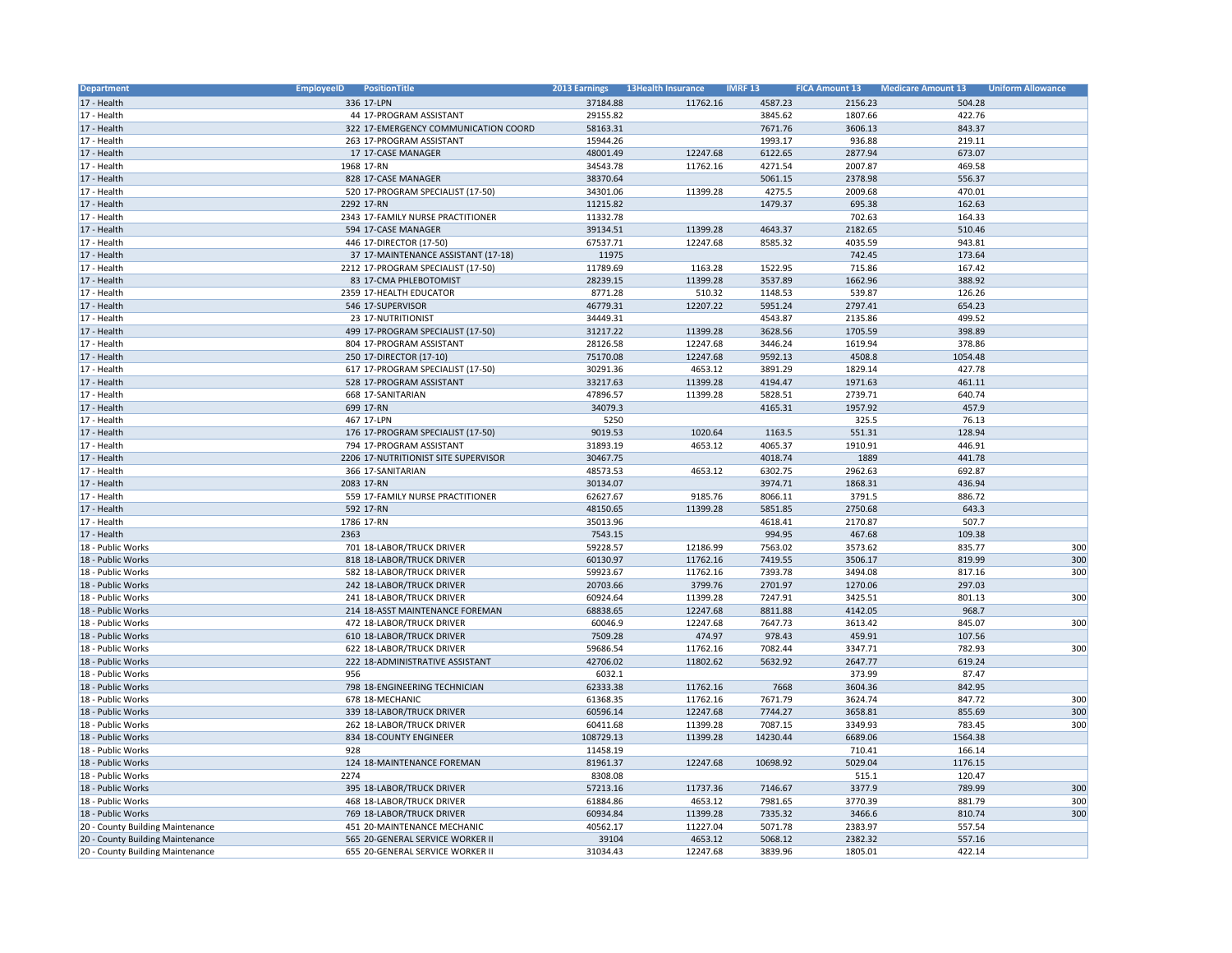| Department                       | <b>EmployeeID</b><br>PositionTitle   | 2013 Earnings | <b>13Health Insurance</b> | <b>IMRF13</b> | <b>FICA Amount 13</b> | <b>Medicare Amount 13</b> | <b>Uniform Allowance</b> |
|----------------------------------|--------------------------------------|---------------|---------------------------|---------------|-----------------------|---------------------------|--------------------------|
| 20 - County Building Maintenance | 179 20-MAINTENANCE SUPERVISOR        | 52960.98      | 11762.16                  | 6185.29       | 2907.39               | 679.95                    |                          |
| 21 - Hope Creek                  | 1719 21-CNA FT                       | 2647.4        | 581.64                    | 297.01        | 155.11                | 36.28                     | 250                      |
| 21 - Hope Creek                  | 2327 21-DIETARY AIDE FT              | 11.13         |                           |               | 0.69                  | 0.16                      |                          |
| 21 - Hope Creek                  | 137 21-LPN PT WEEKEND                | 50550.38      | 11399.28                  | 6085.34       | 2875.93               | 672.6                     | 250                      |
| 21 - Hope Creek                  | 2090 21-DIETARY AIDE PT              | 5089.73       |                           |               | 315.56                | 73.8                      | 75                       |
| 21 - Hope Creek                  | 2375 21-CNA PT                       | 2052.87       |                           |               | 127.28                | 29.77                     |                          |
| 21 - Hope Creek                  | 1073 21-CNA FT                       | 34329.27      | 4653.12                   | 4405.46       | 2086.29               | 487.92                    | 250                      |
| 21 - Hope Creek                  | 2276 21-LAUNDRY AIDE PT              | 7892.56       |                           | 332.53        | 489.34                | 114.44                    |                          |
| 21 - Hope Creek                  | 2366 21-CNA FT                       | 4929.24       |                           | 650.16        | 305.61                | 71.47                     |                          |
| 21 - Hope Creek                  | 2304 21-ACTIVITY AIDE PT             | 7852.29       |                           | 889.37        | 486.84                | 113.86                    |                          |
| 21 - Hope Creek                  | 1030 21-CNA FT                       | 31885.05      | 12247.68                  | 3798.34       | 1800.92               | 421.18                    | 250                      |
| 21 - Hope Creek                  | 1294 21-LPN FT                       | 40011         | 4653.12                   | 5111.77       | 2418.31               | 565.57                    | 250                      |
| 21 - Hope Creek                  | 1907 21-CNA PT WEEKEND               | 815.35        | 387.76                    | 99.06         | 46.56                 | 10.89                     |                          |
| 21 - Hope Creek                  | 444 21-CNA CASUAL                    | 12751.89      |                           |               | 790.62                | 184.9                     |                          |
| 21 - Hope Creek                  | 1827 21-CNA CASUAL                   | 548.16        |                           |               | 33.99                 | 7.95                      |                          |
| 21 - Hope Creek                  | 184 21-LPN FT                        | 51906.34      | 4653.12                   | 6813.46       | 3218.19               | 752.64                    | 250                      |
| 21 - Hope Creek                  | 2230 21-CNA PT                       | 13971.87      |                           | 1842.93       | 866.26                | 202.59                    |                          |
| 21 - Hope Creek                  | 2076 21-CNA PT                       | 20710.04      |                           | 2711.87       | 1284.02               | 300.3                     | 150                      |
| 21 - Hope Creek                  | 2203 21-CNA FT                       | 21806.26      | 6123.84                   | 2695.82       | 1274.92               | 298.17                    | 125                      |
| 21 - Hope Creek                  | 1084 21-CNA FT                       | 33264.34      |                           | 4354.59       | 2062.39               | 482.33                    | 250                      |
| 21 - Hope Creek                  | 2368 21-CNA PT                       | 4107.87       |                           | 520.37        | 254.69                | 59.56                     |                          |
| 21 - Hope Creek                  | 128 21-CNA FT                        | 37538.43      | 11399.28                  | 4535.33       | 2147.34               | 502.2                     | 250                      |
| 21 - Hope Creek                  | 1928 21-CNA CASUAL                   | 3668.75       |                           |               | 227.46                | 53.2                      |                          |
| 21 - Hope Creek                  | 186 21-CNA FT                        | 23667.3       | 6649.58                   | 2890.47       | 1374.18               | 321.38                    | 250                      |
| 21 - Hope Creek                  | 2060 21-CNA CASUAL                   | 36589.71      |                           | 4799.81       | 2268.56               | 530.55                    | 200                      |
| 21 - Hope Creek                  | 1335 21-CNA FT                       | 34962.27      | 4653.12                   | 4532.1        | 2145.83               | 501.85                    | 250                      |
| 21 - Hope Creek                  | 811 21-REHAB AIDE CNA FT             | 34887         | 12247.68                  | 4400.02       | 2083.73               | 487.32                    | 250                      |
| 21 - Hope Creek                  | 175 21-CNA FT                        | 27993.35      | 4265.36                   | 3520.4        | 1670.28               | 390.63                    | 250                      |
| 21 - Hope Creek                  | 728 21-CNA CASUAL                    | 17042.51      |                           | 2247.91       | 1056.64               | 247.12                    |                          |
| 21 - Hope Creek                  | 93 21-DIETARY AIDE FT                | 27995.85      |                           | 3560.79       | 1689.24               | 395.06                    | 250                      |
| 21 - Hope Creek                  | 1754 21-PM RECEPTIONIST PT           | 9665.59       |                           |               | 599.27                | 140.15                    | 150                      |
| 21 - Hope Creek                  | 208 21-RN CASUAL                     | 5657.77       |                           |               | 350.78                | 82.04                     |                          |
| 21 - Hope Creek                  | 1885 21-CNA FT                       | 28340.45      |                           | 3705.12       | 1757.11               | 410.94                    | 250                      |
| 21 - Hope Creek                  | 70 21-CNA FT                         | 50981.32      | 11399.28                  | 6318.83       | 2985.7                | 698.27                    | 250                      |
| 21 - Hope Creek                  | 1932 21-CNA PT                       | 16707.66      |                           | 1940.99       | 1035.87               | 242.26                    | 150                      |
| 21 - Hope Creek                  | 1828 21-LAUNDRY AIDE PT              | 17117.77      |                           | 2238          | 1061.3                | 248.21                    | 150                      |
| 21 - Hope Creek                  | 450 21-CASE MANAGER FT               | 57762         | 11399.28                  | 7075.34       | 3341.27               | 781.43                    | 250                      |
| 21 - Hope Creek                  | 1757 21-CNA PT                       | 1073.18       |                           | 141.55        | 66.54                 | 15.56                     |                          |
| 21 - Hope Creek                  | 1598 21-LPN PT                       | 34201.82      | 12247.68                  | 4282.64       | 2022.36               | 472.97                    | 150                      |
| 21 - Hope Creek                  | 1891 21-DIETARY AIDE PT              | 17240.01      |                           | 1265.05       | 1068.88               | 249.98                    | 150                      |
| 21 - Hope Creek                  | 1750 21-RN CASUAL                    | 3752.91       |                           |               | 232.68                | 54.42                     |                          |
| 21 - Hope Creek                  | 423 21-LPN FT                        | 54672.27      | 12247.68                  | 6957.59       | 3285.94               | 768.49                    | 250                      |
| 21 - Hope Creek                  | 2264 21-CNA PT                       | 601.47        |                           | 79.33         | 37.29                 | 8.72                      |                          |
| 21 - Hope Creek                  | 185 21-LPN PT WEEKEND                | 42208.58      | 12247.68                  | 5332.7        | 2522.15               | 589.86                    | 250                      |
| 21 - Hope Creek                  | 1941 21-DIETARY AIDE PT              | 17529.85      |                           | 2074.57       | 1086.85               | 254.18                    | 150                      |
| 21 - Hope Creek                  | 568 21-CNA CASUAL                    | 4260          |                           |               | 264.12                | 61.77                     |                          |
| 21 - Hope Creek                  | 1851 21-CNA PT                       | 19814.32      |                           | 2593.77       | 1228.49               | 287.31                    | 150                      |
| 21 - Hope Creek                  | 38 21-ASST DIRECTOR OF NURSING RN    | 57470.8       | 12247.68                  | 6882.99       | 3250.83               | 760.28                    | 250                      |
| 21 - Hope Creek                  | 136 21-CNA PT SCHEDULER              | 28018.19      | 12247.68                  | 3403.53       | 1612.24               | 377.06                    | 200                      |
| 21 - Hope Creek                  | 1942 21-CNA CASUAL                   | 16461.88      |                           |               | 1020.64               | 238.7                     |                          |
| 21 - Hope Creek                  | 477 21-CNA FT                        | 37572.96      | 11762.16                  | 4313.24       | 2042.93               | 477.78                    | 250                      |
| 21 - Hope Creek                  | 439 21-HOUSEKEEPING AIDE FT          | 27611.7       | 4653.12                   | 3608.94       | 1711.93               | 400.37                    | 250                      |
| 21 - Hope Creek                  | 2104 21-HOUSEKEEPING AIDE CASUAL     | 12384.32      |                           | 207.82        | 767.83                | 179.57                    |                          |
| 21 - Hope Creek                  | 2089                                 | 841.47        |                           |               | 52.17                 | 12.2                      |                          |
| 21 - Hope Creek                  | 2001 21-CNA CASUAL                   | 5992.9        |                           |               | 371.56                | 86.9                      |                          |
| 21 - Hope Creek                  | 374 21-ACTIVITY AIDE PT              | 23354.14      | 12247.68                  | 2858.96       | 1353.17               | 316.47                    | 150                      |
| 21 - Hope Creek                  | 519 21-MECHANIC II                   | 43363.66      | 11762.16                  | 5674.33       | 2682.74               | 627.41                    | 250                      |
| 21 - Hope Creek                  | 815 21-DIRECTOR HOUSEKEEPING/LAUNDRY | 47320.4       |                           | 6208.54       | 2933.86               | 686.15                    | 250                      |
| 21 - Hope Creek                  | 119 21-RN FT                         | 64417.81      | 12247.68                  | 8262.08       | 3899.12               | 911.89                    | 250                      |
| 21 - Hope Creek                  | 1478 21-CNA FT                       | 45196.69      | 4653.12                   | 5774.8        | 2729.97               | 638.46                    | 250                      |
|                                  |                                      |               |                           |               |                       |                           |                          |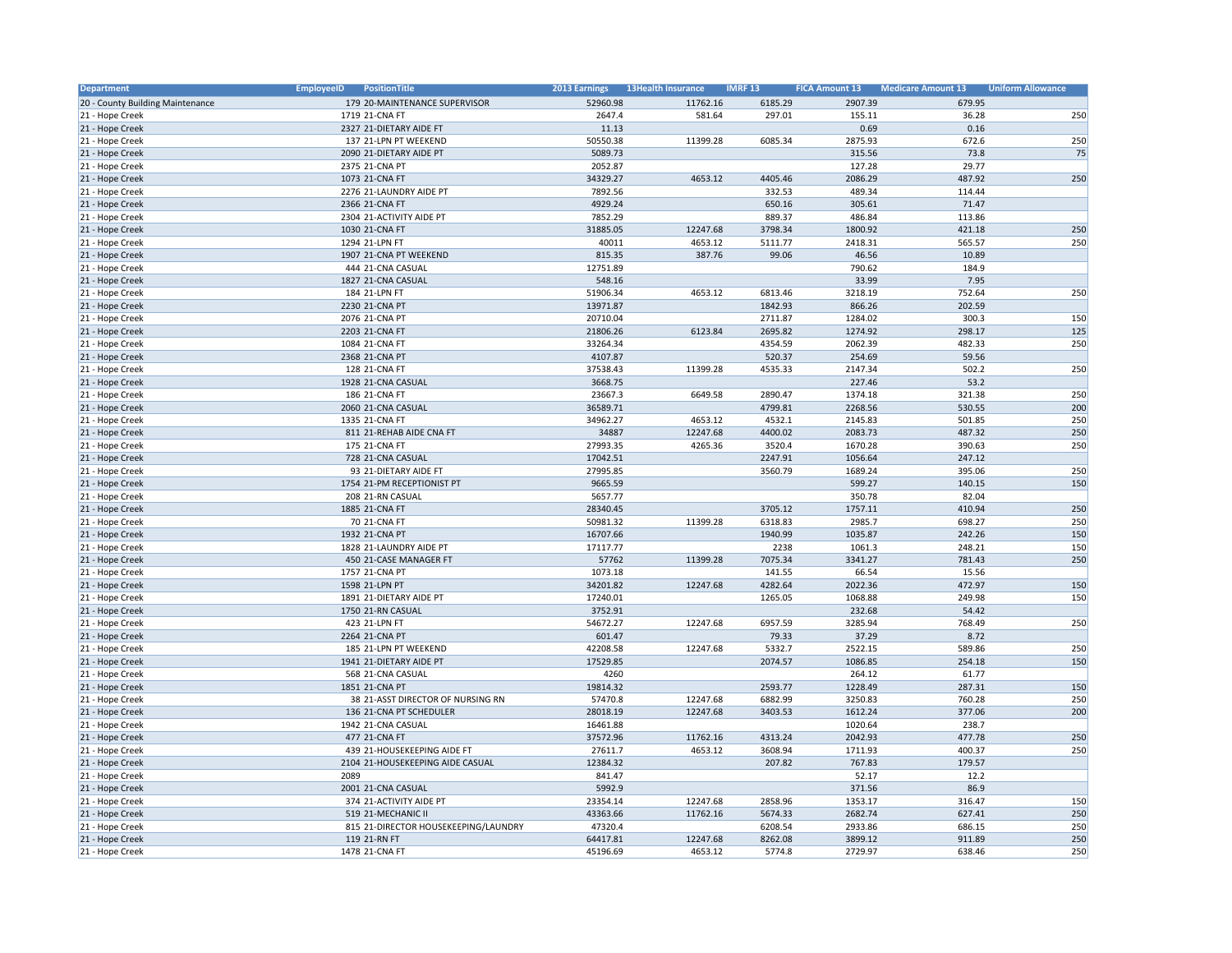| <b>Department</b> | <b>EmployeeID</b><br>PositionTitle | 2013 Earnings | <b>13Health Insurance</b> | <b>IMRF13</b>      | <b>FICA Amount 13</b> | <b>Medicare Amount 13</b> | <b>Uniform Allowance</b> |
|-------------------|------------------------------------|---------------|---------------------------|--------------------|-----------------------|---------------------------|--------------------------|
| 21 - Hope Creek   | 383 21-CNA FT                      | 32892.44      | 11762.16                  | 3833.38            | 1817.38               | 425.03                    | 250                      |
| 21 - Hope Creek   | 216 21-RN FT                       | 61858.85      | 4653.12                   | 7984.8             | 3768.78               | 881.41                    | 250                      |
| 21 - Hope Creek   | 2102 21-CNA PT                     | 10742.79      |                           | 1407.08            | 666.05                | 155.77                    | 75                       |
| 21 - Hope Creek   | 846 21-ACTIVITY AIDE PT            | 23176.93      | 8133.96                   | 2965.53            | 1403.26               | 328.18                    | 150                      |
| 21 - Hope Creek   | 1746 21-ACT AIDE NON-UNION         | 3811.54       |                           |                    | 236.32                | 55.27                     |                          |
| 21 - Hope Creek   | 1781 21-CNA FT                     | 29785         | 4653.12                   | 3754.25            | 1780.2                | 416.34                    | 250                      |
| 21 - Hope Creek   | 294 21-COOK II                     | 32078.56      | 4653.12                   | 4056.76            | 1922.4                | 449.59                    | 250                      |
| 21 - Hope Creek   | 2199 21-LPN FT                     | 31326.25      | 3295.96                   | 4016.85            | 1892.78               | 442.67                    | 75                       |
| 21 - Hope Creek   | 505 21-ACTIVITY AIDE FT            | 35453.38      | 12247.68                  | 4541.16            | 2150.11               | 502.85                    | 250                      |
| 21 - Hope Creek   | 2272 21-ACTIVITY AIDE PT           | 541.26        |                           |                    | 33.56                 | 7.85                      |                          |
| 21 - Hope Creek   | 1181 21-LPN CASUAL                 | 1051.78       |                           |                    | 65.21                 | 15.25                     |                          |
| 21 - Hope Creek   | 268 21-LAUNDRY AIDE FT             | 32115         | 12000.23                  | 3845.19            | 1822.94               | 426.33                    | 250                      |
| 21 - Hope Creek   | 1644 21-DIETARY AIDE FT            | 25308.47      |                           | 3305.22            | 1569.13               | 366.97                    | 250                      |
| 21 - Hope Creek   | 1998 21-DIETARY AIDE FT            | 15406.99      |                           | 1435.23            | 955.23                | 223.4                     | 150                      |
| 21 - Hope Creek   | 1178 21-LPN FT                     | 45790.16      |                           | 6019.93            | 2838.99               | 663.96                    | 150                      |
| 21 - Hope Creek   | 227 21-LPN PT WEEKEND              | 14195.66      |                           | 1846.02            | 880.13                | 205.84                    | 200                      |
| 21 - Hope Creek   | 209 21-HOUSEKEEPING AIDE FT        | 27623.56      | 11762.16                  | 3221.27            | 1529.68               | 357.75                    | 250                      |
|                   |                                    |               |                           |                    |                       |                           |                          |
| 21 - Hope Creek   | 1676 21-CNA FT                     | 28970.1       | 4653.12                   | 3698.57            | 1754.02               | 410.21                    | 250                      |
| 21 - Hope Creek   | 2319                               | 98.44         |                           |                    | 6.1                   | 1.43                      |                          |
| 21 - Hope Creek   | 2211 21-DIETARY AIDE PT            | 3767.26       |                           |                    | 233.57                | 54.63                     |                          |
| 21 - Hope Creek   | 306 21-CNA FT                      | 37151.43      | 4653.12                   | 4713.65            | 2231.16               | 521.8                     | 250                      |
| 21 - Hope Creek   | 2229 21-CNA FT                     | 21151.71      |                           | 2780.03            | 1311.41               | 306.7                     | 75                       |
| 21 - Hope Creek   | 2380 21-CNA FT                     | 979.08        |                           | 129.14             | 60.7                  | 14.2                      |                          |
| 21 - Hope Creek   | 1771 21-LPN PT                     | 47278.37      | 5699.64                   | 4678.47            | 2851.9                | 666.98                    | 75                       |
| 21 - Hope Creek   | 122 21-DIETARY AIDE FT             | 28108.51      | 4653.12                   | 3584.94            | 1700.6                | 397.72                    | 250                      |
| 21 - Hope Creek   | 1963 21-LPN CASUAL                 | 3196.43       |                           |                    | 198.18                | 46.35                     |                          |
| 21 - Hope Creek   | 1945 21-CNA FT                     | 5436.88       | 775.52                    | 659.47             | 317.74                | 74.31                     | 125                      |
| 21 - Hope Creek   | 1332 21-CNA PT                     | 13972.04      | 3102.08                   | 1716.15            | 815.98                | 190.83                    | 150                      |
| 21 - Hope Creek   | 836 21-RN SUPERVISOR FT            | 72021.24      | 4653.12                   | 9466.63            | 4465.32               | 1044.31                   | 250                      |
| 21 - Hope Creek   | 1002 21-RN                         | 2411.04       |                           | 318.02             | 149.48                | 34.96                     |                          |
| 21 - Hope Creek   | 751 21-CENTRAL SUPPLY FT           | 42570.81      | 4653.12                   | 5449.4             | 2577.01               | 602.69                    | 250                      |
| 21 - Hope Creek   | 1171 21-CNA CASUAL                 | 24187.17      |                           | 3170.51            | 1499.6                | 350.71                    | 150                      |
| 21 - Hope Creek   | 1420 21-CNA CASUAL                 | 27146.31      |                           |                    | 1683.07               | 393.62                    |                          |
| 21 - Hope Creek   | 2052 21-CNA CASUAL                 | 686.25        |                           |                    | 42.55                 | 9.95                      |                          |
| 21 - Hope Creek   | 1337 21-CNA FT                     | 32772.31      | 4653.12                   | 4189.94            | 1984.98               | 464.23                    | 250                      |
| 21 - Hope Creek   | 2263 21-ACTIVITY AIDE PT           | 11880.2       |                           | 1365.56            | 736.57                | 172.26                    |                          |
| 21 - Hope Creek   | 2190 21-CNA PT                     | 394.83        |                           | 52.08              | 24.48                 | 5.73                      |                          |
| 21 - Hope Creek   | 1902 21-PM RECEPTIONIST PT         | 344.47        |                           |                    | 21.36                 | 4.99                      |                          |
| 21 - Hope Creek   | 1001 21-LPN FT                     | 39519.62      | 4653.12                   | 5026               | 2377.99               | 556.14                    | 250                      |
| 21 - Hope Creek   | 1721 21-CNA FT                     | 28207.34      | 4653.12                   | 3533.92            | 1676.63               | 392.11                    | 250                      |
| 21 - Hope Creek   | 1074 21-DIETARY AIDE PT            | 10624.16      |                           | 1118.87            | 658.7                 | 154.05                    |                          |
| 21 - Hope Creek   | 1606 21-CNA FT                     | 33894.3       |                           | 4437.66            | 2101.45               | 491.47                    | 250                      |
| 21 - Hope Creek   | 2075 21-RN REHAB COOR FT           | 52879.48      | 11399.28                  | 6423.4             | 3034.84               | 709.76                    | 250                      |
| 21 - Hope Creek   | 2357 21-DIETARY AIDE PT            | 871.41        |                           |                    | 54.03                 | 12.64                     |                          |
| 21 - Hope Creek   | 2196 21-CNA PT                     | 1570.71       |                           | 140.17             | 65.88                 | 15.41                     |                          |
| 21 - Hope Creek   | 1376 21-CNA FT                     | 33103.79      | 11762.16                  | 3892.25            | 1845.05               | 431.5                     | 250                      |
| 21 - Hope Creek   | 1756 21-COOK II                    | 26714.94      | 4653.12                   | 3384.55            | 1606.42               | 375.69                    | 250                      |
| 21 - Hope Creek   | 1415 21-CNA PT                     | 14184.05      |                           | 1851.1             | 879.41                | 205.67                    | 150                      |
| 21 - Hope Creek   | 2207 21-DIETARY AIDE PT            | 778.95        |                           |                    | 48.29                 | 11.29                     |                          |
| 21 - Hope Creek   | 2122 21-DIETARY AIDE FT            | 18811.81      |                           | 2464.78            | 1166.33               | 272.77                    | 125                      |
| 21 - Hope Creek   | 290 21-COOK I                      | 34219.29      | 11762.16                  | 4214.8             | 1996.71               | 466.97                    | 250                      |
|                   |                                    | 42250.25      |                           |                    |                       |                           | 250                      |
| 21 - Hope Creek   | 786 21-MECHANIC III                | 36793.94      | 11399.28                  | 5386.88<br>4506.57 | 2547.62<br>2133.84    | 595.81<br>499.04          | 250                      |
| 21 - Hope Creek   | 386 21-CNA FT                      |               |                           |                    |                       |                           |                          |
| 21 - Hope Creek   | 2085 21-CNA PT                     | 17212.17      |                           | 2260.38            | 1067.15               | 249.58                    | 75                       |
| 21 - Hope Creek   | 2192 21-CNA FT                     | 23579.11      |                           | 3100.18            | 1461.9                | 341.9                     | 75                       |
| 21 - Hope Creek   | 1209 21-SOCIAL SERVICE DIRECTOR    | 43056.4       | 11560.7                   | 5149.02            | 2435.82               | 569.67                    | 250                      |
| 21 - Hope Creek   | 2358 21-DIETARY AIDE PT            | 1940.55       |                           |                    | 120.31                | 28.14                     |                          |
| 21 - Hope Creek   | 2381 21-DIETARY AIDE PT            | 130.97        |                           |                    | 8.12                  | 1.9                       |                          |
| 21 - Hope Creek   | 813 21-LPN FT                      | 47053.01      | 11399.28                  | 5653.27            | 2672.84               | 625.1                     | 250                      |
| 21 - Hope Creek   | 1558 21-ACTIVITY AIDE PT           | 21398.9       |                           | 2802.75            | 1326.73               | 310.28                    | 150                      |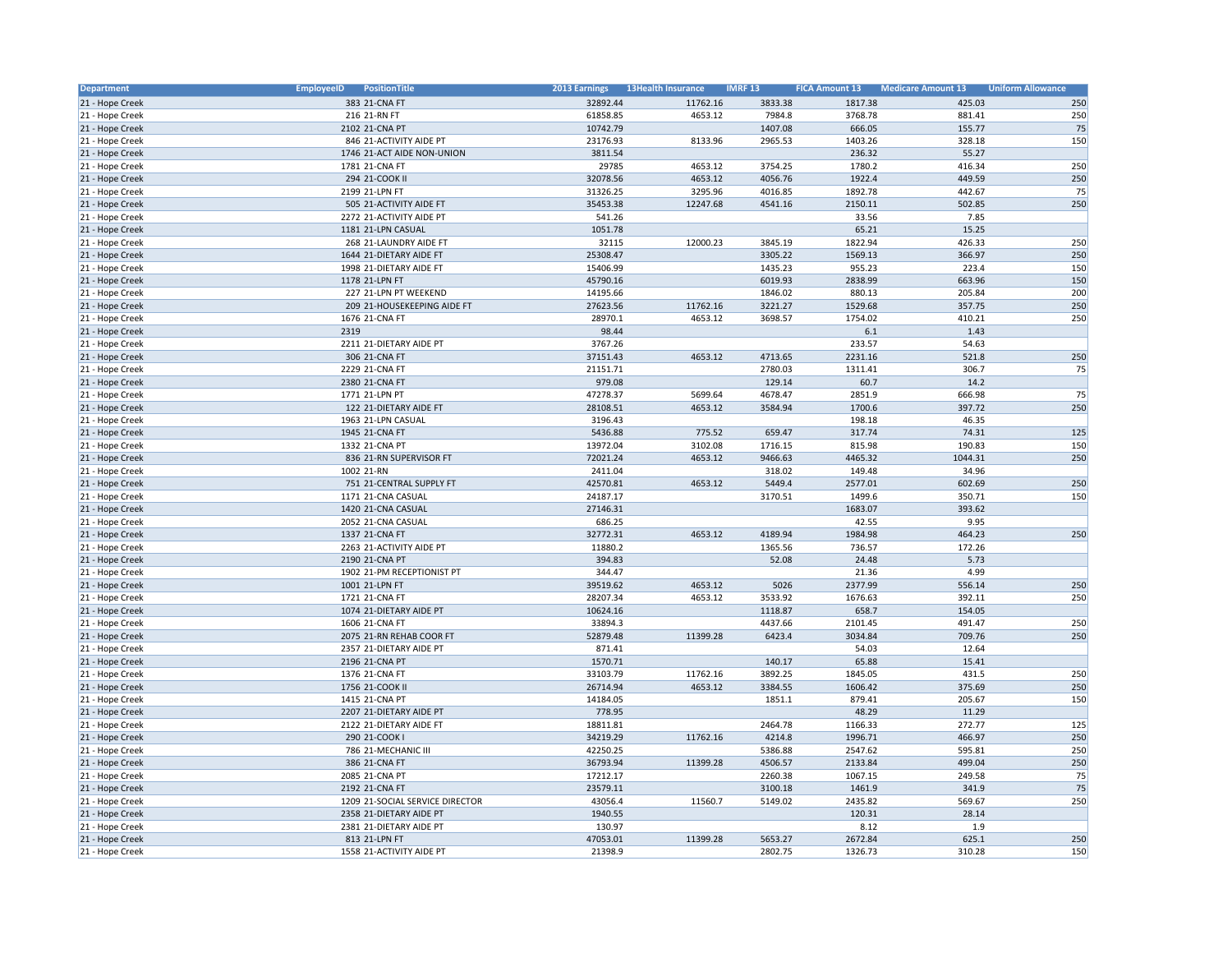| Department      | <b>EmployeeID</b><br>PositionTitle  | 2013 Earnings | <b>13Health Insurance</b> | <b>IMRF13</b>      | <b>FICA Amount 13</b> | <b>Medicare Amount 13</b> | <b>Uniform Allowance</b> |
|-----------------|-------------------------------------|---------------|---------------------------|--------------------|-----------------------|---------------------------|--------------------------|
| 21 - Hope Creek | 680 21-LPN FT                       | 42816.12      | 11399.28                  | 5094.43            | 2410.15               | 563.66                    | 250                      |
| 21 - Hope Creek | 1972 21-CNA FT                      | 31645.8       |                           | 4147.71            | 1962.04               | 458.86                    | 200                      |
| 21 - Hope Creek | 1427 21-COOK II                     | 27045.11      | 4653.12                   | 3380.63            | 1604.57               | 375.26                    | 250                      |
| 21 - Hope Creek | 2367 21-CNA FT                      | 3826.54       |                           | 504.72             | 237.25                | 55.48                     |                          |
| 21 - Hope Creek | 1821 21-DIETARY AIDE PT             | 21714.47      |                           | 2844.36            | 1346.3                | 314.86                    | 150                      |
| 21 - Hope Creek | 1773 21-ACTIVITY AIDE PT            | 16810.97      |                           | 2197.59            | 1042.28               | 243.76                    | 150                      |
| 21 - Hope Creek | 503 21-LPN FT                       | 51169.33      | 11399.28                  | 6402.7             | 3025.11               | 707.49                    | 250                      |
| 21 - Hope Creek | 1085 21-CNA PT WEEKEND              | 26958.51      | 11227.04                  | 3219.12            | 1528.64               | 357.5                     | 250                      |
| 21 - Hope Creek | 2049 21-CNA FT                      | 25316.69      | 12247.68                  | 3312.89            | 1569.63               | 367.09                    | 200                      |
| 21 - Hope Creek | 205 21-CNA FT                       | 32540.07      | 4653.12                   | 4124.25            | 1951.02               | 456.29                    | 200                      |
| 21 - Hope Creek | 2309 21-RN                          | 528.09        |                           | 69.66              | 32.74                 | 7.66                      |                          |
| 21 - Hope Creek | 404 21-CNA FT                       | 35354.46      | 11399.28                  | 4110.22            | 1947.53               | 455.47                    | 250                      |
| 21 - Hope Creek | 1701 21-LPN FT                      | 39076.97      | 4653.12                   | 4979.88            | 2356.3                | 551.07                    | 250                      |
| 21 - Hope Creek | 1251 21-CNA CASUAL                  | 8507.5        |                           |                    | 527.47                | 123.36                    |                          |
| 21 - Hope Creek | 1144 21-CNA FT                      | 29437.92      | 12247.68                  | 3849.88            | 1825.15               | 426.85                    | 250                      |
| 21 - Hope Creek | 526 21-CNA FT                       | 37056.41      | 4653.12                   | 4701.17            | 2225.27               | 520.43                    | 250                      |
| 21 - Hope Creek | 2332 21-DIETARY AIDE FT             | 72.76         |                           |                    | 4.51                  | 1.06                      |                          |
| 21 - Hope Creek | 2082 21-CNA CASUAL                  | 7875          |                           |                    | 488.25                | 114.19                    |                          |
| 21 - Hope Creek | 1254 21-CNA CASUAL                  | 12355.01      |                           |                    | 766.01                | 179.15                    |                          |
| 21 - Hope Creek | 511 21-CNA FT                       | 35884.5       |                           | 4524.69            | 2142.34               | 501.03                    | 250                      |
| 21 - Hope Creek | 1677 21-LPN PT WEEKEND              | 46660.91      | 12247.68                  | 5817.86            | 2750.19               | 643.19                    | 250                      |
| 21 - Hope Creek | 125 21-CNA FT                       | 21059.21      | 8675.44                   | 2439.8             | 1162.35               | 271.84                    | 250                      |
| 21 - Hope Creek | 1848 21-CNA CASUAL                  | 20460.31      | 10206.4                   | 2129.76            | 1199.79               | 280.6                     | 150                      |
| 21 - Hope Creek | 313 21-RESIDENT APPAREL FT          | 38766.84      | 12247.68                  | 4798.31            | 2270.98               | 531.12                    | 250                      |
| 21 - Hope Creek | 48 21-ACTIVITY AIDE FT              | 16757.77      | 7144.48                   | 1998.16            | 954.74                | 223.29                    | 250                      |
| 21 - Hope Creek | 416 21-ACCOUNTS PAYABLE CLERK       | 38458.35      |                           | 4874.79            | 2306.92               | 539.52                    | 250                      |
| 21 - Hope Creek | 471 21-ASST FACILITIES DIRECTOR     | 50232.4       | 11762.16                  | 6035.04            | 2852.3                | 667.07                    | 250                      |
| 21 - Hope Creek | 664 21-HOUSEKEEPING AIDE FT         | 40834.87      | 4653.12                   | 5211.74            | 2465.29               | 576.56                    | 250                      |
| 21 - Hope Creek | 352 21-CARE PLAN COOR LPN FT        | 46854.18      | 12247.68                  | 5869.52            | 2774.49               | 648.87                    | 250                      |
| 21 - Hope Creek | 2037 21-CNA CASUAL                  | 13431.25      |                           |                    | 832.74                | 194.75                    |                          |
| 21 - Hope Creek | 1219 21-CNA PT WEEKEND              | 37191.47      | 4653.12                   | 4731.15            | 2239.4                | 523.73                    | 250                      |
| 21 - Hope Creek | 1822 21-LPN PT                      | 24087.59      |                           | 3157.37            | 1493.43               | 349.27                    | 150                      |
| 21 - Hope Creek | 2216 21-LAUNDRY AIDE PT             | 938.91        |                           |                    | 58.21                 | 13.61                     |                          |
| 21 - Hope Creek | 1553 21-HOUSEKEEPING AIDE PT        | 17138.44      |                           | 2240.74            | 1062.58               | 248.51                    | 150                      |
| 21 - Hope Creek | 289 21-LPN PT                       | 25705.78      |                           | 3370.79            | 1593.76               | 372.73                    | 150                      |
| 21 - Hope Creek | 1695 21-CNA FT                      | 22342.93      | 3102.08                   | 2818.83            | 1340.49               | 313.5                     | 250                      |
| 21 - Hope Creek | 1434 21-CNA FT                      | 40407.83      | 12247.68                  | 5088.02            | 2407.14               | 562.96                    | 250                      |
| 21 - Hope Creek | 1224 21-CNA FT                      | 26628.85      | 8889.4                    | 3289.06            | 1561.53               | 365.2                     | 250                      |
| 21 - Hope Creek | 1919 21-DIETARY AIDE PT             | 5901.91       |                           |                    | 365.92                | 85.58                     | 150                      |
| 21 - Hope Creek | 2008 21-RN CASUAL                   | 8115.96       |                           |                    | 503.19                | 117.68                    |                          |
| 21 - Hope Creek | 2077 21-RN SUPERVISOR               | 55792.28      | 4653.12                   | 7115.23            | 3360.04               | 785.81                    | 250                      |
| 21 - Hope Creek | 1764 21-CNA PT                      | 12218.51      |                           | 382.23             | 757.55                | 177.17                    |                          |
| 21 - Hope Creek | 2376 21-DIETARY AIDE PT             | 207.15        |                           |                    | 12.84                 | $\overline{3}$            |                          |
| 21 - Hope Creek | 1027 21-ACTIVITY AIDE PT            | 21776.48      | 12247.68                  | 2524.63            | 1196.01               | 279.71                    | 150                      |
| 21 - Hope Creek | 1554 21-LAUNDRY AIDE PT             | 19475.66      | 4653.12                   | 2496.79            | 1182.91               | 276.65                    | 150                      |
| 21 - Hope Creek | 2277 21-CNA PT                      | 17095.67      |                           | 2254.92            | 1059.93               | 247.89                    |                          |
| 21 - Hope Creek | 1475 21-LPN CASUAL                  | 6709.83       |                           |                    | 416.01                | 97.29                     |                          |
| 21 - Hope Creek | 1740 21-CNA FT                      | 28459.44      |                           | 3720.78            | 1764.49               | 412.66                    | 250                      |
| 21 - Hope Creek | 1571 21-CNA FT                      | 35662.81      |                           | 4670.93            | 2211.09               | 517.11                    | 250                      |
| 21 - Hope Creek | 1390 21-CNA PT                      | 25335.17      |                           | 3146.41            | 1488.29               | 348.07                    | 150                      |
|                 | 1604 21-CNA FT                      |               | 4653.12                   | 4048.9             | 1918.71               | 448.73                    |                          |
| 21 - Hope Creek |                                     | 32493.49      |                           |                    |                       |                           | 250<br>250               |
| 21 - Hope Creek | 270 21-CNA FT<br>1961 21-BOOKKEEPER | 42851.98      | 4653.12<br>11399.28       | 5529.58<br>4219.78 | 2614.7<br>1999.05     | 611.5<br>467.52           | 250                      |
| 21 - Hope Creek |                                     | 34819.6       |                           |                    |                       |                           |                          |
| 21 - Hope Creek | 2195 21-CNA PT                      | 18954.27      | 2908.2                    | 2403.96            | 1134.64               | 265.36                    | 75                       |
| 21 - Hope Creek | 240 21-CNA FT                       | 49908         | 12247.68                  | 6069.37            | 2868.43               | 670.84                    | 250                      |
| 21 - Hope Creek | 138 21-ADMISSIONS COORDINATOR       | 31819.68      |                           | 4164.04            | 1972.82               | 461.39                    | 250                      |
| 21 - Hope Creek | 1429 21-CNA PT                      | 18592.92      | 5103.2                    | 2295.99            | 1088.54               | 254.58                    | 150                      |
| 21 - Hope Creek | 1774 21-CNA FT                      | 28118.73      | 11762.16                  | 3234.68            | 1535.98               | 359.22                    | 250                      |
| 21 - Hope Creek | 215 21-CNA FT                       | 32870.83      | 4653.12                   | 4161.27            | 1971.52               | 461.08                    | 250                      |
| 21 - Hope Creek | 1940 21-CNA FT                      | 9319.48       |                           | 1196.26            | 577.81                | 135.13                    | 250                      |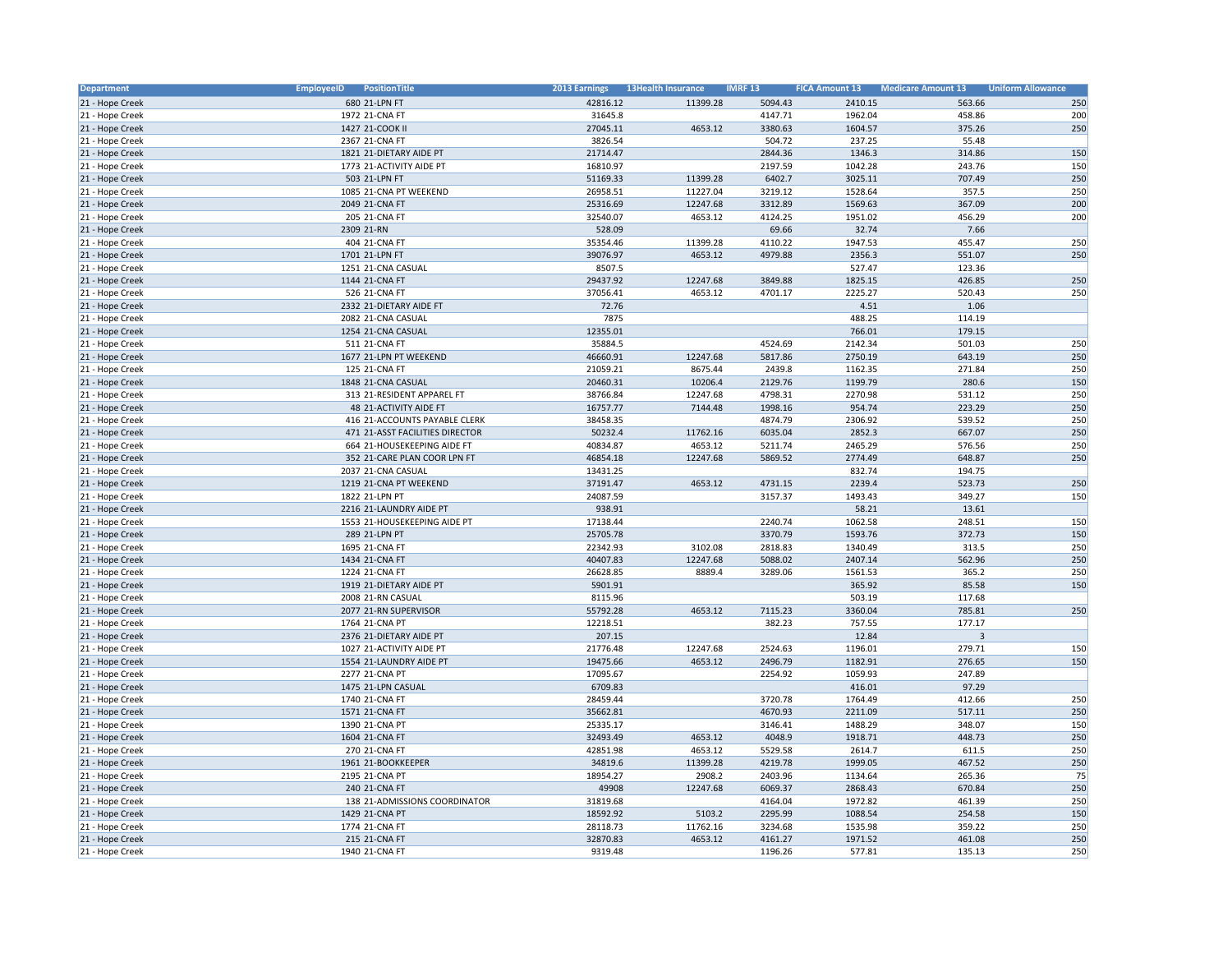| Department      | <b>EmployeeID</b><br>PositionTitle | 2013 Earnings | <b>13Health Insurance</b> | <b>IMRF13</b>     | <b>FICA Amount 13</b> | <b>Medicare Amount 13</b> | <b>Uniform Allowance</b> |
|-----------------|------------------------------------|---------------|---------------------------|-------------------|-----------------------|---------------------------|--------------------------|
| 21 - Hope Creek | 1492 21-CNA FT                     | 28415.87      | 4653.12                   | 3561.42           | 1689.56               | 395.14                    | 250                      |
| 21 - Hope Creek | 429 21-DIRECTOR FOOD SERVICE       | 47840.4       | 4653.12                   | 6043.43           | 2856.22               | 667.99                    | 250                      |
| 21 - Hope Creek | 1730 21-CNA FT                     | 33218.93      | 4653.12                   | 4194.98           | 1987.35               | 464.78                    | 250                      |
| 21 - Hope Creek | 1167 21-HOUSEKEEPING AIDE PT       | 15017.97      |                           | 1961.08           | 931.11                | 217.76                    | 150                      |
| 21 - Hope Creek | 695 21-LPN FT                      | 54484.98      | 11399.28                  | 6633.56           | 3133.62               | 732.86                    | 250                      |
| 21 - Hope Creek | 2005 21-CNA CASUAL                 | 15772.84      |                           | 1665.5            | 977.92                | 228.71                    | 75                       |
| 21 - Hope Creek | 2202 21-CNA FT                     | 7461.8        |                           | 984.22            | 462.63                | 108.2                     |                          |
| 21 - Hope Creek | 2266 21-CNA FT                     | 13836.9       | 581.64                    | 1810.16           | 850.87                | 198.99                    |                          |
| 21 - Hope Creek | 1535 21-MEDICARE RN FT             | 48368.2       | 11399.28                  | 6172.86           | 2917.06               | 682.22                    | 250                      |
| 21 - Hope Creek | 1617 21-RN CASUAL                  | 334.61        |                           |                   | 20.75                 | 4.85                      |                          |
| 21 - Hope Creek | 736 21-LAUNDRY AIDE FT             | 32480.05      | 4653.12                   | 4161.54           | 1971.64               | 461.11                    | 250                      |
| 21 - Hope Creek | 154 21-LPN PT                      | 40986.74      | 4653.12                   | 5296.77           | 2499.05               | 584.46                    | 150                      |
| 21 - Hope Creek | 1297 21-CNA CASUAL                 | 961.25        |                           |                   | 59.6                  | 13.94                     |                          |
| 21 - Hope Creek | 147 21-HOUSEKEEPING AIDE FT        | 26543.8       | 4653.12                   | 3326.81           | 1579.25               | 369.34                    | 250                      |
| 21 - Hope Creek | 1393 21-ASST DIRECTOR FOOD SERVICE | 32656.4       |                           | 4274.4            | 2024.7                | 473.52                    | 250                      |
| 21 - Hope Creek | 2228 21-CNA PT                     | 10696.7       |                           | 1410.9            | 663.2                 | 155.1                     |                          |
| 21 - Hope Creek | 2023 21-CNA PT                     | 20311.99      |                           | 2659.38           | 1259.34               | 294.52                    | 150                      |
| 21 - Hope Creek | 1826 21-LPN PT                     | 36967.76      |                           | 4856.29           | 2292                  | 536.03                    | 150                      |
| 21 - Hope Creek | 652 21-ASSISTANT BOOKKEEPER        | 42245.23      | 4653.12                   | 5539.07           | 2619.2                | 612.56                    | 250                      |
| 21 - Hope Creek | 1944 21-CNA CASUAL                 | 4478.75       |                           |                   | 277.68                | 64.94                     |                          |
| 21 - Hope Creek | 1840 21-CNA PT TRANSPORTER         | 25828.09      | 12247.68                  | 3083.17           | 1458.55               | 341.11                    | 150                      |
| 21 - Hope Creek | 1887 21-DIETARY AIDE PT            | 6204.99       |                           |                   | 384.71                | 89.97                     | 150                      |
| 21 - Hope Creek | 1222 21-CNA FT                     | 40465.35      | 12247.68                  | 5304.4            | 2508.85               | 586.75                    | 250                      |
| 21 - Hope Creek | 1938 21-CNA PT                     | 16691.92      |                           | 2181.89           | 1034.9                | 242.03                    | 150                      |
| 21 - Hope Creek | 1712 21-CNA FT                     | 36005.25      | 4653.12                   | 4527.21           | 2143.54               | 501.31                    | 250                      |
| 21 - Hope Creek | 1339 21-DIETARY AIDE FT            | 24792.26      |                           | 3185.35           | 1512.78               | 353.79                    | 250                      |
| 21 - Hope Creek | 319 21-STOCK ROOM CLERK FT         | 25330.33      | 3592.32                   | 3324.56           | 1570.48               | 367.29                    | 125                      |
| 21 - Hope Creek | 1450 21-CARE PLAN COORDINATOR RN   | 48214.8       | 4653.12                   | 6320.57           | 2986.49               | 698.45                    | 250                      |
| 21 - Hope Creek | 2007 21-CNA PT                     | 7702.86       |                           | 1006.12           | 477.58                | 111.69                    | 75                       |
| 21 - Hope Creek | 49 21-WASHER                       | 27915.5       | 12247.68                  | 3447.42           | 1635.98               | 382.61                    | 250                      |
| 21 - Hope Creek | 2036 21-CNA FT                     | 32453.03      | 4653.12                   | 4153.66           | 1967.94               | 460.24                    | 250                      |
| 21 - Hope Creek | 1354 21-CNA FT                     | 29590.5       |                           | 3869.99           | 1834.61               | 429.06                    | 250                      |
| 21 - Hope Creek | 1841 21-CNA PT                     | 27699.75      | 3061.92                   | 3574.98           | 1689.74               | 395.18                    | 150                      |
| 21 - Hope Creek | 430 21-CNA FT                      | 32773.09      | 4653.12                   | 4136.13           | 1959.7                | 458.32                    | 250                      |
| 21 - Hope Creek | 1534 21-DIRECTOR OF NURSING RN     | 70886.8       | 12247.68                  | 8881.16           | 4190.12               | 979.95                    | 250                      |
| 21 - Hope Creek | 631 21-CNA FT                      | 36590.1       | 11762.16                  | 4321.11           | 2046.64               | 478.65                    | 250                      |
| 21 - Hope Creek | 509 21-CNA FT                      | 35822.16      | 12247.68                  | 4490.3            | 2126.19               | 497.25                    | 250                      |
| 21 - Hope Creek | 1751 21-CNA PT                     | 13124.98      | 2520.44                   | 1636.6            | 773.94                | 181                       | 75                       |
| 21 - Hope Creek | 382 21-HOUSEKEEPING AIDE FT        | 29885.98      | 12247.68                  | 3707.33           | 1758.15               | 411.18                    | 250                      |
| 21 - Hope Creek | 1395 21-CNA FT                     | 31732.63      | 4071.48                   | 4076.2            | 1931.53               | 451.73                    | 250                      |
| 21 - Hope Creek | 2087 21-CNA PT                     | 20139.39      | 2714.32                   | 2636.61           | 1248.64               | 292.02                    | 150                      |
| 21 - Hope Creek | 1573 21-CNA FT                     | 4439.68       | 3061.92                   | 502.22            | 251.56                | 58.83                     | 250                      |
| 21 - Hope Creek | 1022 21-CNA CASUAL                 | 16710         |                           | 2204.04           | 1036.02               | 242.3                     |                          |
| 21 - Hope Creek | 359 21-CNA FT                      | 36292.32      | 12247.68                  | 4389.45           | 2078.77               | 486.16                    | 250                      |
| 21 - Hope Creek | 2291 21-DIETARY AIDE PT            | 158.36        |                           |                   | 9.82                  | 2.3                       |                          |
| 21 - Hope Creek | 512 21-CNA FT                      | 30047.56      | 12247.68                  | 3607.47           | 1711.2                | 400.2                     | 250                      |
| 21 - Hope Creek | 178 21-LPN FT                      | 54899.97      | 4653.12                   | 7001.93           | 3306.77               | 773.36                    | 250                      |
| 21 - Hope Creek | 406 21-SOCIAL SERVICE DESIGNEE FT  | 37861.46      |                           | 4960.94           | 2347.41               | 548.99                    | 250                      |
| 21 - Hope Creek | 2215 21-DIETARY AIDE PT            | 187.46        |                           |                   | 11.62                 | 2.72                      |                          |
| 21 - Hope Creek | 1614 21-CNA CASUAL                 | 7697.51       |                           |                   | 477.25                | 111.61                    |                          |
| 21 - Hope Creek | 758 21-MECHANIC II                 | 46032.46      | 12247.68                  | 5837.12           | 2759.23               | 645.3                     | 250                      |
| 21 - Hope Creek | 2197 21-CNA PT                     | 2315.48       |                           |                   |                       | 33.57                     |                          |
| 21 - Hope Creek | 113 21-LPN FT                      | 37112.97      | 4265.36                   | 305.41<br>4708.55 | 143.56<br>2228.78     | 521.25                    | 250                      |
|                 |                                    |               |                           |                   |                       |                           |                          |
| 21 - Hope Creek | 551 21-RESIDENT APPAREL FT         | 32837.93      | 12247.68                  | 3994.56           | 1893.16               | 442.76                    | 250<br>250               |
| 21 - Hope Creek | 326 21-DIETARY AIDE FT             | 29238.62      | 12247.68                  | 3621.94           | 1718.01               | 401.79                    |                          |
| 21 - Hope Creek | 2163 21-CNA FT                     | 26505.53      | 3683.72                   | 3361.77           | 1587.95               | 371.38                    | 125                      |
| 21 - Hope Creek | 577 21-CNA FT                      | 37644.23      | 4653.12                   | 4932.32           | 2333.94               | 545.84                    | 250                      |
| 21 - Hope Creek | 2164 21-CNA CASUAL                 | 5852.34       | 2450.45                   | 643.6             | 324.11                | 75.8                      |                          |
| 21 - Hope Creek | 502 21-REHAB AIDE CNA FT           | 36043.82      | 12247.68                  | 4710.61           | 2229.75               | 521.47                    | 250                      |
| 21 - Hope Creek | 1599 21-LPN PT                     | 33181.33      |                           | 4343.62           | 2057.24               | 481.13                    | 250                      |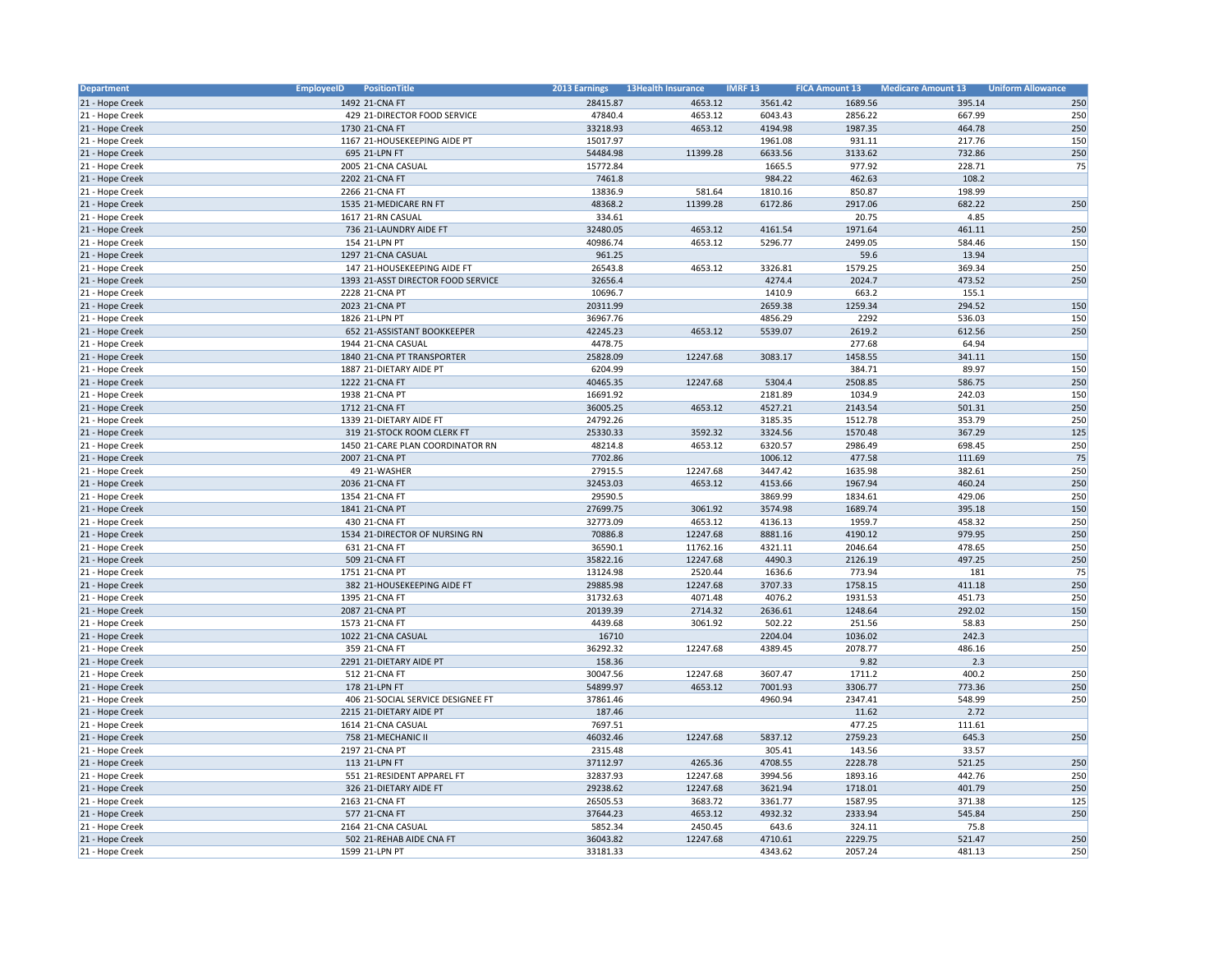| Department      | <b>EmployeeID</b><br>PositionTitle | <b>2013 Earnings</b> | <b>13Health Insurance</b> | <b>IMRF13</b> | <b>FICA Amount 13</b> | <b>Medicare Amount 13</b> | <b>Uniform Allowance</b> |
|-----------------|------------------------------------|----------------------|---------------------------|---------------|-----------------------|---------------------------|--------------------------|
| 21 - Hope Creek | 1732 21-CNA CASUAL                 | 365                  |                           |               | 22.63                 | 5.29                      |                          |
| 21 - Hope Creek | 2374 21-CNA PT                     | 1837.01              |                           | 242.3         | 113.89                | 26.64                     |                          |
| 21 - Hope Creek | 211 21-ACTIVITY AIDE FT            | 31054.6              | 4653.12                   | 3930.42       | 1863.01               | 435.7                     | 250                      |
| 21 - Hope Creek | 304 21-LPN FT                      | 54980.76             | 4653.12                   | 7074.04       | 3340.67               | 781.29                    | 250                      |
| 21 - Hope Creek | 1377 21-LAUNDRY AIDE FT            | 25311.47             | 4653.12                   | 3164.23       | 1502.84               | 351.47                    | 250                      |
| 21 - Hope Creek | 2162 21-CNA FT                     | 27572.34             | 3295.96                   | 3519.45       | 1662.07               | 388.71                    | 125                      |
| 21 - Hope Creek | 891 21-CNA FT                      | 30574.89             | 4653.12                   | 3910.24       | 1853.52               | 433.48                    | 250                      |
| 21 - Hope Creek | 2059 21-CNA CASUAL                 | 11899.38             |                           |               | 737.76                | 172.54                    |                          |
| 21 - Hope Creek | 2290 21-CNA CASUAL                 | 3436.25              |                           |               | 213.05                | 49.83                     |                          |
| 21 - Hope Creek | 2167 21-CNA PT                     | 9600.77              |                           | 1266.34       | 595.25                | 139.21                    |                          |
| 21 - Hope Creek | 2103 21-CNA FT                     | 5038.25              |                           | 648.06        | 312.37                | 73.05                     | 125                      |
| 21 - Hope Creek | 2020 21-CNA FT                     | 29571.96             |                           | 3867.57       | 1833.46               | 428.79                    | 250                      |
| 21 - Hope Creek | 2261 21-RN                         | 1663.36              |                           | 219.4         | 103.13                | 24.12                     |                          |
| 21 - Hope Creek | 2198 21-RN CASUAL                  | 1502.47              |                           |               | 93.15                 | 21.79                     |                          |
| 21 - Hope Creek | 2181 21-CNA PT                     | 2003.67              |                           | 264.29        | 124.23                | 29.05                     |                          |
| 21 - Hope Creek | 2078 21-DIETARY AIDE FT            | 11406.46             |                           | 1478.15       | 707.2                 | 165.39                    | 200                      |
| 21 - Hope Creek | 542 21-LAUNDRY AIDE FT             | 30902.09             | 12247.68                  | 3841.41       | 1821.14               | 425.91                    | 250                      |
| 21 - Hope Creek | 1731 21-CNA FT                     | 28813.67             | 12247.68                  | 3439.64       | 1632.32               | 381.75                    | 250                      |
| 21 - Hope Creek | 1501 21-CNA FT                     | 28126.49             | 4653.12                   | 3523.25       | 1671.61               | 390.94                    | 250                      |
| 21 - Hope Creek | 174 21-LPN FT                      | 45080.34             |                           | 5861.32       | 2770.64               | 647.97                    | 250                      |
| 21 - Hope Creek | 305 21-ACTIVITY AIDE FT            | 35564.33             | 12247.68                  | 4350.77       | 2060.58               | 481.91                    | 250                      |
| 21 - Hope Creek | 2084 21-LPN PT                     | 26577.05             |                           | 3485.71       | 1647.78               | 385.37                    | 150                      |
| 21 - Hope Creek | 1469 21-DIETARY AIDE FT            | 24586.63             |                           | 3209.99       | 1524.37               | 356.51                    | 250                      |
| 21 - Hope Creek | 218 21-HOUSEKEEPING AIDE FT        | 26822.12             | 12247.68                  | 3398.18       | 1612.83               | 377.19                    | 250                      |
| 21 - Hope Creek | 378 21-COOK I                      | 37653.16             | 11399.28                  | 4619.92       | 2187.11               | 511.5                     | 250                      |
| 21 - Hope Creek | 2321 21-CNA CASUAL                 | 4692.1               |                           | 618.89        | 290.91                | 68.04                     |                          |
| 21 - Hope Creek | 2115 21-HOUSEKEEPING AIDE CASUAL   | 11928.56             |                           |               | 739.57                | 172.96                    |                          |
| 21 - Hope Creek | 1066 21-CNA FT                     | 42103.05             | 4653.12                   | 5430.82       | 2568.26               | 600.64                    | 250                      |
| 21 - Hope Creek | 2307 21-CNA CASUAL                 | 5215.74              |                           | 218.54        | 323.38                | 75.63                     |                          |
| 21 - Hope Creek | 2024 21-CNA FT                     | 31319.63             |                           | 4104.67       | 1941.82               | 454.13                    | 200                      |
| 21 - Hope Creek | 1622 21-CNA FT                     | 21869.27             | 3683.72                   | 2741.59       | 1301.11               | 304.29                    | 200                      |
| 21 - Hope Creek | 312 21-CNA FT                      | 35997.87             | 11399.28                  | 4140.37       | 1961.69               | 458.78                    | 250                      |
| 21 - Hope Creek | 1579 21-LPN PT                     | 21434.24             |                           | 1116.08       | 1328.92               | 310.8                     | 75                       |
| 21 - Hope Creek | 576 21-RN FT                       | 63017.77             | 11762.16                  | 7825.85       | 3694.07               | 863.94                    | 250                      |
| 21 - Hope Creek | 2217 21-CNA FT                     | 20911.85             | 2940.54                   | 2670.88       | 1260.11               | 294.7                     | 75                       |
| 21 - Hope Creek | 2218 21-ACT AIDE NON-UNION         | 1154.97              |                           |               | 71.61                 | 16.75                     |                          |
| 21 - Hope Creek | 2019 21-CNA FT                     | 27005.94             | 4653.12                   | 3386.25       | 1607.21               | 375.88                    | 250                      |
| 21 - Hope Creek | 2210 21-ACT AIDE NON-UNION         | 65.48                |                           |               | 4.06                  | 0.95                      |                          |
| 21 - Hope Creek | 1398 21-CNA FT                     | 35615.79             | 11444.64                  | 4171.52       | 1976.33               | 462.21                    | 250                      |
| 21 - Hope Creek | 2373 21-CNA PT                     | 2435.4               |                           | 321.22        | 150.99                | 35.31                     |                          |
| 21 - Hope Creek | 135 21-HOUSEKEEPING AIDE FT        | 26778.48             |                           | 3499.16       | 1660.27               | 388.29                    | 250                      |
| 21 - Hope Creek | 677 21-CNA FT                      | 35342.87             | 11414.4                   | 4184.09       | 1982.24               | 463.59                    | 250                      |
| 21 - Hope Creek | 1391 21-CNA FT                     | 24061.54             | 11535.36                  | 2645.24       | 1255.8                | 293.7                     | 200                      |
| 21 - Hope Creek | 732 21-LPN PT WEEKEND              | 36924.99             | 9499.4                    | 4064.62       | 1922.98               | 449.73                    | 200                      |
| 21 - Hope Creek | 1004 21-CNA PT WEEKEND             | 33079.08             |                           | 4203.91       | 1991.56               | 465.77                    | 250                      |
| 21 - Hope Creek | 1603 21-CNA FT                     | 29591.6              | 12247.68                  | 3548.31       | 1683.39               | 393.7                     | 250                      |
| 21 - Hope Creek | 2022 21-CNA PT                     | 18825.28             |                           | 2456.69       | 1167.17               | 272.97                    | 200                      |
| 21 - Hope Creek | 2050 21-CNA CASUAL                 | 2070                 |                           | 77.99         | 128.34                | 30.02                     |                          |
| 21 - Hope Creek | 1893 21-DIETARY AIDE FT            | 5075.55              |                           | 636.5         | 314.68                | 73.6                      | 250                      |
| 21 - Hope Creek | 2184 21-RN                         | 21001.22             |                           | 2760.17       | 1302.08               | 304.52                    | 75                       |
| 21 - Hope Creek | 2305 21-DIETARY AIDE PT            | 4299.68              |                           |               | 266.58                | 62.35                     |                          |
| 21 - Hope Creek | 1752 21 - CNA CASUAL               | 3045                 |                           |               | 188.79                | 44.15                     |                          |
| 21 - Hope Creek | 94 21-LPN PT                       | 37283.04             | 11399.28                  | 4577.7        | 2164.16               | 506.13                    | 200                      |
| 21 - Hope Creek | 1852 21-CNA CASUAL                 | 10374                |                           | 613.74        | 643.19                | 150.42                    |                          |
| 21 - Hope Creek | 1783 21-ACTIVITIES DIRECTOR        | 39208.4              | 4653.12                   | 4633.26       | 2193.36               | 512.96                    | 250                      |
| 21 - Hope Creek | 2265 21-DIETARY AIDE FT            | 13459.36             |                           | 1775.32       | 834.48                | 195.16                    |                          |
| 21 - Hope Creek | 1411 21-CNA CASUAL                 | 4765                 |                           |               | 295.43                | 69.09                     |                          |
| 21 - Hope Creek | 656 21-LPN FT                      | 49777.11             | 12247.68                  | 6204.72       | 2932.05               | 685.72                    | 250                      |
| 21 - Hope Creek | 360 21-RESIDENT APPAREL FT         | 16743.97             | 5613.52                   | 2192.07       | 1038.13               | 242.79                    | 125                      |
| 21 - Hope Creek | 1854 21-CNA FT                     | 45360.74             | 4653.12                   | 5860.47       | 2770.24               | 647.88                    | 250                      |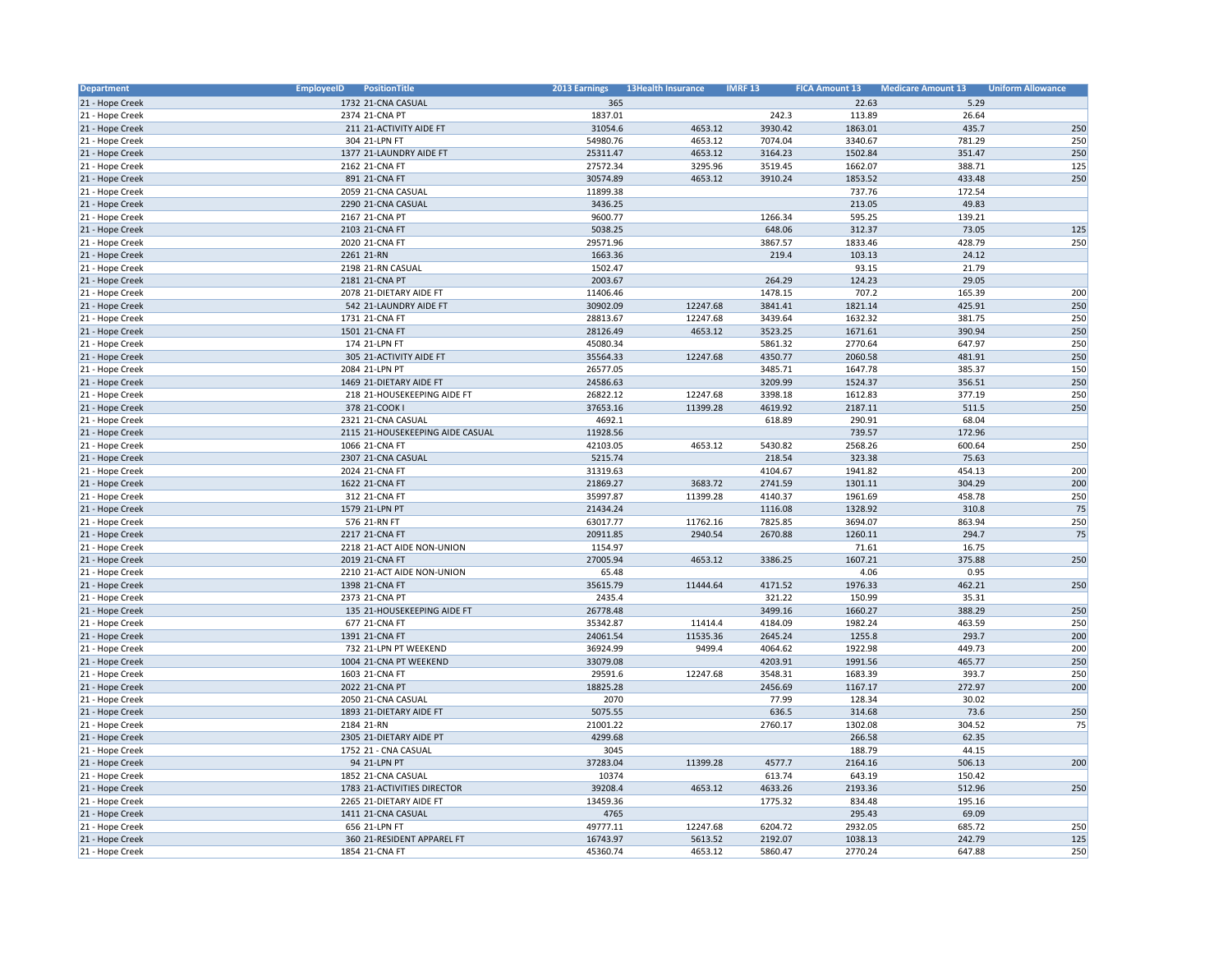| Department      | <b>EmployeeID</b><br>PositionTitle | 2013 Earnings | <b>13Health Insurance</b> | <b>IMRF13</b> | <b>FICA Amount 13</b> | <b>Medicare Amount 13</b> | <b>Uniform Allowance</b> |
|-----------------|------------------------------------|---------------|---------------------------|---------------|-----------------------|---------------------------|--------------------------|
| 21 - Hope Creek | 1739 21-CNA CASUAL                 | 31015.87      | 3489.84                   | 3261.23       | 1889.87               | 441.99                    | 250                      |
| 21 - Hope Creek | 1784 21-CNA PT                     | 792.74        |                           | 104.56        | 49.15                 | 11.49                     |                          |
| 21 - Hope Creek | 300 21-LAUNDRY AIDE FT             | 31215.81      | 11399.28                  | 3583.09       | 1699.74               | 397.52                    | 250                      |
| 21 - Hope Creek | 424 21-MECHANIC II                 | 44059.42      | 12247.68                  | 5552.68       | 2625.56               | 614.04                    | 250                      |
| 21 - Hope Creek | 145 21-CNA FT                      | 30734.26      | 4653.12                   | 3879.46       | 1839.06               | 430.1                     | 250                      |
| 21 - Hope Creek | 1037 21-CNA PT WEEKEND             | 30781.63      | 4653.12                   | 3937.5        | 1866.34               | 436.48                    | 250                      |
| 21 - Hope Creek | 120 21-COOK II                     | 8747.44       | 3799.76                   | 974.29        | 465.71                | 108.92                    | 125                      |
| 21 - Hope Creek | 2121 21-LPN FT                     | 45868.33      |                           | 6033.55       | 2843.84               | 665.09                    | 125                      |
| 21 - Hope Creek | 1698 21-CNA FT                     | 25664.5       | 11474.37                  | 3358.72       | 1591.2                | 372.14                    | 200                      |
| 21 - Hope Creek | 303 21-STOCK ROOM CLERK FT         | 30199.51      | 12247.68                  | 3712.18       | 1760.41               | 411.71                    | 250                      |
| 21 - Hope Creek | 2379 21-CNA PT                     | 1151.9        |                           | 151.94        | 71.42                 | 16.7                      |                          |
| 21 - Hope Creek | 264 21-CARE PLAN COOR LPN FT       | 47055.86      |                           | 6173.68       | 2917.46               | 682.31                    | 250                      |
|                 |                                    |               |                           | 5792.21       | 2738.15               | 640.37                    | 250                      |
| 21 - Hope Creek | 365 21-LPN FT                      | 46466.74      | 12247.68                  |               |                       |                           |                          |
| 21 - Hope Creek | 2314 21-RN CASUAL                  | 1371.26       |                           |               | 85.02                 | 19.88                     |                          |
| 21 - Hope Creek | 1389 21-CNA FT                     | 32141.84      | 11399.28                  | 3686.43       | 1748.35               | 408.89                    | 250                      |
| 21 - Hope Creek | 2378 21-PT RECEPTIONIST            | 381.35        |                           |               | 23.64                 | 5.53                      |                          |
| 21 - Hope Creek | 837 21-ACTIVITY AIDE FT            | 32461.66      | 11399.28                  | 4248.71       | 2012.62               | 470.69                    | 250                      |
| 21 - Hope Creek | 1685 21-CNA PT                     | 24043.97      | 7144.48                   | 3033.99       | 1435.43               | 335.71                    | 150                      |
| 21 - Hope Creek | 2254 21-CNA PT SCHEDULER           | 2105.76       |                           | 277.75        | 130.56                | 30.53                     |                          |
| 21 - Hope Creek | 295 21-LPN FT                      | 41768.47      | 4653.12                   | 5322.62       | 2517.42               | 588.75                    | 250                      |
| 21 - Hope Creek | 718 21-MEMORY CARE COORDINATOR     | 45552.4       | 12247.68                  | 5962.67       | 2818.3                | 659.12                    | 250                      |
| 21 - Hope Creek | 1428 21-CNA CASUAL                 | 1813.75       |                           |               | 112.45                | 26.3                      |                          |
| 21 - Hope Creek | 1770 21-DIETARY AIDE FT            | 25107.28      |                           | 3278.67       | 1556.65               | 364.06                    | 250                      |
| 21 - Hope Creek | 2120 21-HOUSEKEEPING AIDE CASUAL   | 14774.41      |                           | 81.18         | 916.01                | 214.23                    |                          |
| 21 - Hope Creek | 2204 21-PM RECEPTIONIST PT         | 5033.32       |                           |               | 312.07                | 72.98                     |                          |
| 21 - Hope Creek | 1031 21-HOUSEKEEPING AIDE FT       | 25893.85      | 4653.12                   | 3292.8        | 1563.29               | 365.61                    | 250                      |
| 21 - Hope Creek | 2051 21-CNA CASUAL                 | 3383.36       | 581.64                    | 267.84        | 201.37                | 47.1                      | 75                       |
| 21 - Hope Creek | 2221 21-CNA PT                     | 15971.67      |                           | 2096.77       | 990.24                | 231.59                    | 75                       |
| 21 - Hope Creek | 825 21-LPN FT                      | 50749.05      | 12247.68                  | 6332.89       | 2992.31               | 699.82                    | 250                      |
| 21 - Hope Creek | 2308 21-CNA PT                     | 12935.33      |                           | 1706.16       | 801.99                | 187.56                    |                          |
| 21 - Hope Creek | 2111 21-CNA FT                     | 28889.62      | 11227.04                  | 3493.48       | 1649.87               | 385.86                    | 125                      |
| 21 - Hope Creek | 192 21-QA/COMPLIANCE OFFICER       | 47216.4       | 4653.12                   | 6188.36       | 2924.41               | 683.93                    | 250                      |
| 21 - Hope Creek | 1601 21-LPN PT                     | 33639.31      | 10924.31                  | 4013.55       | 1898.98               | 444.12                    | 200                      |
| 21 - Hope Creek | 2123                               | 154.08        |                           |               | 9.55                  | 2.23                      |                          |
| 21 - Hope Creek | 34 21-LPN FT                       | 57457.19      | 12247.68                  | 7143.69       | 3373.41               | 788.94                    | 250                      |
| 21 - Hope Creek | 302 21-CNA FT                      | 35406.87      | 4653.12                   | 4533.09       | 2146.3                | 501.96                    | 250                      |
| 21 - Hope Creek | 436 21-RN FT                       | 57533.83      | 12247.68                  | 7253.59       | 3425.07               | 801.02                    | 250                      |
| 21 - Hope Creek | 494 21-CNA FT                      | 36553.56      | 12247.68                  | 4460.61       | 2112.19               | 493.98                    | 250                      |
| 21 - Hope Creek | 1023 21-HOUSEKEEPING AIDE FT       | 26586.16      | 11762.16                  | 3013.46       | 1432                  | 334.9                     | 250                      |
| 21 - Hope Creek | 1999 21-CNA CASUAL                 | 8936.89       |                           |               | 554.09                | 129.58                    |                          |
| 21 - Hope Creek | 2086 21-RN REHAB COOR FT           | 23228.08      |                           | 3047.29       | 1440.14               | 336.81                    | 125                      |
| 21 - Hope Creek | 1761 21-CNA FT                     | 37605.41      | 9696.08                   | 4927.17       | 2331.54               | 545.28                    | 250                      |
|                 |                                    |               |                           |               |                       |                           | 250                      |
| 21 - Hope Creek | 393 21-LPN FT                      | 51450.47      | 12247.68                  | 6520.43       | 3080.44               | 720.43                    |                          |
| 21 - Hope Creek | 1711 21-DIETARY AIDE FT            | 23227.29      |                           | 3030.7        | 1440.09               | 336.8                     | 250                      |
| 21 - Hope Creek | 639 21-RECEPTIONIST FT             | 35578.29      | 11614.8                   | 4113.61       | 1949.12               | 455.84                    | 250                      |
| 21 - Hope Creek | 1708 21-CNA PT                     | 17067.79      |                           | 2230.35       | 1053.04               | 246.27                    | 75                       |
| 21 - Hope Creek | 634 21-CNA FT                      | 32152.61      | 11399.28                  | 3359.79       | 1594.77               | 372.97                    | 250                      |
| 21 - Hope Creek | 1380 21-DIETARY AIDE FT            | 24813.89      |                           | 3239.99       | 1538.46               | 359.8                     | 250                      |
| 21 - Hope Creek | 314 21-COOK II                     | 31069.22      | 11762.16                  | 3673.11       | 1742.06               | 407.42                    | 250                      |
| 21 - Hope Creek | 2306 21-CNA PT                     | 11245.29      |                           | 1483.27       | 697.21                | 163.06                    |                          |
| 21 - Hope Creek | 260 21-ADMINISTRATOR               | 75130         | 4653.12                   | 9525.29       | 4492.94               | 1050.77                   | 250                      |
| 21 - Hope Creek | 152 21-CNA FT                      | 32011.32      |                           | 4189.34       | 1984.7                | 464.16                    | 250                      |
| 21 - Hope Creek | 1943 21-DIETARY AIDE PT            | 6837.09       |                           |               | 423.9                 | 99.14                     | 150                      |
| 21 - Hope Creek | 2031 21-CNA PT                     | 36591.99      |                           | 4800.11       | 2268.7                | 530.58                    | 200                      |
| 21 - Hope Creek | 1996 21-CNA CASUAL                 | 12799.37      |                           | 786.34        | 793.56                | 185.59                    | 125                      |
| 21 - Hope Creek | 1264 21-CNA PT                     | 21007.3       |                           | 2751.03       | 1302.45               | 304.61                    | 150                      |
| 21 - Hope Creek | 69 21-SOCIAL SERVICE DESIGNEE FT   | 42390.8       | 12247.68                  | 5251.08       | 2483.82               | 580.89                    | 250                      |
| 21 - Hope Creek | 508 21-REHAB AIDE CNA FT           | 34661.22      | 12247.68                  | 4286.98       | 2030.59               | 474.9                     | 250                      |
| 21 - Hope Creek | 171 21-LPN FT                      | 35051.1       | 4653.12                   | 4498.53       | 2130.03               | 498.15                    | 250                      |
| 21 - Hope Creek | 2124 21-RN CASUAL                  | 4050.33       |                           |               | 251.12                | 58.73                     |                          |
|                 |                                    |               |                           |               |                       |                           |                          |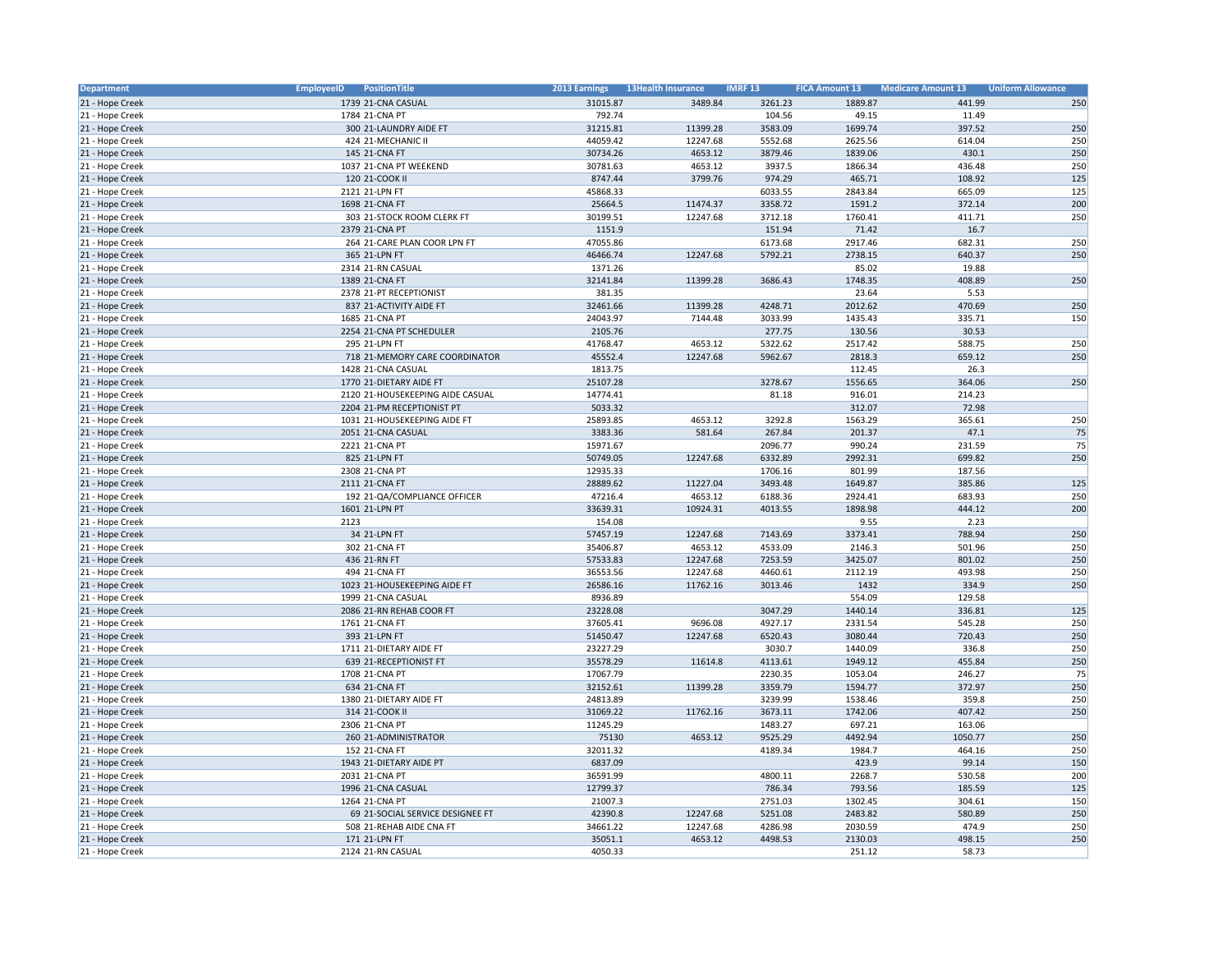| Department                                 | PositionTitle<br><b>EmployeeID</b> | 2013 Earnings | <b>13Health Insurance</b> | <b>IMRF 13</b> | <b>FICA Amount 13</b> | <b>Medicare Amount 13</b> | <b>Uniform Allowance</b> |
|--------------------------------------------|------------------------------------|---------------|---------------------------|----------------|-----------------------|---------------------------|--------------------------|
| 21 - Hope Creek                            | 237 21-DIETARY AIDE FT             | 25812.12      | 10716.72                  | 3084.76        | 1465.49               | 342.74                    | 250                      |
| 21 - Hope Creek                            | 2132 21-LPN PT                     | 24995.57      | 4071.48                   | 3287.03        | 1549.73               | 362.44                    | 75                       |
| 21 - Hope Creek                            | 2030 21-CNA CASUAL                 | 10764.39      |                           |                | 667.39                | 156.08                    |                          |
| 22 - Zoning                                | 284 22-BUILDING INSPECTOR          | 63689.76      |                           | 8400.73        | 3948.77               | 923.5                     |                          |
| 22 - Zoning                                | 1081 22-ZONING BOARD MEMBER        | 150           |                           |                | 9.3                   | 2.18                      |                          |
| 22 - Zoning                                | 593 22-ZONING BOARD MEMBER         | 675           |                           |                | 41.85                 | 9.79                      |                          |
| 22 - Zoning                                | 2275 22-BUILDING INSPECTOR II      | 31473.6       | 1938.8                    | 4050.23        | 1903.85               | 445.26                    |                          |
| 22 - Zoning                                | 545 22-ZONING BOARD MEMBER         | 675           |                           |                | 41.85                 | 9.79                      |                          |
| 22 - Zoning                                | 977 22-ZONING BOARD MEMBER         | 525           |                           |                | 32.55                 | 7.61                      |                          |
| 22 - Zoning                                | 787 22-BUILDING INSPECTOR II       | 20638.88      | 3920.72                   | 2633.7         | 1237.98               | 289.53                    |                          |
| 22 - Zoning                                | 2219 22-ZONING INVESTIGATOR        | 36359.52      | 2714.32                   | 4713.36        | 2215.52               | 518.15                    |                          |
| 22 - Zoning                                | 685 22-ZONING BOARD MEMBER         | 450           |                           |                | 27.9                  | 6.53                      |                          |
| 22 - Zoning                                | 839 22-DIRECTOR                    | 63648         | 11762.16                  | 7860           | 3694.65               | 864.07                    |                          |
| 22 - Zoning                                | 840 22-ZONING BOARD MEMBER         | 675           |                           |                | 41.85                 | 9.79                      |                          |
| 23 - Veterans Assistance                   | 574 23-SUPERINTENDENT              | 50957.91      | 12247.68                  | 6405.41        | 3010.84               | 704.15                    |                          |
| 23 - Veterans Assistance                   | 2365 23-ADMINISTRATIVE ASSISTANT   | 6160.5        |                           | 812.57         | 381.95                | 89.33                     |                          |
| 23 - Veterans Assistance                   | 198 23-ADMINISTRATIVE ASSISTANT    | 39035.41      | 12247.68                  | 4947.18        | 2325.41               | 543.85                    |                          |
|                                            | 774 25-MERITT COMMISSION           | 180           |                           |                | 11.16                 | 2.61                      |                          |
| 25 - General County<br>25 - General County | 557 25-MERITT COMMISSION           | 120           |                           |                | 7.44                  | 1.74                      |                          |
|                                            |                                    | 60            |                           |                |                       |                           |                          |
| 25 - General County                        | 1045 25-MERITT COMMISSION          |               |                           |                | 3.72                  | 0.87                      |                          |
| 26 - Court Services                        | 28 26-PROBATION OFFICER            | 52084.92      | 11610.96                  | 6464.65        | 3038.71               | 710.67                    |                          |
| 26 - Court Services                        | 583 26-SUPERVISOR                  | 74599.22      | 11399.28                  | 9372.72        | 4405.71               | 1030.37                   |                          |
| 26 - Court Services                        | 516 26-PROBATION OFFICER           | 54928.95      |                           | 7072.89        | 3324.62               | 777.53                    |                          |
| 26 - Court Services                        | 740 26-PROBATION OFFICER           | 52894.56      |                           | 6976.84        | 3279.46               | 766.97                    |                          |
| 26 - Court Services                        | 1079 26-PROBATION OFFICER          | 40334.08      | 4653.12                   | 5320.07        | 2500.71               | 584.84                    |                          |
| 26 - Court Services                        | 693 26-PROBATION OFFICER           | 45464.15      | 10924.31                  | 5192.53        | 2440.74               | 570.82                    |                          |
| 26 - Court Services                        | 483 26-ADMINISTRATIVE SECRETARY    | 40934.4       | 11399.28                  | 5054.76        | 2375.98               | 555.67                    |                          |
| 26 - Court Services                        | 481 26-PROBATION OFFICER           | 57803.25      | 4653.12                   | 7624.24        | 3583.8                | 838.15                    |                          |
| 26 - Court Services                        | 830 26-PROBATION OFFICER           | 50860.05      | 12247.68                  | 6462.79        | 3037.89               | 710.47                    |                          |
| 26 - Court Services                        | 246 26-CHIEF JUVENILE PROBATION    | 78328.62      | 4653.12                   | 10177.06       | 4783.79               | 1118.79                   |                          |
| 26 - Court Services                        | 812 26-PROBATION OFFICER           | 58359.01      | 4653.12                   | 7608.03        | 3576.13               | 836.35                    |                          |
| 26 - Court Services                        | 16 26-PROBATION OFFICER            | 43333.84      | 4653.12                   | 5299.48        | 2491.06               | 582.59                    |                          |
| 26 - Court Services                        | 2369 26-PROBATION OFFICER          | 5280.64       |                           | 696.52         | 327.4                 | 76.57                     |                          |
| 26 - Court Services                        | 842 26-PROBATION OFFICER           | 57803.26      | 11762.16                  | 7308.17        | 3435.19               | 803.39                    |                          |
| 26 - Court Services                        | 487 26-PROBATION OFFICER           | 46993.29      | 11399.28                  | 5887.87        | 2767.63               | 647.27                    |                          |
| 26 - Court Services                        | 717 26-PROBATION OFFICER           | 50892.8       | 12247.68                  | 6147.21        | 2889.5                | 675.77                    |                          |
| 26 - Court Services                        | 640 26-PROBATION OFFICER           | 47821.83      | 4653.12                   | 6265.58        | 2945.15               | 688.78                    |                          |
| 26 - Court Services                        | 1080 26-PROBATION OFFICER          | 40334.03      | 4653.12                   | 5168.44        | 2429.46               | 568.18                    |                          |
| 26 - Court Services                        | 601 26-PROBATION OFFICER           | 44289.16      |                           | 5789.96        | 2721.58               | 636.5                     |                          |
| 26 - Court Services                        | 1789 26-GENERAL SERVICE WORKER I   | 13298.16      |                           | 1754.06        | 824.49                | 192.82                    |                          |
| 26 - Court Services                        | 521 26-ADMINISTRATIVE SECRETARY    | 40934.4       | 12126.3                   | 4758.31        | 2236.68               | 523.09                    |                          |
| 26 - Court Services                        | 727 26-PROBATION OFFICER           | 60026.43      | 11762.16                  | 7497.24        | 3524.09               | 824.18                    |                          |
| 26 - Court Services                        | 719 26-CHIEF ADULT PROBATION       | 78328.62      | 11399.28                  | 10144.66       | 4768.51               | 1115.22                   |                          |
| 26 - Court Services                        | 590 26-PROBATION OFFICER           | 45082.26      | 11399.28                  | 5613.72        | 2638.76               | 617.13                    |                          |
| 26 - Court Services                        | 763 26-PROBATION OFFICER           | 57803.24      | 11762.16                  | 7459.12        | 3506.22               | 820                       |                          |
| 26 - Court Services                        | 493 26-PROBATION OFFICER           | 46216.98      | 3877.6                    | 6096.01        | 2865.45               | 670.15                    |                          |
| 26 - Court Services                        | 68 26-ADMINISTRATIVE SECRETARY     | 39668.06      | 11762.16                  | 4751.75        | 2233.56               | 522.36                    |                          |
| 26 - Court Services                        | 793 26-SUPERVISOR                  | 74599.21      | 12247.68                  | 9618.9         | 4521.41               | 1057.43                   |                          |
| 26 - Court Services                        | 299 26-PROBATION OFFICER           | 58692.57      | 4653.12                   | 7652.01        | 3596.81               | 841.19                    |                          |
| 26 - Court Services                        | 855 26-PROBATION OFFICER           | 41388.83      | 3295.96                   | 5340.98        | 2510.55               | 587.15                    |                          |
| 26 - Court Services                        | 637 26-PROBATION OFFICER           | 51719.13      | 11399.28                  | 5973.6         | 2807.9                | 656.69                    |                          |
| 26 - Court Services                        | 2135 26-PROBATION OFFICER          | 36680.48      | 4265.36                   | 4838.19        | 2274.19               | 531.87                    |                          |
| 26 - Court Services                        | 705 26-PROBATION OFFICER           | 48026.52      | 12247.68                  | 6132.97        | 2882.86               | 674.22                    |                          |
| 26 - Court Services                        | 362 26-ADMINSTRATIVE ASSISTANT III | 47873.28      | 12126.3                   | 5878.84        | 2763.4                | 646.28                    |                          |
| 26 - Court Services                        | 478 26-PROBATION OFFICER           | 59359.56      | 12247.68                  | 7415.45        | 3485.65               | 815.19                    |                          |
| 26 - Court Services                        | 602 26-PROBATION OFFICER           | 44304.05      | 9311.71                   | 5604.44        | 2634.36               | 616.1                     |                          |
| 26 - Court Services                        | 338 26-SUPERVISOR                  | 62476.99      | 12247.68                  | 7911.49        | 3718.85               | 869.73                    |                          |
| 26 - Court Services                        | 251 26-DIRECTOR                    | 106495.8      | 11762.16                  | 14046.67       | 6602.74               | 1544.19                   |                          |
| 26 - Court Services                        | 762 26-PROBATION OFFICER           | 57803.37      | 6551.76                   | 7597.88        | 3571.41               | 835.25                    |                          |
| 26 - Court Services                        | 22 26-PROBATION OFFICER            | 36284.98      | 9499.4                    | 4262.61        | 2003.66               | 468.6                     |                          |
|                                            |                                    |               |                           |                |                       |                           |                          |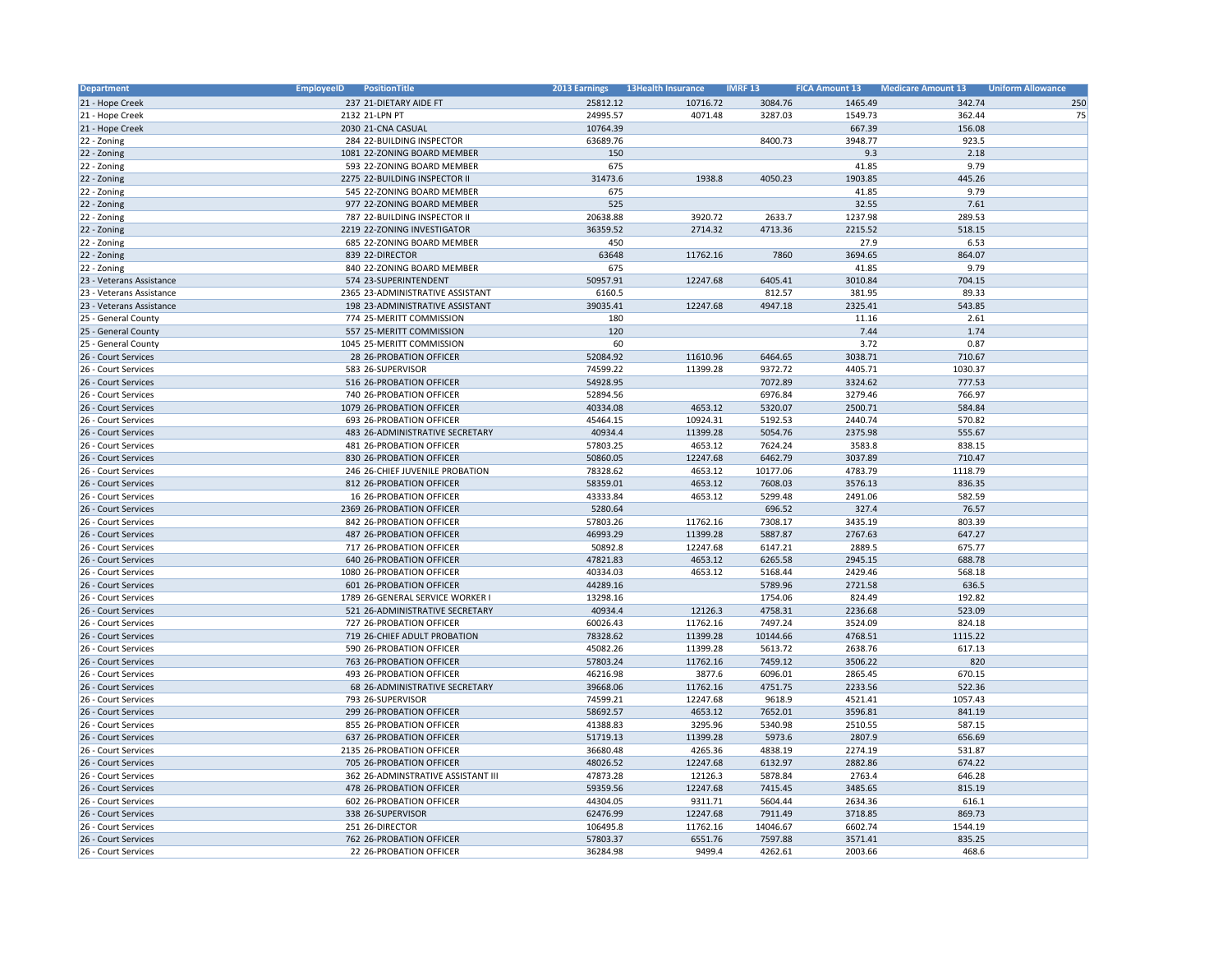| <b>Department</b>                              | <b>EmployeeID</b> | <b>PositionTitle</b>                                            | 2013 Earnings       | <b>13Health Insurance</b> | <b>IMRF 13</b>     | <b>FICA Amount 13</b> | <b>Medicare Amount 13</b> | <b>Uniform Allowance</b> |
|------------------------------------------------|-------------------|-----------------------------------------------------------------|---------------------|---------------------------|--------------------|-----------------------|---------------------------|--------------------------|
| 27 - Public Defender                           |                   | 595 27-ADMINISTRATIVE ASSISTANT I                               | 47070.4             |                           | 6208.54            | 2918.36               | 682.52                    |                          |
| 27 - Public Defender                           |                   | 132 27-ASSISTANT PUBLIC DEFENDER                                | 73498.36            | 4653.12                   | 9561.64            | 4494.52               | 1051.14                   |                          |
| 27 - Public Defender                           |                   | 461 27-PUBLIC DEFENDER                                          | 149857.09           | 4653.12                   | 19766.24           | 7049.4                | 2172.93                   |                          |
| 27 - Public Defender                           |                   | 661 27-LEGAL ASSISTANT I                                        | 39407.68            | 11399.28                  | 4843.96            | 2276.92               | 532.5                     |                          |
| 27 - Public Defender                           |                   | 243 27-ASSISTANT PUBLIC DEFENDER                                | 94468.49            | 4653.12                   | 12460.33           | 5857.05               | 1369.79                   |                          |
| 27 - Public Defender                           |                   | 2260 27-ASSISTANT PUBLIC DEFENDER                               | 46510.38            | 5699.64                   | 5890.14            | 2768.67               | 647.51                    |                          |
| 27 - Public Defender                           |                   | 2301 27-ASSISTANT PUBLIC DEFENDER                               | 16808.43            | 581.64                    | 948.15             | 1031.04               | 241.13                    |                          |
| 27 - Public Defender                           |                   | 538 27-ASSISTANT PUBLIC DEFENDER                                | 81864.55            | 3295.96                   | 10697.79           | 5028.52               | 1176.02                   |                          |
| 27 - Public Defender                           |                   | 1507 27-ASSISTANT PUBLIC DEFENDER                               | 54574.25            | 12045.38                  | 6975.36            | 3278.78               | 766.81                    |                          |
| 27 - Public Defender                           |                   | 761 27-INVESTIGATOR                                             | 9809.25             | 3572.24                   | 1060.41            | 563.22                | 131.72                    |                          |
| $28 - GIS$                                     |                   | 415 28-DIRECTOR                                                 | 68852.18            | 11762.16                  | 8125.38            | 3819.35               | 893.23                    |                          |
| $28 - GIS$                                     |                   | 372 28- SR. GIS ANALYST                                         | 55311.22            | 11762.16                  | 6955.18            | 3269.31               | 764.6                     |                          |
| $28 - GIS$                                     |                   | 714 28-ADMN COORD GIS/ZONING                                    | 16882.64            | 2520.44                   | 2149.97            | 1010.61               | 236.35                    |                          |
| 29 - Human Resources                           |                   | 1564 29-HUMAN RESOURCE ASSISTANT(108)                           | 22767.8             | 5699.64                   | 2830.83            | 1330.63               | 311.19                    |                          |
| 29 - Human Resources                           |                   | 286 29-HUMAN RESOURCE ASSISTANT(108)                            | 35122.92            | 12247.68                  | 4603.76            | 2163.98               | 506.09                    |                          |
| 29 - Human Resources                           |                   | 256 29-BENEFITS COORDINATOR                                     | 45553.2             | 7184.64                   | 5859.52            | 2754.29               | 644.15                    |                          |
| 29 - Human Resources                           |                   | 1995 29-PAYROLL ADMINISTRATOR                                   | 32056.68            | 11399.28                  | 4041.31            | 1899.65               | 444.27                    |                          |
| 29 - Human Resources                           |                   | 566 29-HUMAN RESOURCES DIRECTOR                                 | 45031.76            | 7841.44                   | 5642.7             | 2652.36               | 620.31                    |                          |
| 29 - Human Resources                           |                   | 2351 29-HUMAN RESOURCES DIRECTOR                                | 15192.65            |                           | 2003.91            | 941.94                | 220.29                    |                          |
| 29 - Human Resources                           |                   | 2185 29-HUMAN RESOURCE ASSOCIATE                                | 17771.51            |                           | 2344.12            | 1101.83               | 257.69                    |                          |
| 32 - Forest Preserve                           | 2280              |                                                                 | 250                 |                           |                    | 15.5                  | 3.63                      |                          |
| 32 - Forest Preserve                           |                   | 558 32-ASSISTANT PARK RANGER                                    | 43340.64            | 4653.12                   | 5609.03            | 2620.65               | 612.89                    |                          |
| 32 - Forest Preserve                           | 2279              |                                                                 | 750                 |                           |                    | 46.5                  | 10.88                     |                          |
| 32 - Forest Preserve                           |                   | 1061 32-ASSISTANT PARK RANGER                                   | 44113.76            | 11399.28                  | 5528.24            | 2582.89               | 604.06                    |                          |
| 32 - Forest Preserve                           | 2281              |                                                                 | 250                 |                           | 33.18              | 15.5                  | 3.63                      |                          |
|                                                |                   |                                                                 |                     |                           |                    |                       |                           |                          |
| 32 - Forest Preserve                           |                   | 778 32-CLUB HOUSE MANAGER<br>747 32-DIRECTOR OF FOREST PRESERVE | 40398.56<br>66191.2 | 12247.68<br>11399.28      | 4830.36<br>8191.97 | 2256.86<br>3827.47    | 527.82<br>895.13          |                          |
| 32 - Forest Preserve<br>32 - Forest Preserve   | 2282              |                                                                 | 250                 |                           |                    | 15.5                  | 3.63                      |                          |
|                                                |                   | 591 32-TRADESWORKER II                                          |                     | 2326.56                   | 4112.86            |                       | 449.41                    |                          |
| 32 - Forest Preserve                           |                   |                                                                 | 31333.4             |                           |                    | 1921.61               |                           |                          |
| 32 - Forest Preserve                           |                   | 653 32-GENERAL SERVICE WORKER III                               | 45913.9             | 11762.16                  | 5794.32            | 2707.21               | 633.14                    |                          |
| 32 - Forest Preserve                           | 2283              |                                                                 | 250                 |                           |                    | 15.5                  | 3.63                      |                          |
| 32 - Forest Preserve                           |                   | 1899 32-PARK RANGER                                             | 53513.51            | 11762.16                  | 7101.25            | 3317.84               | 775.95                    |                          |
| 32 - Forest Preserve                           |                   | 1823 32-PARK RANGER                                             | 45998.38            | 11399.28                  | 5788.5             | 2704.51               | 632.51                    |                          |
| 32 - Forest Preserve                           |                   | 18 32-MECHANIC FABRICATOR                                       | 45307.93            | 11399.28                  | 5667.32            | 2647.9                | 619.27                    |                          |
| 32 - Forest Preserve                           |                   | 376 32-ASSISTANT SUPERINTENDENT                                 | 56413.49            | 11550.48                  | 6982.93            | 3262.56               | 763.02                    |                          |
| 32 - Forest Preserve                           |                   | 448 32-GROUNDSKEEPER                                            | 40134.34            | 10981.92                  | 5047.5             | 2358.26               | 551.53                    |                          |
| 32 - Forest Preserve                           |                   | 2189 32-ADMINISTRATIVE SECRETARY                                | 22006.94            | 8821.62                   | 2613.01            | 1364.43               | 319.1                     |                          |
| 32 - Forest Preserve                           |                   | 671 32-ASSISTANT PARK RANGER                                    | 42763.76            | 11762.16                  | 5199.72            | 2429.4                | 568.17                    |                          |
| 32 - Forest Preserve                           |                   | 708 32-GROUNDSKEEPER II                                         | 42402.84            | 12247.68                  | 5371.88            | 2509.85               | 586.98                    |                          |
| 32 - Forest Preserve                           |                   | 826 32-GOLF COURSE SUPERINTENDENT                               | 81378.15            | 11399.28                  | 10483.45           | 4898.06               | 1145.51                   |                          |
| 32 - Forest Preserve                           |                   | 721 32-ASSISTANT PARK RANGER                                    | 53752.05            | 4653.12                   | 7032.5             | 3285.73               | 768.44                    |                          |
| 32-IBS - Forest Preserve/Indian Bluff Seasonal | 2016              |                                                                 | 3004.75             |                           |                    | 186.29                | 43.57                     |                          |
| 32-IBS - Forest Preserve/Indian Bluff Seasonal | 2288              |                                                                 | 1934.65             |                           |                    | 119.95                | 28.05                     |                          |
| 32-IBS - Forest Preserve/Indian Bluff Seasonal | 2287              |                                                                 | 2068.71             |                           |                    | 128.26                | 30                        |                          |
| 32-IBS - Forest Preserve/Indian Bluff Seasonal | 2289              |                                                                 | 3297.95             |                           |                    | 204.47                | 47.82                     |                          |
| 32-IBS - Forest Preserve/Indian Bluff Seasonal | 2054              |                                                                 | 8980.26             |                           |                    | 556.78                | 130.21                    |                          |
| 32-IBS - Forest Preserve/Indian Bluff Seasonal | 866               |                                                                 | 2315.25             |                           |                    | 143.55                | 33.57                     |                          |
| 32-IBS - Forest Preserve/Indian Bluff Seasonal | 1936              |                                                                 | 3578.8              |                           |                    | 221.89                | 51.89                     |                          |
| 32-IBS - Forest Preserve/Indian Bluff Seasonal | 868               |                                                                 | 6329.25             |                           |                    | 392.41                | 91.77                     |                          |
| 32-IBS - Forest Preserve/Indian Bluff Seasonal | 867               |                                                                 | 3152.25             |                           |                    | 195.44                | 45.71                     |                          |
| 32-IBS - Forest Preserve/Indian Bluff Seasonal | 1657              |                                                                 | 5865.75             |                           |                    | 363.68                | 85.05                     |                          |
| 32-IBS - Forest Preserve/Indian Bluff Seasonal | 2040              |                                                                 | 3460.65             |                           |                    | 214.56                | 50.18                     |                          |
| 32-IBS - Forest Preserve/Indian Bluff Seasonal | 2298              |                                                                 | 1862.47             |                           |                    | 115.47                | 27.01                     |                          |
| 32-IBS - Forest Preserve/Indian Bluff Seasonal | 2055              |                                                                 | 2448.02             |                           |                    | 151.78                | 35.5                      |                          |
| 32-IBS - Forest Preserve/Indian Bluff Seasonal | 1024              |                                                                 | 4709                |                           |                    | 291.96                | 68.28                     |                          |
| 32-IBS - Forest Preserve/Indian Bluff Seasonal | 1536              |                                                                 | 4675.5              |                           |                    | 289.88                | 67.79                     |                          |
| 32-IBS - Forest Preserve/Indian Bluff Seasonal | 873               |                                                                 | 4999.5              |                           |                    | 309.97                | 72.49                     |                          |
| 32-IBS - Forest Preserve/Indian Bluff Seasonal | 2344              |                                                                 | 2977.23             |                           |                    | 184.59                | 43.17                     |                          |
| 32-IBS - Forest Preserve/Indian Bluff Seasonal | 903               |                                                                 | 1281.01             |                           |                    | 79.42                 | 18.57                     |                          |
| 32-IBS - Forest Preserve/Indian Bluff Seasonal | 1107              |                                                                 | 4342.5              |                           |                    | 269.24                | 62.97                     |                          |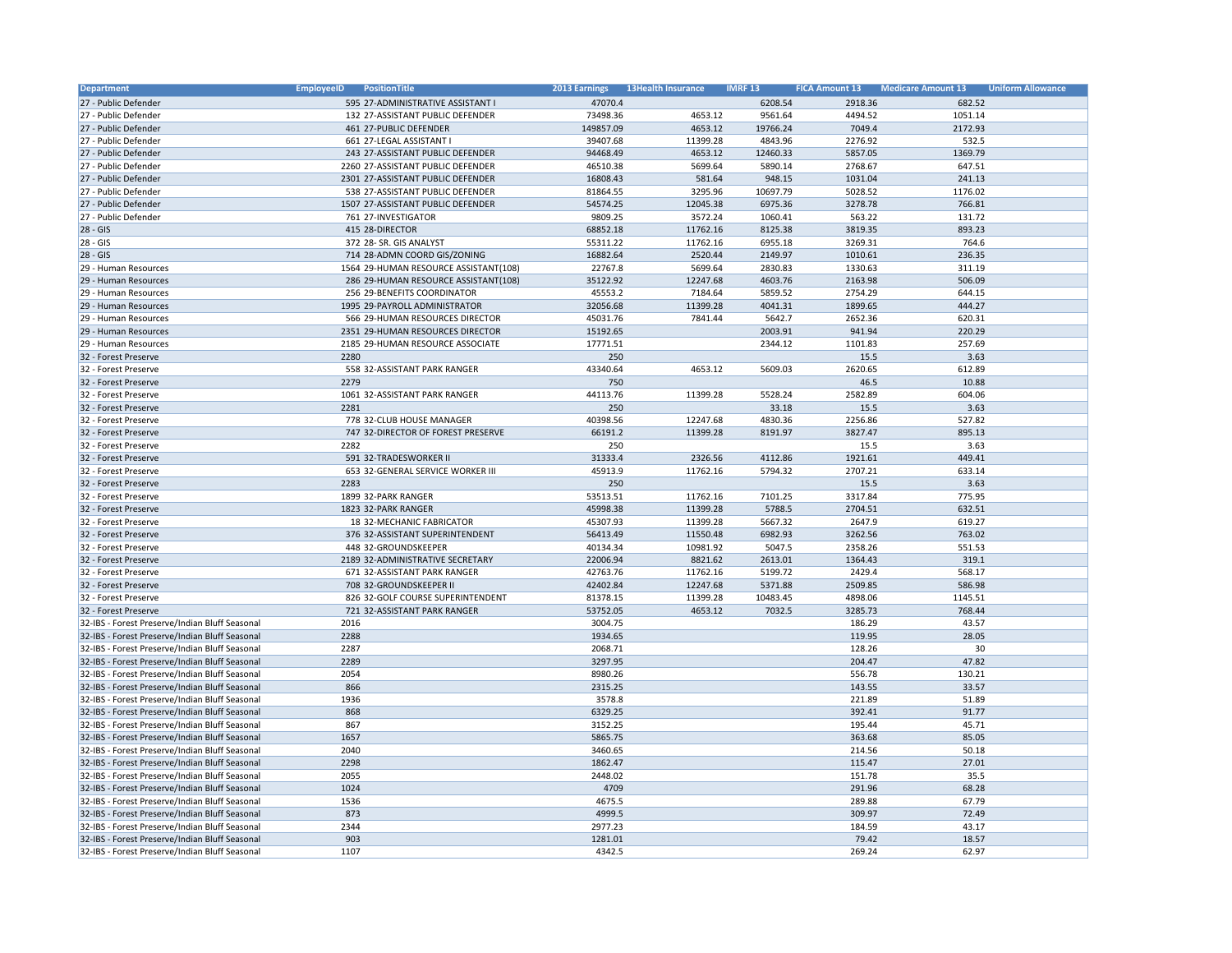| <b>Department</b>                              | <b>EmployeeID</b><br><b>PositionTitle</b> | 2013 Earnings | <b>13Health Insurance</b> | <b>IMRF 13</b> | <b>FICA Amount 13</b> | <b>Medicare Amount 13</b> | <b>Uniform Allowance</b> |
|------------------------------------------------|-------------------------------------------|---------------|---------------------------|----------------|-----------------------|---------------------------|--------------------------|
| 32-ILS - Forest Preserve/Illiniwek Seasonal    | 863                                       | 10728         |                           |                | 665.14                | 155.56                    |                          |
| 32-ILS - Forest Preserve/Illiniwek Seasonal    | 2262                                      | 2652.39       |                           |                | 164.45                | 38.46                     |                          |
| 32-ILS - Forest Preserve/Illiniwek Seasonal    | 1824                                      | 7531.62       |                           |                | 466.96                | 109.21                    |                          |
| 32-LTS - Forest Preserve/Loud Thunder Seasonal | 938                                       | 6286.88       |                           |                | 389.79                | 91.16                     |                          |
| 32-LTS - Forest Preserve/Loud Thunder Seasonal | 2303                                      | 180           |                           |                | 11.16                 | 2.61                      |                          |
| 32-LTS - Forest Preserve/Loud Thunder Seasonal | 2293                                      | 1800          |                           |                | 111.6                 | 26.1                      |                          |
| 32-LTS - Forest Preserve/Loud Thunder Seasonal | 2350                                      | 180           |                           |                | 11.16                 | 2.61                      |                          |
| 32-LTS - Forest Preserve/Loud Thunder Seasonal | 922                                       | 11776.5       |                           |                | 730.14                | 170.76                    |                          |
| 32-LTS - Forest Preserve/Loud Thunder Seasonal | 2316                                      | 900           |                           |                | 55.8                  | 13.05                     |                          |
| 32-LTS - Forest Preserve/Loud Thunder Seasonal | 2101                                      | 480           |                           |                | 29.76                 | 6.96                      |                          |
| 32-LTS - Forest Preserve/Loud Thunder Seasonal | 2200                                      | 3407.25       |                           |                | 211.25                | 49.41                     |                          |
| 32-LTS - Forest Preserve/Loud Thunder Seasonal | 1863                                      | 3867.51       |                           |                | 239.79                | 56.08                     |                          |
| 32-LTS - Forest Preserve/Loud Thunder Seasonal | 2294                                      | 360           |                           |                | 22.32                 | 5.22                      |                          |
| 32-NZ - Forest Preserve/Niabi Zoo              | 919 32-ANIMAL HANDLER I                   | 35346.52      | 11762.16                  | 4380.71        | 2046.78               | 478.68                    |                          |
| 32-NZ - Forest Preserve/Niabi Zoo              | 1077 32-EDUCATION CENTER COORDINATOR      | 44594.54      |                           | 5917.68        | 2764.86               | 646.62                    |                          |
| 32-NZ - Forest Preserve/Niabi Zoo              | 2021 32-FIELD OFFICE MANAGER              | 39764.17      |                           | 5276.72        | 2465.38               | 576.58                    |                          |
| 32-NZ - Forest Preserve/Niabi Zoo              | 966 32-ZOO DIRECTOR                       | 56164.35      | 4653.12                   | 7452.93        | 3482.19               | 814.38                    |                          |
| 32-NZ - Forest Preserve/Niabi Zoo              | 2129 32-MECHANIC FABRICATOR               | 35717.45      | 11737.36                  | 4479.14        | 2092.75               | 489.43                    |                          |
| 32-NZ - Forest Preserve/Niabi Zoo              | 473 32-ANIMAL HANDLER II                  | 51821.17      | 11399.28                  | 6512.04        | 3042.55               | 711.56                    |                          |
| 32-NZ - Forest Preserve/Niabi Zoo              | 2127 32-ASSISTANT ZOO DIRECTOR            | 44926.2       | 11737.36                  | 5961.69        | 2785.42               | 651.43                    |                          |
| 32-NZ - Forest Preserve/Niabi Zoo              | 2220 32-ANIMAL HANDLER I                  | 31642.39      |                           | 4198.95        | 1961.83               | 458.81                    |                          |
| 32-NZ - Forest Preserve/Niabi Zoo              | 221 32-ANIMAL HANDLER I                   | 42720.87      | 4653.12                   | 5626.68        | 2628.89               | 614.82                    |                          |
| 32-NZ - Forest Preserve/Niabi Zoo              | 2353                                      | 10748.03      | 387.76                    | 1282.11        | 662.87                | 155.03                    |                          |
| 32-NZ - Forest Preserve/Niabi Zoo              | 431 32-TRADESWORKER I                     | 37991.73      | 9696.08                   | 4861.7         | 2271.47               | 531.23                    |                          |
|                                                |                                           |               |                           |                |                       |                           |                          |
| 32-NZ - Forest Preserve/Niabi Zoo              | 168 32-ANIMAL HANDLER I                   | 14289.01      | 1530.96                   | 1849.42        | 864.09                | 202.09                    |                          |
| 32-NZ - Forest Preserve/Niabi Zoo              | 1435 32-ANIMAL HANDLER I                  | 35951.59      | 4653.12                   | 4628.49        | 2162.53               | 505.75                    |                          |
| 32-NZ - Forest Preserve/Niabi Zoo              | 486 32-TRADESWORKER I                     | 43303.11      | 4653.12                   | 5565.97        | 2612.12               | 610.9                     |                          |
| 32-NZ - Forest Preserve/Niabi Zoo              | 660 32-ANIMAL HANDLER II                  | 61069.6       | 4653.12                   | 7961.68        | 3719.85               | 869.96                    |                          |
| 32-NZ - Forest Preserve/Niabi Zoo              | 1498 32-MAINTENANCE SUPERINTENDENT        | 45571.3       | 12247.68                  | 5831.69        | 2724.67               | 637.22                    |                          |
| 32-NZ - Forest Preserve/Niabi Zoo              | 115 32-ANIMAL HANDLER I                   | 39284.9       | 12025.15                  | 4980.67        | 2327.08               | 544.24                    |                          |
| 32-NZ - Forest Preserve/Niabi Zoo              | 814 32-ANIMAL HANDLER III                 | 59694.69      | 4653.12                   | 7779.22        | 3634.6                | 850.03                    |                          |
| 32-NZ - Forest Preserve/Niabi Zoo              | 2362 32-ANIMAL HANDLER I                  | 6117.77       | 490.09                    | 799.46         | 373.52                | 87.36                     |                          |
| 32-NZS - Forest Preserve/Niabi Zoo Seasonal    | 1878                                      | 3141.28       |                           |                | 194.76                | 45.55                     |                          |
| 32-NZS - Forest Preserve/Niabi Zoo Seasonal    | 2247                                      | 5884.33       |                           |                | 364.83                | 85.32                     |                          |
| 32-NZS - Forest Preserve/Niabi Zoo Seasonal    | 1819                                      | 2959.7        |                           |                | 183.5                 | 42.92                     |                          |
| 32-NZS - Forest Preserve/Niabi Zoo Seasonal    | 2361 32-ASSISTANT REGISTRAR               | 1870.31       |                           |                | 115.96                | 27.12                     |                          |
| 32-NZS - Forest Preserve/Niabi Zoo Seasonal    | 2346                                      | 2538.95       |                           |                | 157.41                | 36.81                     |                          |
| 32-NZS - Forest Preserve/Niabi Zoo Seasonal    | 1812                                      | 2574.7        |                           |                | 159.63                | 37.33                     |                          |
| 32-NZS - Forest Preserve/Niabi Zoo Seasonal    | 2012                                      | 7093.27       |                           |                | 439.78                | 102.85                    |                          |
| 32-NZS - Forest Preserve/Niabi Zoo Seasonal    | 1986                                      | 6441.94       |                           |                | 399.4                 | 93.41                     |                          |
| 32-NZS - Forest Preserve/Niabi Zoo Seasonal    | 167                                       | 4101.6        |                           |                | 254.3                 | 59.47                     |                          |
| 32-NZS - Forest Preserve/Niabi Zoo Seasonal    | 1834                                      | 3495.65       |                           |                | 216.73                | 50.69                     |                          |
| 32-NZS - Forest Preserve/Niabi Zoo Seasonal    | 1018                                      | 6597.17       |                           |                | 409.02                | 95.66                     |                          |
| 32-NZS - Forest Preserve/Niabi Zoo Seasonal    | 2311                                      | 2456.46       |                           |                | 152.3                 | 35.62                     |                          |
| 32-NZS - Forest Preserve/Niabi Zoo Seasonal    | 1305                                      | 9798.74       |                           |                | 607.52                | 142.08                    |                          |
| 32-NZS - Forest Preserve/Niabi Zoo Seasonal    | 2333                                      | 3920.82       |                           |                | 243.09                | 56.85                     |                          |
| 32-NZS - Forest Preserve/Niabi Zoo Seasonal    | 2223                                      | 3193.02       |                           |                | 197.97                | 46.3                      |                          |
| 32-NZS - Forest Preserve/Niabi Zoo Seasonal    | 1014                                      | 5351.76       |                           |                | 331.81                | 77.6                      |                          |
| 32-NZS - Forest Preserve/Niabi Zoo Seasonal    | 2273                                      | 8324.27       |                           |                | 516.1                 | 120.7                     |                          |
| 32-NZS - Forest Preserve/Niabi Zoo Seasonal    | 2238                                      | 6992.48       |                           |                | 433.53                | 101.39                    |                          |
| 32-NZS - Forest Preserve/Niabi Zoo Seasonal    | 2099                                      | 5436.39       |                           |                | 337.06                | 78.83                     |                          |
| 32-NZS - Forest Preserve/Niabi Zoo Seasonal    | 2224                                      | 7342.53       |                           |                | 455.24                | 106.47                    |                          |
| 32-NZS - Forest Preserve/Niabi Zoo Seasonal    | 2070                                      | 1026.38       |                           |                | 63.64                 | 14.88                     |                          |
| 32-NZS - Forest Preserve/Niabi Zoo Seasonal    | 2227                                      | 4349.08       |                           |                | 269.64                | 63.06                     |                          |
| 32-NZS - Forest Preserve/Niabi Zoo Seasonal    | 1620                                      | 7345.83       |                           |                | 455.44                | 106.51                    |                          |
| 32-NZS - Forest Preserve/Niabi Zoo Seasonal    | 1810                                      | 1786.27       |                           |                | 110.75                | 25.9                      |                          |
| 32-NZS - Forest Preserve/Niabi Zoo Seasonal    | 2225                                      | 3384.58       |                           |                | 209.84                | 49.08                     |                          |
| 32-NZS - Forest Preserve/Niabi Zoo Seasonal    | 2233                                      | 2278.54       |                           |                | 141.27                | 33.04                     |                          |
| 32-NZS - Forest Preserve/Niabi Zoo Seasonal    | 1528                                      | 6270.49       |                           |                | 388.77                | 90.92                     |                          |
| 32-NZS - Forest Preserve/Niabi Zoo Seasonal    | 2286                                      | 1937.52       |                           |                | 120.13                | 28.09                     |                          |
|                                                |                                           |               |                           |                |                       |                           |                          |